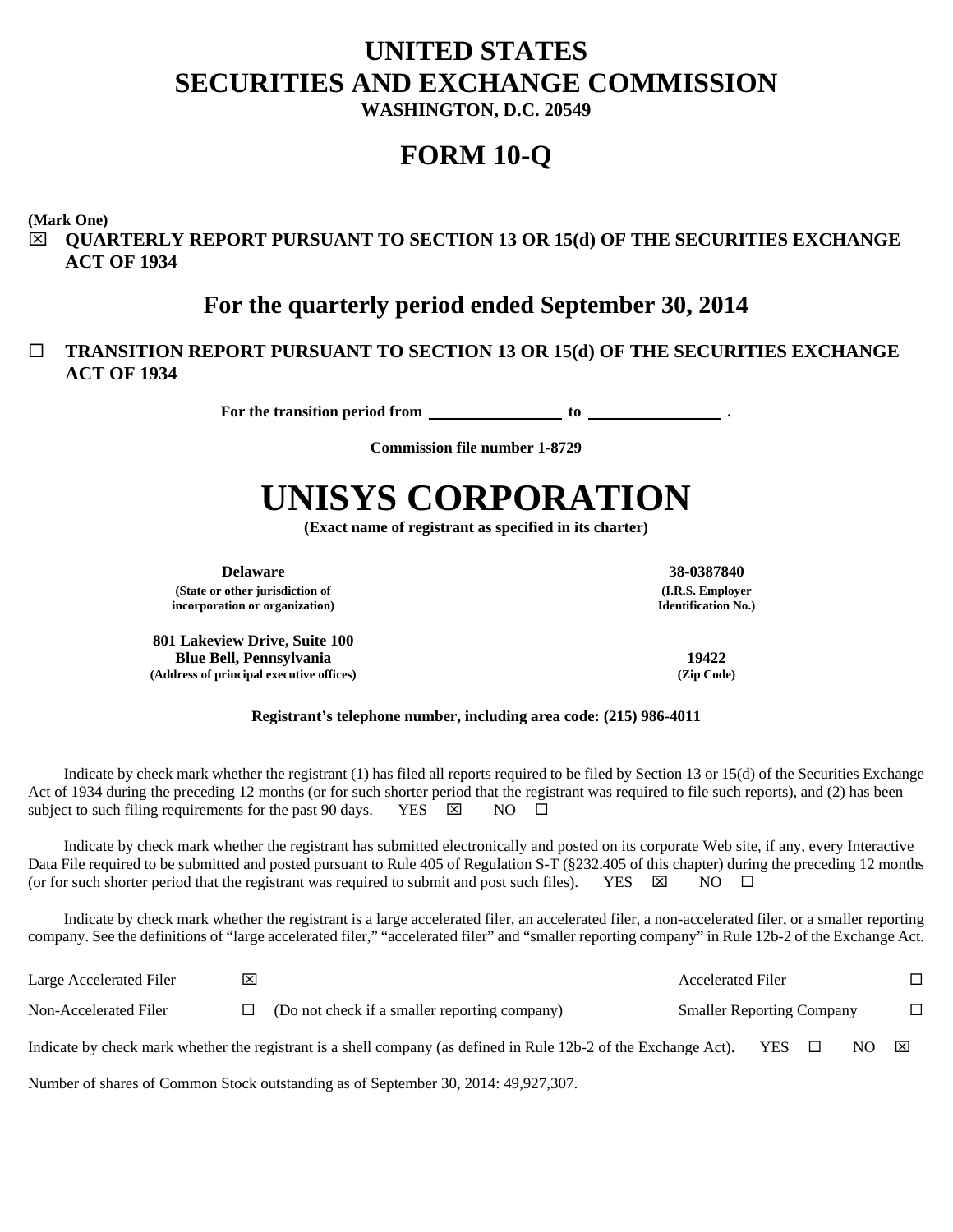Item 1. Financial Statements.

# UNISYS CORPORATION CONSOLIDATED BALANCE SHEETS (Unaudited) (Millions)

|                                                | September 30,<br>2014 |           | December 31,<br>2013      |           |  |
|------------------------------------------------|-----------------------|-----------|---------------------------|-----------|--|
| Assets                                         |                       |           |                           |           |  |
| Current assets                                 |                       |           |                           |           |  |
| Cash and cash equivalents                      | \$                    | 476.5     | $\boldsymbol{\mathsf{S}}$ | 639.8     |  |
| Accounts and notes receivable, net             |                       | 570.2     |                           | 683.1     |  |
| Inventories:                                   |                       |           |                           |           |  |
| Parts and finished equipment                   |                       | 35.4      |                           | 32.8      |  |
| Work in process and materials                  |                       | 24.7      |                           | 22.3      |  |
| Deferred income taxes                          |                       | 16.0      |                           | 24.1      |  |
| Prepaid expenses and other current assets      |                       | 133.9     |                           | 138.7     |  |
| Total                                          |                       | 1,256.7   |                           | 1,540.8   |  |
| Properties                                     |                       | 1,095.4   |                           | 1,095.5   |  |
| Less-Accumulated depreciation and amortization |                       | 921.6     |                           | 920.8     |  |
| Properties, net                                |                       | 173.8     |                           | 174.7     |  |
| Outsourcing assets, net                        |                       | 114.1     |                           | 115.5     |  |
| Marketable software, net                       |                       | 142.6     |                           | 129.1     |  |
| Prepaid postretirement assets                  |                       | 126.0     |                           | 83.7      |  |
| Deferred income taxes                          |                       | 110.0     |                           | 112.3     |  |
| Goodwill                                       |                       | 186.6     |                           | 188.7     |  |
| Other long-term assets                         |                       | 169.6     |                           | 165.2     |  |
| Total                                          | \$                    | 2,279.4   | \$                        | 2,510.0   |  |
| Liabilities and deficit                        |                       |           |                           |           |  |
| <b>Current liabilities</b>                     |                       |           |                           |           |  |
| Current maturities of long-term debt           | \$                    | 1.0       | $\boldsymbol{\mathsf{S}}$ |           |  |
| Accounts payable                               |                       | 241.0     |                           | 246.7     |  |
| Deferred revenue                               |                       | 319.4     |                           | 402.4     |  |
| Other accrued liabilities                      |                       | 351.4     |                           | 375.7     |  |
| Total                                          |                       | 912.8     |                           | 1,024.8   |  |
| Long-term debt                                 |                       | 214.1     |                           | 210.0     |  |
| Long-term postretirement liabilities           |                       | 1,457.8   |                           | 1,697.2   |  |
| Long-term deferred revenue                     |                       | 109.5     |                           | 122.7     |  |
| Other long-term liabilities                    |                       | 106.4     |                           | 119.2     |  |
| Commitments and contingencies                  |                       |           |                           |           |  |
| Deficit                                        |                       |           |                           |           |  |
| 6.25% mandatory convertible preferred stock    |                       |           |                           | 249.7     |  |
| Common stock, shares issued:                   |                       |           |                           |           |  |
| 2014; 52.3, 2013; 45.1                         |                       | .5        |                           | $\cdot$   |  |
| Accumulated deficit                            |                       | (1,797.6) |                           | (1,782.5) |  |
| Treasury stock, shares at cost:                |                       |           |                           |           |  |
| 2014; 2.4, 2013; 1.1                           |                       | (93.9)    |                           | (62.4)    |  |
| Paid-in capital                                |                       | 4,488.4   |                           | 4,227.7   |  |
| Accumulated other comprehensive loss           |                       | (3,167.3) |                           | (3,333.4) |  |
| Total Unisys stockholders' deficit             |                       | (569.9)   |                           | (700.5)   |  |
| Noncontrolling interests                       |                       | 48.7      |                           | 36.6      |  |
| Total deficit                                  |                       | (521.2)   |                           | (663.9)   |  |
| Total                                          | \$                    | 2,279.4   | $\frac{1}{2}$             | 2,510.0   |  |

See notes to consolidated financial statements.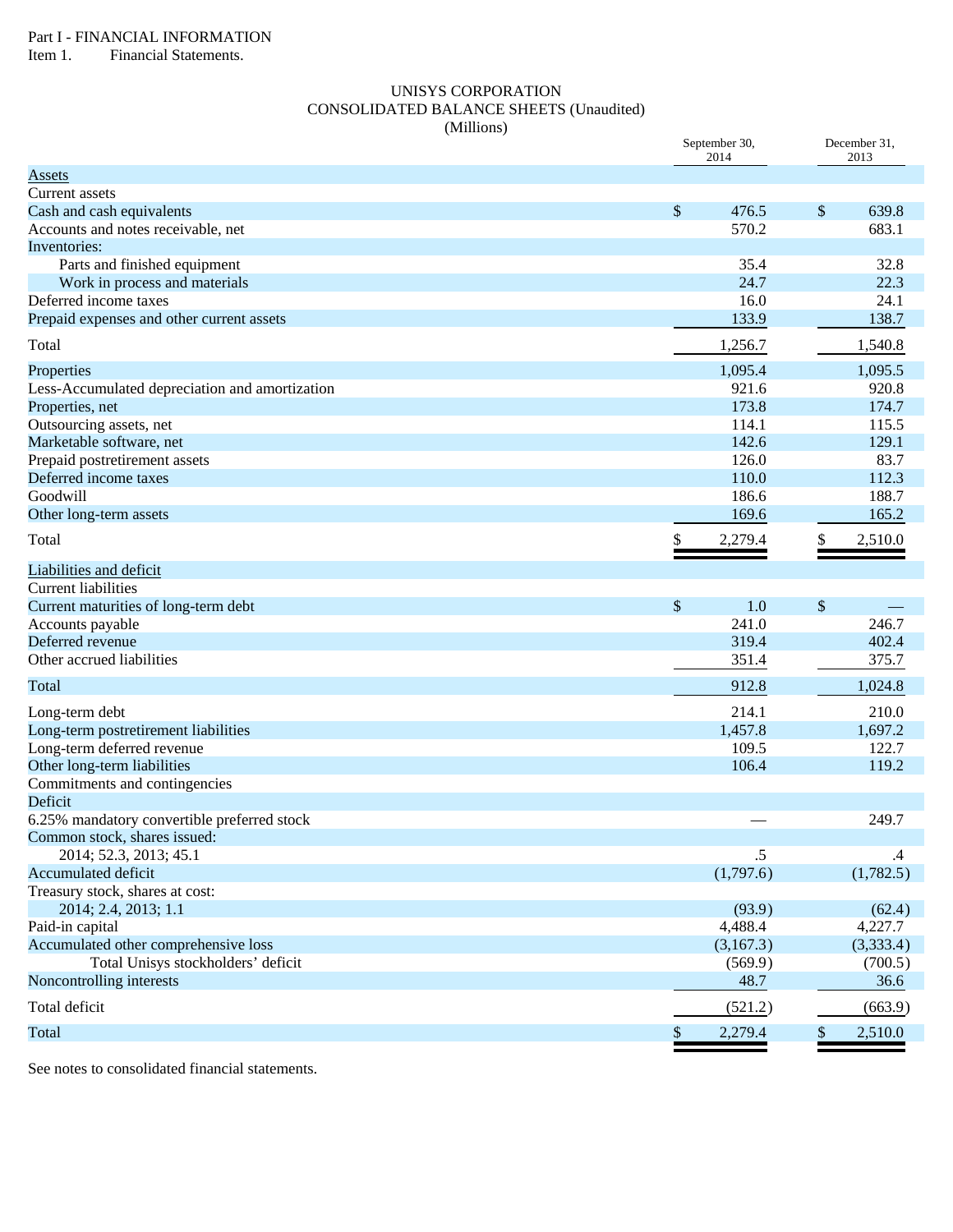# UNISYS CORPORATION CONSOLIDATED STATEMENTS OF INCOME (Unaudited) (Millions, except per share data)

|                                                                          | Three Months<br>Ended September 30 |             | Nine Months<br>Ended September 30 |               |
|--------------------------------------------------------------------------|------------------------------------|-------------|-----------------------------------|---------------|
|                                                                          | 2014<br>2013                       |             |                                   |               |
| Revenue                                                                  |                                    |             |                                   |               |
| Services                                                                 | \$763.0                            | \$720.0     | 2,166.8<br>\$                     | 2,182.7<br>\$ |
| Technology                                                               | 119.5                              | 72.1        | 283.8                             | 277.9         |
|                                                                          | 882.5                              | 792.1       | 2,450.6                           | 2,460.6       |
| Costs and expenses                                                       |                                    |             |                                   |               |
| Cost of revenue:                                                         |                                    |             |                                   |               |
| Services                                                                 | 608.6                              | 580.3       | 1,801.0                           | 1,797.1       |
| Technology                                                               | 39.0                               | 40.3        | 116.5                             | 130.5         |
|                                                                          | 647.6                              | 620.6       | 1,917.5                           | 1,927.6       |
| Selling, general and administrative                                      | 138.0                              | 131.7       | 410.1                             | 418.8         |
| Research and development                                                 | 20.3                               | 15.8        | 50.5                              | 50.6          |
|                                                                          | 805.9                              | 768.1       | 2,378.1                           | 2,397.0       |
| Operating profit                                                         | 76.6                               | 24.0        | 72.5                              | 63.6          |
| Interest expense                                                         | 2.3                                | 2.4         | 6.6                               | 7.7           |
| Other income (expense), net                                              | 3.3                                | 1.9         | (9.0)                             | 11.1          |
| Income before income taxes                                               | 77.6                               | 23.5        | 56.9                              | 67.0          |
| Provision for income taxes                                               | 26.4                               | 27.0        | 62.3                              | 71.1          |
| Consolidated net income (loss)                                           | 51.2                               | (3.5)       | (5.4)                             | (4.1)         |
| Net income attributable to noncontrolling interests                      | 3.4                                | 4.1         | 9.7                               | 8.9           |
| Net income (loss) attributable to Unisys Corporation                     | 47.8                               | (7.6)       | (15.1)                            | (13.0)        |
| Preferred stock dividends                                                |                                    | 4.0         | 2.7                               | 12.1          |
| Net income (loss) attributable to Unisys Corporation common shareholders | 47.8<br>\$                         | (11.6)      | \$<br>(17.8)                      | (25.1)<br>\$  |
| Earnings (loss) per common share attributable to Unisys Corporation      |                                    |             |                                   |               |
| <b>Basic</b>                                                             | .95                                | (.26)       | \$<br>(.36)                       | \$<br>(.57)   |
| Diluted                                                                  | \$<br>.95                          | \$<br>(.26) | \$<br>(.36)                       | \$<br>(.57)   |

See notes to consolidated financial statements.

# UNISYS CORPORATION CONSOLIDATED STATEMENTS OF COMPREHENSIVE INCOME (Unaudited) (Millions)

|                                                                                     | Three Months<br>Ended September 30 |        | Nine Months<br>Ended September 30 |      |        |    |        |
|-------------------------------------------------------------------------------------|------------------------------------|--------|-----------------------------------|------|--------|----|--------|
|                                                                                     | 2014                               |        | 2013                              | 2014 |        |    | 2013   |
| Consolidated net income (loss)                                                      | S.                                 | 51.2   | (3.5)<br>S.                       | S.   | (5.4)  | S. | (4.1)  |
| Other comprehensive income                                                          |                                    |        |                                   |      |        |    |        |
| Foreign currency translation                                                        |                                    | (61.5) | 33.5                              |      | (19.9) |    | (41.7) |
| Postretirement adjustments, net of tax of \$11.4 and \$10.9 in 2014 and \$(7.8) and |                                    |        |                                   |      |        |    |        |
| \$5.9 in $2013$                                                                     |                                    | 132.0  | (5.0)                             |      | 186.9  |    | 130.4  |
| Total other comprehensive income                                                    |                                    | 70.5   | 28.5                              |      | 167.0  |    | 88.7   |
| Comprehensive income                                                                |                                    | 121.7  | 25.0                              |      | 161.6  |    | 84.6   |
| Less comprehensive income attributable to noncontrolling interests                  |                                    | (1.4)  | (4.3)                             |      | (10.6) |    | (9.8)  |
| Comprehensive income attributable to Unisys Corporation                             |                                    | 120.3  | 20.7<br>S.                        | S.   | 151.0  |    | 74.8   |

See notes to consolidated financial statements.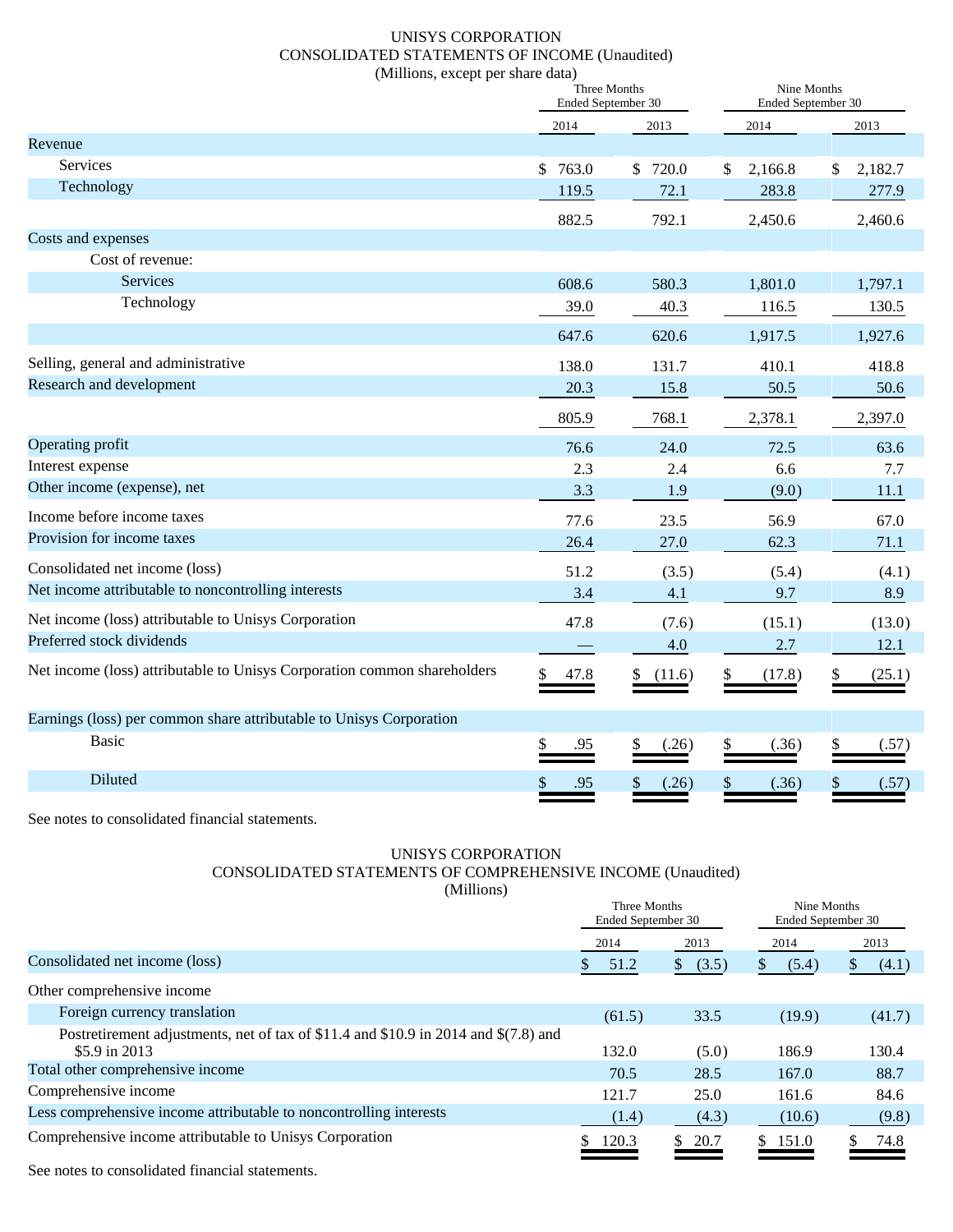# UNISYS CORPORATION CONSOLIDATED STATEMENTS OF CASH FLOWS (Unaudited) (Millions)

|                                                                                                     | Nine Months<br>Ended September 30 |             |  |
|-----------------------------------------------------------------------------------------------------|-----------------------------------|-------------|--|
|                                                                                                     | 2014                              | 2013*       |  |
| Cash flows from operating activities                                                                |                                   |             |  |
| Consolidated net loss                                                                               | \$<br>(5.4)                       | \$<br>(4.1) |  |
| Add (deduct) items to reconcile consolidated net loss to net cash provided by operating activities: |                                   |             |  |
| Foreign currency transaction losses                                                                 | 7.4                               | 6.5         |  |
| Employee stock compensation                                                                         | 10.6                              | 10.8        |  |
| Depreciation and amortization of properties                                                         | 38.6                              | 35.1        |  |
| Depreciation and amortization of outsourcing assets                                                 | 44.5                              | 39.4        |  |
| Amortization of marketable software                                                                 | 42.5                              | 46.4        |  |
| Other non-cash operating activities                                                                 | 5.1                               |             |  |
| Disposal of capital assets                                                                          | 1.0                               | 1.4         |  |
| Gain on sale of business                                                                            | (.7)                              |             |  |
| Pension contributions                                                                               | (161.3)                           | (101.6)     |  |
| Pension expense                                                                                     | 55.5                              | 69.4        |  |
| Decrease in deferred income taxes, net                                                              | 15.4                              | 29.4        |  |
| Decrease in receivables, net                                                                        | 81.2                              | 66.3        |  |
| Increase in inventories                                                                             | (6.1)                             | (5.6)       |  |
| Decrease in accounts payable and other accrued liabilities                                          | (83.8)                            | (123.3)     |  |
| Decrease in other liabilities                                                                       | (39.1)                            | (19.0)      |  |
| Decrease (increase) other assets                                                                    | 7.8                               | (4.8)       |  |
| Other                                                                                               | 2.7                               | (.1)        |  |
| Net cash provided by operating activities                                                           | 15.9                              | 46.2        |  |
| Cash flows from investing activities                                                                |                                   |             |  |
| Proceeds from investments                                                                           | 4,438.8                           | 3,850.2     |  |
| Purchases of investments                                                                            | (4,422.8)                         | (3,857.8)   |  |
| Investment in marketable software                                                                   | (56.1)                            | (47.3)      |  |
| Capital additions of properties                                                                     | (41.9)                            | (26.1)      |  |
| Capital additions of outsourcing assets                                                             | (45.9)                            | (29.6)      |  |
| Other                                                                                               | (1.2)                             | 1.1         |  |
| Net cash used for investing activities                                                              | (129.1)                           | (109.5)     |  |
| Cash flows from financing activities                                                                |                                   |             |  |
| Common stock repurchases                                                                            | (29.3)                            | (11.5)      |  |
| Dividends paid on preferred stock                                                                   | (4.0)                             | (12.1)      |  |
| Proceeds from exercise of stock options                                                             | 3.3                               | 4.5         |  |
| Financing fees                                                                                      | (.6)                              |             |  |
| Net cash used for financing activities                                                              | (30.6)                            | (19.1)      |  |
| Effect of exchange rate changes on cash and cash equivalents                                        |                                   |             |  |
| Decrease in cash and cash equivalents                                                               | (19.5)                            | (17.3)      |  |
| Cash and cash equivalents, beginning of period                                                      | (163.3)                           | (99.7)      |  |
|                                                                                                     | 639.8                             | 655.6       |  |
| Cash and cash equivalents, end of period                                                            | \$<br>476.5                       | \$<br>555.9 |  |

\* Changed to conform to the current-year presentation. See note (l).

See notes to consolidated financial statements.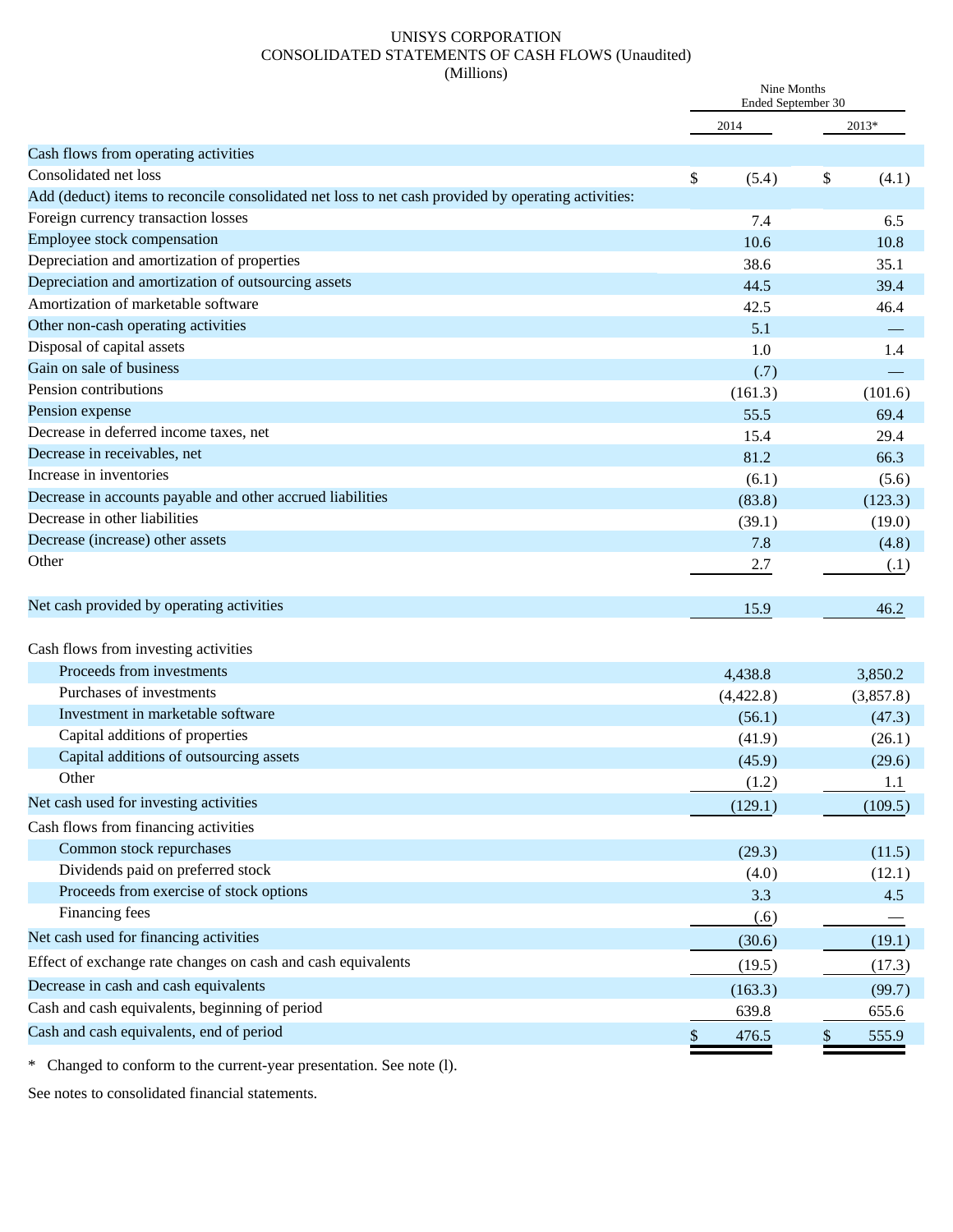# Unisys Corporation NOTES TO CONSOLIDATED FINANCIAL STATEMENTS (Unaudited)

In the opinion of management, the financial information furnished herein reflects all adjustments necessary for a fair presentation of the financial position, results of operations, comprehensive income and cash flows for the interim periods specified. These adjustments consist only of normal recurring accruals except as disclosed herein. Because of seasonal and other factors, results for interim periods are not necessarily indicative of the results to be expected for the full year.

The preparation of financial statements in conformity with U.S. generally accepted accounting principles requires management to make estimates and assumptions about future events. These estimates and assumptions affect the amounts of assets and liabilities reported, disclosures about contingent assets and liabilities and the reported amounts of revenue and expenses. Such estimates include the valuation of accounts receivable, inventories, outsourcing assets, marketable software, goodwill and other long-lived assets, legal contingencies, indemnifications, and assumptions used in the calculation for systems integration projects, income taxes and retirement and other post-employment benefits, among others. These estimates and assumptions are based on management's best estimates and judgment. Management evaluates its estimates and assumptions on an ongoing basis using historical experience and other factors, including the current economic environment, which management believes to be reasonable under the circumstances. Management adjusts such estimates and assumptions when facts and circumstances dictate. As future events and their effects cannot be determined with precision, actual results could differ significantly from these estimates. Changes in those estimates resulting from continuing changes in the economic environment will be reflected in the financial statements in future periods.

The company's accounting policies are set forth in detail in note 1 of the notes to the consolidated financial statements in the company's Annual Report on Form 10-K for the year ended December 31, 2013 filed with the Securities and Exchange Commission. Such Annual Report also contains a discussion of the company's critical accounting policies. The company believes that these critical accounting policies affect its more significant estimates and judgments used in the preparation of the company's consolidated financial statements. There have been no changes in the company's critical accounting policies from those disclosed in the company's Annual Report on Form 10-K for the year ended December 31, 2013.

a. Earnings per Share. The following table shows how earnings per common share attributable to Unisys Corporation was computed for the three and nine months ended September 30, 2014 and 2013 (dollars in millions, shares in thousands):

|                                                                                     | Three Months<br>Ended Sept. 30, |         |             | Nine Months<br>Ended Sept. 30, |        |  |
|-------------------------------------------------------------------------------------|---------------------------------|---------|-------------|--------------------------------|--------|--|
|                                                                                     |                                 | 2014    | 2013        | 2014                           | 2013   |  |
| <b>Basic Earnings (Loss) Per Common Share</b>                                       |                                 |         |             |                                |        |  |
| Net income (loss) attributable to Unisys Corporation common shareholders            |                                 | 47.8 \$ | $(11.6)$ \$ | $(17.8)$ \$                    | (25.1) |  |
| Weighted average shares                                                             |                                 | 50,245  | 43,811      | 49,144                         | 43,883 |  |
| Total                                                                               |                                 | .95 S   | $(.26)$ \$  | $(.36)$ \$                     | (.57)  |  |
| <b>Diluted Earnings (Loss) Per Common Share</b>                                     |                                 |         |             |                                |        |  |
| Net income (loss) attributable to Unisys Corporation common shareholders            | \$                              | 47.8 \$ | $(11.6)$ \$ | $(17.8)$ \$                    | (25.1) |  |
| Add preferred stock dividends                                                       |                                 |         |             |                                |        |  |
| Net income (loss) attributable to Unisys Corporation for diluted earnings per share |                                 | 47.8 \$ | $(11.6)$ \$ | $(17.8)$ \$                    | (25.1) |  |
| Weighted average shares                                                             |                                 | 50,245  | 43,811      | 49,144                         | 43,883 |  |
| Plus incremental shares from assumed conversions                                    |                                 |         |             |                                |        |  |
| Employee stock plans                                                                |                                 | 177     |             |                                |        |  |
| Preferred stock                                                                     |                                 |         |             |                                |        |  |
| Adjusted weighted average shares                                                    |                                 | 50,422  | 43,811      | 49,144                         | 43,883 |  |
| Total                                                                               |                                 | .95 \$  | $(.26)$ \$  | $(.36)$ \$                     | (.57)  |  |

In the nine months ended September 30, 2014 and 2013, the following weighted-average number of stock options and restricted stock units were antidilutive and therefore excluded from the computation of diluted earnings per share (in thousands): 3,318 and 3,264, respectively. In the nine months ended September 30, 2014 and 2013, 585 and 6,913 (in thousands) of weighted-average mandatory convertible preferred stock, respectively, were antidilutive and therefore excluded from the computation of diluted earnings per share in both periods.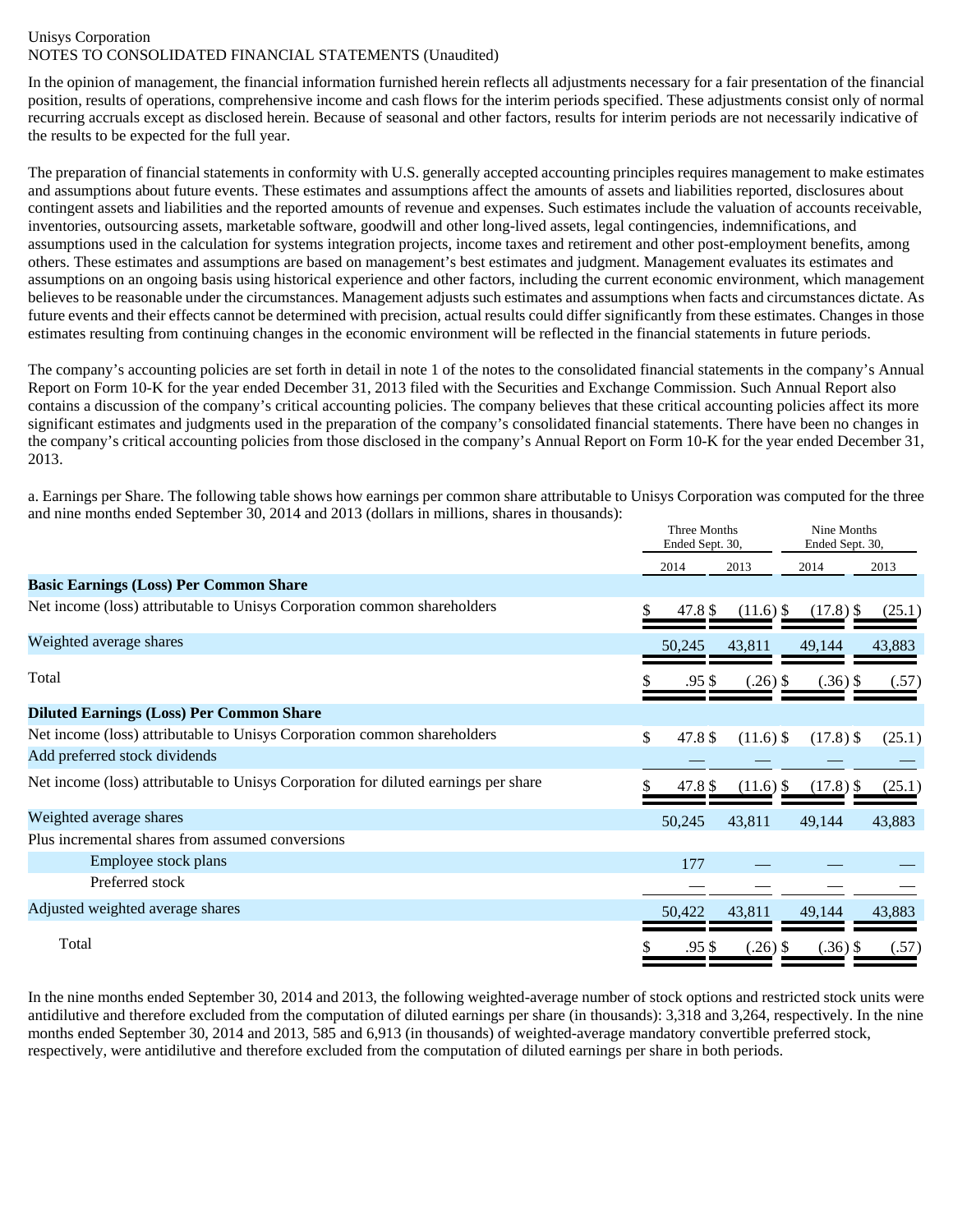b. Pension and Postretirement Benefits. Net periodic pension expense for the three and nine months ended September 30, 2014 and 2013 is presented below (in millions of dollars):

|                                              | Three Months<br>Ended Sept. 30, 2014 |             |                          |                   | Three Months<br>Ended Sept. 30, 2013 |                  |  |               |   |                   |
|----------------------------------------------|--------------------------------------|-------------|--------------------------|-------------------|--------------------------------------|------------------|--|---------------|---|-------------------|
|                                              |                                      | Total       | U.S.<br>Plans            | $Int1$ .<br>Plans |                                      | Total            |  | U.S.<br>Plans |   | $Int1$ .<br>Plans |
| Service cost                                 | S                                    | 2.1<br>- \$ | $\overline{\phantom{0}}$ | 2.1<br>-S         | - \$                                 | 2.6 <sup>°</sup> |  |               | S | 2.6               |
| Interest cost                                |                                      | 91.4        | 61.6                     | 29.8              |                                      | 82.0             |  | 55.3          |   | 26.7              |
| Expected return on plan assets               |                                      | (111.8)     | (71.3)                   | (40.5)            |                                      | (108.5)          |  | (73.0)        |   | (35.5)            |
| Amortization of prior service (benefit) cost |                                      | (1.1)       | (.5)                     | (.6)              |                                      | (.8)             |  | .2            |   | (1.0)             |
| Recognized net actuarial loss                |                                      | 37.5        | 27.5                     | 10.0              |                                      | 48.1             |  | 35.1          |   | 13.0              |
| Net periodic pension expense                 |                                      | 18.1        | 17.3                     | $.8\,$            | -S                                   | 23.4             |  | 17.6          |   | 5.8               |

|                                              |     | Nine Months<br>Ended Sept. 30, 2014 |                          |  | Nine Months<br>Ended Sept. 30, 2013 |                    |                          |                              |  |
|----------------------------------------------|-----|-------------------------------------|--------------------------|--|-------------------------------------|--------------------|--------------------------|------------------------------|--|
|                                              |     | Total                               | U.S.<br>Plans            |  | $Int1$ .<br>Plans                   | Total              | U.S.<br>Plans            | Int <sup>2</sup> 1.<br>Plans |  |
| Service cost                                 | \$. | 6.4 $\sqrt$                         | $\overline{\phantom{m}}$ |  | 6.4<br><sup>\$</sup>                | $7.8\;{\rm\AA}$    | $\overline{\phantom{0}}$ | 7.8<br>-8                    |  |
| Interest cost                                |     | 276.0                               | 186.3                    |  | 89.7                                | 244.3              | 165.1                    | 79.2                         |  |
| Expected return on plan assets               |     | (337.4)                             | (215.3)                  |  | (122.1)                             | (323.9)            | (218.7)                  | (105.2)                      |  |
| Amortization of prior service (benefit) cost |     | (1.7)                               | (.1)                     |  | (1.6)                               | (1.2)              | .5                       | (1.7)                        |  |
| Recognized net actuarial loss                |     | 112.8                               | 82.3                     |  | 30.5                                | 142.4              | 104.1                    | 38.3                         |  |
| Curtailment gain                             |     | (.6)                                |                          |  | (.6)                                |                    |                          |                              |  |
| Net periodic pension expense                 |     | 55.5 \$                             | 53.2 \$                  |  | 2.3<br><sup>\$</sup>                | $69.4 \text{ }$ \$ | 51.0 \$                  | 18.4                         |  |

On August 8, 2014, legislation was signed into law in the U.S., which among other things, provides defined benefit plan sponsors with funding relief. The legislation includes provisions regarding interest rate stabilization for pension plans. The company estimates that the new guidelines will reduce cash funding requirements in 2014 for the company's U.S. qualified defined benefit pension plan from the previous estimate of \$126 million to approximately \$80 million.

In 2014, the company estimates that it will make cash contributions of approximately \$188 million to its worldwide defined benefit pension plans, which is comprised of \$108 million primarily for non-U.S. defined benefit pension plans and \$80 million for the company's U.S. qualified defined benefit pension plan. In 2013, the company made cash contributions of \$147.2 million to its worldwide defined benefit pension plans. For the nine months ended September 30, 2014 and 2013, \$161.3 million and \$101.6 million, respectively, of cash contributions have been made.

Net periodic postretirement benefit expense for the three and nine months ended September 30, 2014 and 2013 is presented below (in millions of dollars): Three Months

|                                             | Three Months<br>Ended Sept. 30 |                 |  | Nine Months<br>Ended Sept. 30 |               |                 |    |      |
|---------------------------------------------|--------------------------------|-----------------|--|-------------------------------|---------------|-----------------|----|------|
|                                             | 2014                           |                 |  | 2013                          |               | 2014            |    | 2013 |
| Service cost                                |                                | $\overline{.2}$ |  | $\overline{.2}$               | <sup>\$</sup> | .5 <sub>7</sub> | -S |      |
| Interest cost                               |                                | 2.0             |  | 2.0                           |               | 6.0             |    | 6.0  |
| Expected return on assets                   |                                | (.1)            |  | (.2)                          |               | (.4)            |    | (.4) |
| Amortization of prior service cost          |                                | .4              |  | .5                            |               | 1.3             |    | 1.4  |
| Recognized net actuarial loss               |                                | $\cdot$ 8       |  | 1.4                           |               | 2.5             |    | 4.1  |
| Net periodic postretirement benefit expense |                                | 3.3             |  | 3.9                           |               | 9.9             |    | 11.6 |

The company expects to make cash contributions of approximately \$19 million to its postretirement benefit plan in 2014 compared with \$18.0 million in 2013. For the nine months ended September 30, 2014 and 2013, \$10.4 million and \$11.0 million, respectively, of cash contributions have been made.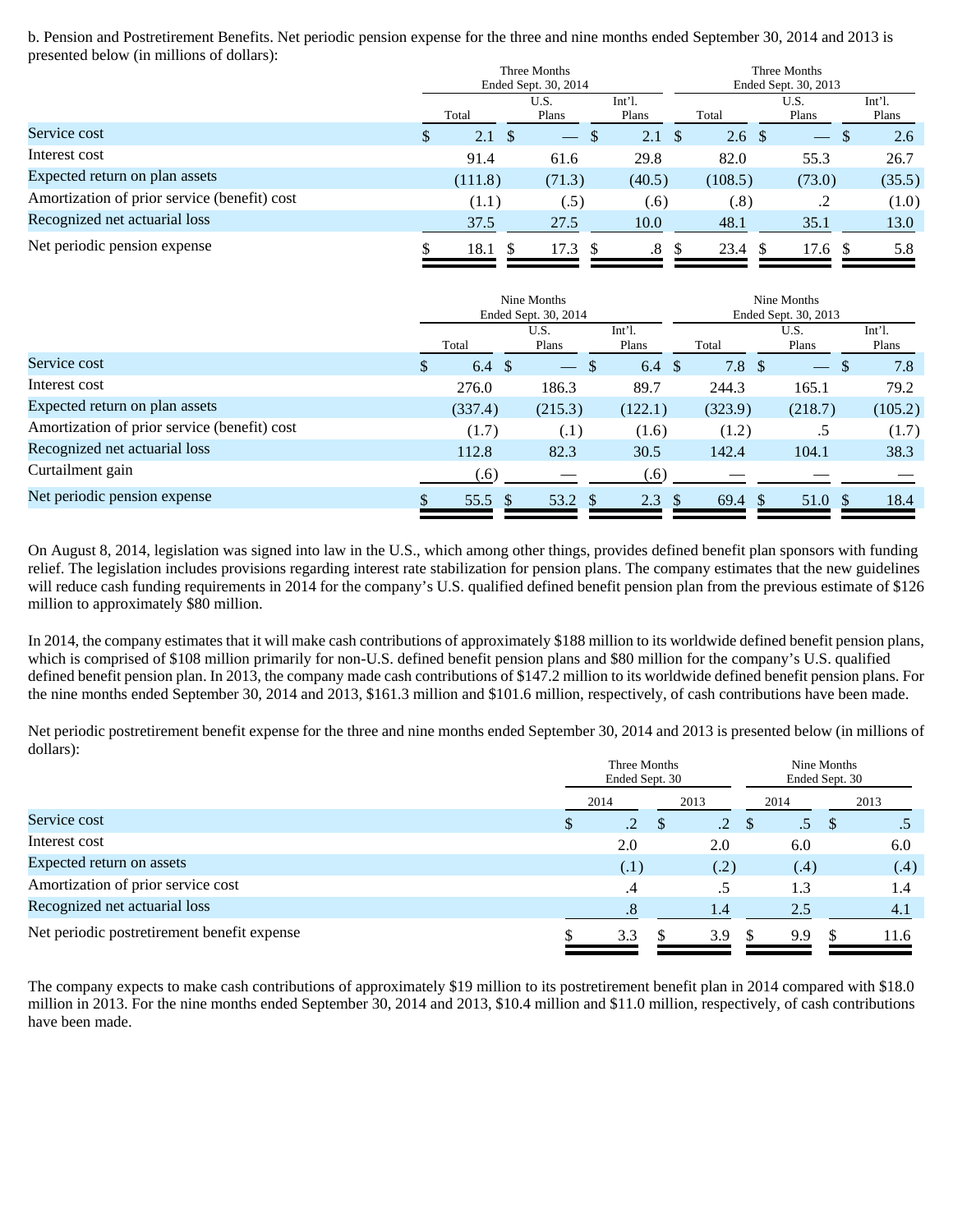c. Fair Value Measurements. Due to its foreign operations, the company is exposed to the effects of foreign currency exchange rate fluctuations on the U.S. dollar, principally related to intercompany account balances. The company uses derivative financial instruments to reduce its exposure to market risks from changes in foreign currency exchange rates on such balances. The company enters into foreign exchange forward contracts, generally having maturities of one month, which have not been designated as hedging instruments. At September 30, 2014 and 2013, the notional amount of these contracts was \$421.1 million and \$472.3 million, respectively. At September 30, 2014 and 2013, the fair value of such contracts was a net gain of \$1.5 million and \$.6 million, respectively, of which \$2.6 million and \$1.8 million, respectively, has been recognized in "Prepaid expenses and other current assets" and \$1.1 and \$1.2 million, respectively, has been recognized in "Other accrued liabilities" in the company's consolidated balance sheet. For the nine months ended September 30, 2014 and 2013, changes in the fair value of these instruments was a gain of \$15.9 million and a loss of \$6.9 million, respectively, which has been recognized in earnings in "Other income (expense), net" in the company's consolidated statement of income. The fair value of these forward contracts is based on quoted prices for similar but not identical financial instruments; as such, the inputs are considered Level 2 inputs.

Financial assets with carrying values approximating fair value include cash and cash equivalents and accounts receivable. Financial liabilities with carrying values approximating fair value include accounts payable and other accrued liabilities. The carrying amounts of these financial assets and liabilities approximate fair value due to their short maturities. At September 30, 2014 and December 31, 2013, the carrying amount of long-term debt was less than fair value, which is based on market prices (Level 2 inputs), of such debt by approximately \$11 million and \$15 million, respectively.

d. Stock Options. Under stockholder approved stock-based plans, stock options, stock appreciation rights, restricted stock and restricted stock units may be granted to officers, directors and other key employees. At September 30, 2014, 2.6 million shares of unissued common stock of the company were available for granting under these plans.

The fair value of stock option awards was estimated using the Black-Scholes option pricing model with the following assumptions and weighted-average fair values:

|                                      | Nine Months<br>Ended Sept. 30 |        |
|--------------------------------------|-------------------------------|--------|
|                                      | 2014                          | 2013   |
| Weighted-average fair value of grant | 11.27                         | 8.76   |
| Risk-free interest rate              | 1.04%                         | .54%   |
| Expected volatility                  | 45.65%                        | 50.19% |
| Expected life of options in years    | 3.71                          | 3.69   |
| Expected dividend yield              |                               |        |

Restricted stock unit awards may contain time-based units, performance-based units or a combination of both. Each performance-based unit will vest into zero to 1.5 shares depending on the degree to which the performance goals are met. Compensation expense resulting from these awards is recognized as expense ratably for each installment from the date of grant until the date the restrictions lapse and is based on the fair market value at the date of grant and the probability of achievement of the specific performance-related goals.

The company records all share-based expense in selling, general and administrative expense.

During the nine months ended September 30, 2014 and 2013, the company recorded \$10.6 million and \$10.8 million of share-based compensation expense, respectively, which is comprised of \$4.2 million and \$2.7 million of restricted stock unit expense and \$6.4 million and \$8.1 million of stock option expense, respectively.

A summary of stock option activity for the nine months ended September 30, 2014 follows (shares in thousands):

| Options                            | Shares     | Weighted-Average<br><b>Exercise Price</b> | Weighted-Average<br><b>Remaining Contractual</b><br>Term (years) | Aggregate Intrinsic<br>Value<br>(\$ in millions) |
|------------------------------------|------------|-------------------------------------------|------------------------------------------------------------------|--------------------------------------------------|
| Outstanding at December 31, 2013   | $2,698$ \$ | 32.74                                     |                                                                  |                                                  |
| Granted                            | 749        | 32.26                                     |                                                                  |                                                  |
| Exercised                          | (265)      | 14.06                                     |                                                                  |                                                  |
| Forfeited and expired              | (340)      | 72.90                                     |                                                                  |                                                  |
| Outstanding at Sept. 30, 2014      | 2,842      | 29.55                                     | $2.62\text{ }$\$$                                                | 2.2                                              |
| Expected to vest at Sept. 30, 2014 | 1,346      | 27.38                                     | 3.74                                                             | .9                                               |
| Exercisable at Sept. 30, 2014      | 1,463      | 31.56                                     | 1.55                                                             | 1.3                                              |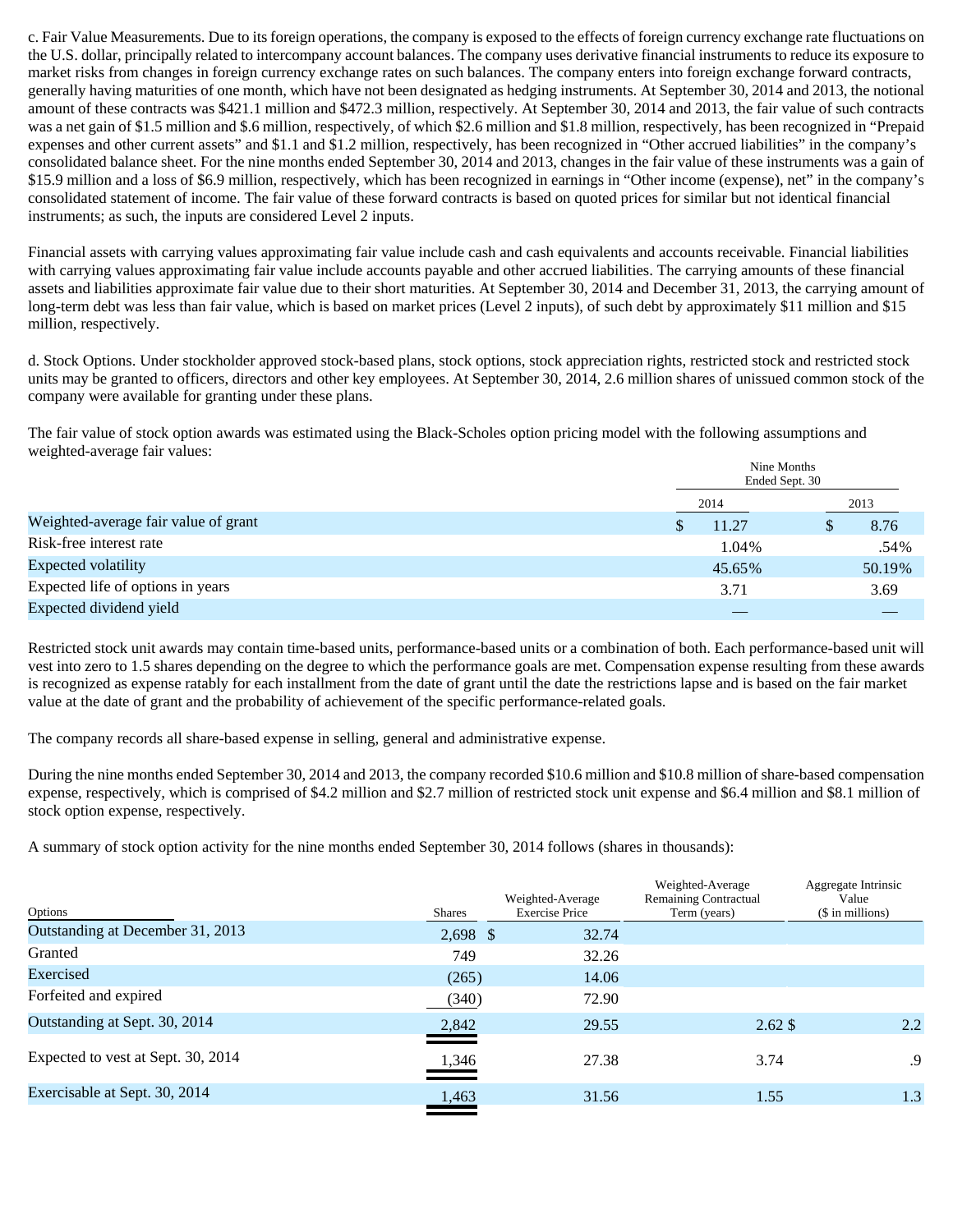The aggregate intrinsic value represents the total pretax value of the difference between the company's closing stock price on the last trading day of the period and the exercise price of the options, multiplied by the number of in-the-money stock options that would have been received by the option holders had all option holders exercised their options on September 30, 2014. The intrinsic value of the company's stock options changes based on the closing price of the company's stock. The total intrinsic value of options exercised for the nine months ended September 30, 2014 and 2013 was \$4.6 million and \$5.7 million, respectively. As of September 30, 2014, \$4.0 million of total unrecognized compensation cost related to stock options is expected to be recognized over a weighted-average period of 2.0 years.

A summary of restricted stock unit activity for the nine months ended September 30, 2014 follows (shares in thousands):

|                                  | <b>Restricted Stock Units</b> | Weighted-Average<br>Grant-Date Fair Value |
|----------------------------------|-------------------------------|-------------------------------------------|
| Outstanding at December 31, 2013 | $401 \quad$ \$                | 23.45                                     |
| Granted                          | 395                           | 32.19                                     |
| Vested                           | (101)                         | 26.85                                     |
| Forfeited and expired            | (219)                         | 24.77                                     |
| Outstanding at Sept. 30, 2014    | 476                           | 29.36                                     |

The fair value of restricted stock units is determined based on the trading price of the company's common shares on the date of grant. The aggregate weighted-average grant-date fair value of restricted stock units granted during the nine months ended September 30, 2014 and 2013 was \$12.7 million and \$5.0 million, respectively. As of September 30, 2014, there was \$8.9 million of total unrecognized compensation cost related to outstanding restricted stock units granted under the company's plans. That cost is expected to be recognized over a weighted-average period of 2.3 years. The aggregate weighted-average grant-date fair value of restricted stock units vested during the nine months ended September 30, 2014 and 2013 was \$2.7 million and \$4.3 million, respectively.

Common stock issued upon exercise of stock options or upon lapse of restrictions on restricted stock units is newly issued shares. Cash received from the exercise of stock options for the nine months ended September 30, 2014 and 2013 was \$3.3 million and \$4.5 million, respectively. In light of its tax position, the company is currently not recognizing any tax benefits from the exercise of stock options or upon issuance of stock upon lapse of restrictions on restricted stock units. Tax benefits resulting from tax deductions in excess of the compensation costs recognized are classified as financing cash flows.

e. Segment Information. The company has two business segments: Services and Technology. Revenue classifications by segment are as follows: Services – systems integration and consulting, outsourcing, infrastructure services and core maintenance; Technology – enterprise-class software and servers and other technology.

The accounting policies of each business segment are the same as those followed by the company as a whole. Intersegment sales and transfers are priced as if the sales or transfers were to third parties. Accordingly, the Technology segment recognizes intersegment revenue and manufacturing profit on hardware and software shipments to customers under Services contracts. The Services segment, in turn, recognizes customer revenue and marketing profits on such shipments of company hardware and software to customers. The Services segment also includes the sale of hardware and software products sourced from third parties that are sold to customers through the company's Services channels. In the company's consolidated statements of income, the manufacturing costs of products sourced from the Technology segment and sold to Services customers are reported in cost of revenue for Services.

Also included in the Technology segment's sales and operating profit are sales of hardware and software sold to the Services segment for internal use in Services engagements. The amount of such profit included in operating income of the Technology segment for the three months ended September 30, 2014 and 2013 was zero and \$1.0 million, respectively. The amount for the nine months ended September 30, 2014 and 2013 was \$.4 million and \$3.7 million, respectively. The profit on these transactions is eliminated in Corporate.

The company evaluates business segment performance based on operating income exclusive of pension income or expense, restructuring charges and unusual and nonrecurring items, which are included in Corporate. All other corporate and centrally incurred costs are allocated to the business segments based principally on revenue, employees, square footage or usage.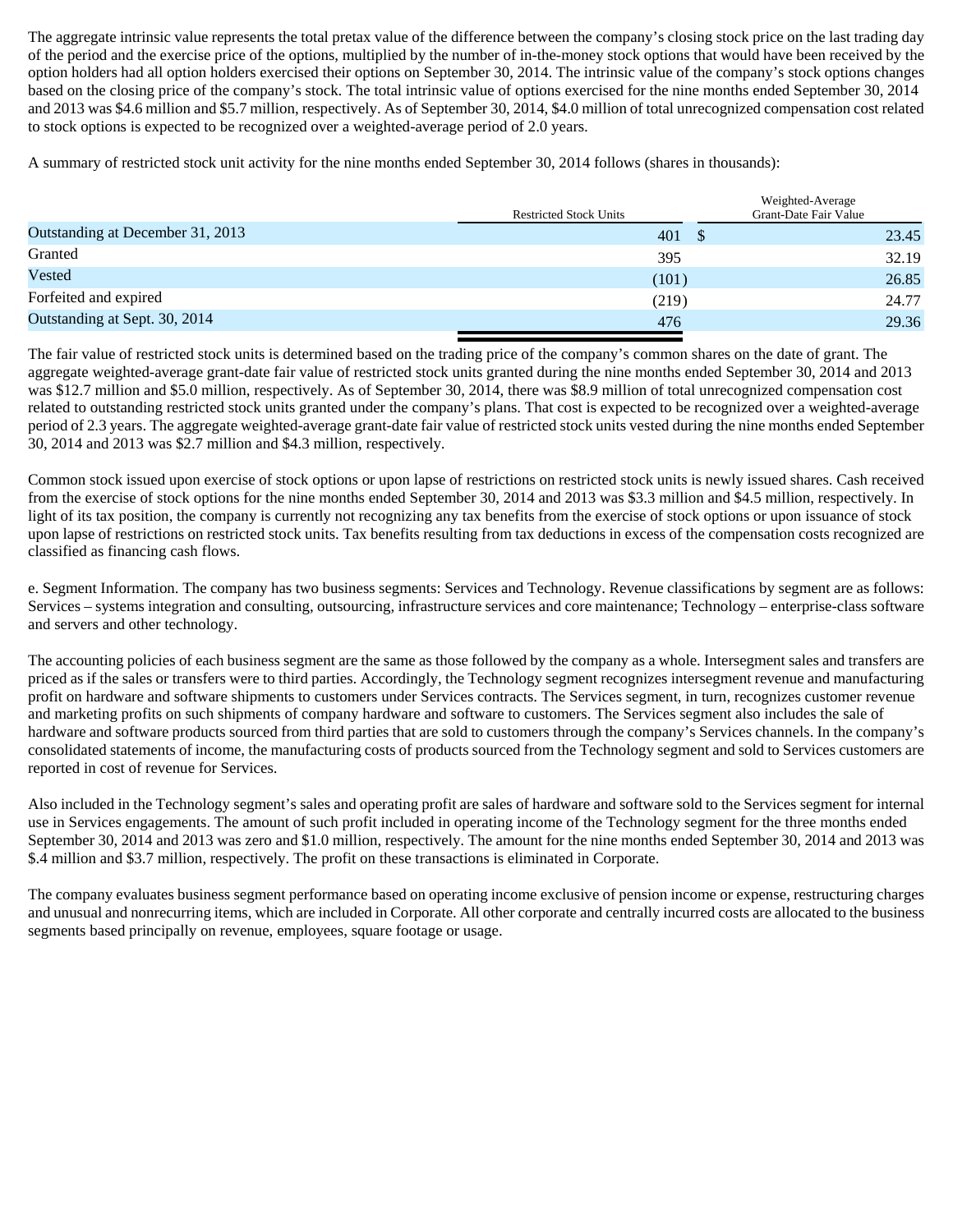A summary of the company's operations by business segment for the three and nine month periods ended September 30, 2014 and 2013 is presented below (in millions of dollars):

|                                   |               | Total      | Corporate                 | Services                  | Technology |
|-----------------------------------|---------------|------------|---------------------------|---------------------------|------------|
| Three Months Ended Sept. 30, 2014 |               |            |                           |                           |            |
| Customer revenue                  | $\mathcal{S}$ | 882.5      | \$                        | 763.0 \$                  | 119.5      |
| Intersegment                      |               | \$         | (35.4)                    |                           | 35.4       |
| Total revenue                     | \$            | 882.5 \$   | $(35.4)$ \$               | 763.0 \$                  | 154.9      |
| Operating income                  |               | 76.6 \$    | $(15.6)$ \$               | 52.7\$                    | 39.5       |
| Three Months Ended Sept. 30, 2013 |               |            |                           |                           |            |
| Customer revenue                  | $\sqrt$       | 792.1      | $\$\,$                    | 720.0 \$                  | 72.1       |
| Intersegment                      |               | \$         | (22.3)                    | .4                        | 21.9       |
| Total revenue                     | \$            | 792.1 \$   | $(22.3)$ \$               | 720.4 \$                  | 94.0       |
| Operating income (loss)           |               | 24.0 \$    | $(20.9)$ \$               | 55.2 \$                   | (10.3)     |
| Nine Months Ended Sept. 30, 2014  |               |            |                           |                           |            |
| Customer revenue                  | $\sqrt$       | 2,450.6    | $\boldsymbol{\mathsf{S}}$ | 2,166.8 \$                | 283.8      |
| Intersegment                      |               | \$         | (58.8)                    | $\cdot$ 3                 | 58.5       |
| <b>Total revenue</b>              | \$            | 2,450.6 \$ | $(58.8)$ \$               | $2,167.1$ \$              | 342.3      |
| Operating income                  |               | 72.5 \$    | $(46.6)$ \$               | 94.6 \$                   | 24.5       |
| Nine Months Ended Sept. 30, 2013  |               |            |                           |                           |            |
| Customer revenue                  | $\mathbb{S}$  | 2,460.6    |                           | $\sqrt{\ }$<br>2,182.7 \$ | 277.9      |
| Intersegment                      |               | \$         | (56.5)                    | 1.3                       | 55.2       |
| Total revenue                     | \$            | 2,460.6 \$ | $(56.5)$ \$               | 2,184.0 \$                | 333.1      |
| Operating income                  | \$            | 63.6 \$    | $(65.6)$ \$               | 107.0 \$                  | 22.2       |

Presented below is a reconciliation of total business segment operating income to consolidated income before income taxes (in millions of dollars):<br>
Three Months

|                                  | Three Months<br>Ended Sept. 30 |        |  | Nine Months<br>Ended Sept. 30 |  |        |          |        |
|----------------------------------|--------------------------------|--------|--|-------------------------------|--|--------|----------|--------|
|                                  |                                | 2014   |  | 2013                          |  | 2014   |          | 2013   |
| Total segment operating income   | Ъ                              | 92.2   |  | 44.9                          |  | 119.1  | <b>S</b> | 129.2  |
| Interest expense                 |                                | (2.3)  |  | (2.4)                         |  | (6.6)  |          | (7.7)  |
| Other income (expense), net      |                                | 3.3    |  | 1.9                           |  | (9.0)  |          | 11.1   |
| Corporate and eliminations       |                                | (15.6) |  | (20.9)                        |  | (46.6) |          | (65.6) |
| Total income before income taxes |                                | 77.6   |  | 23.5                          |  | 56.9   |          | 67.0   |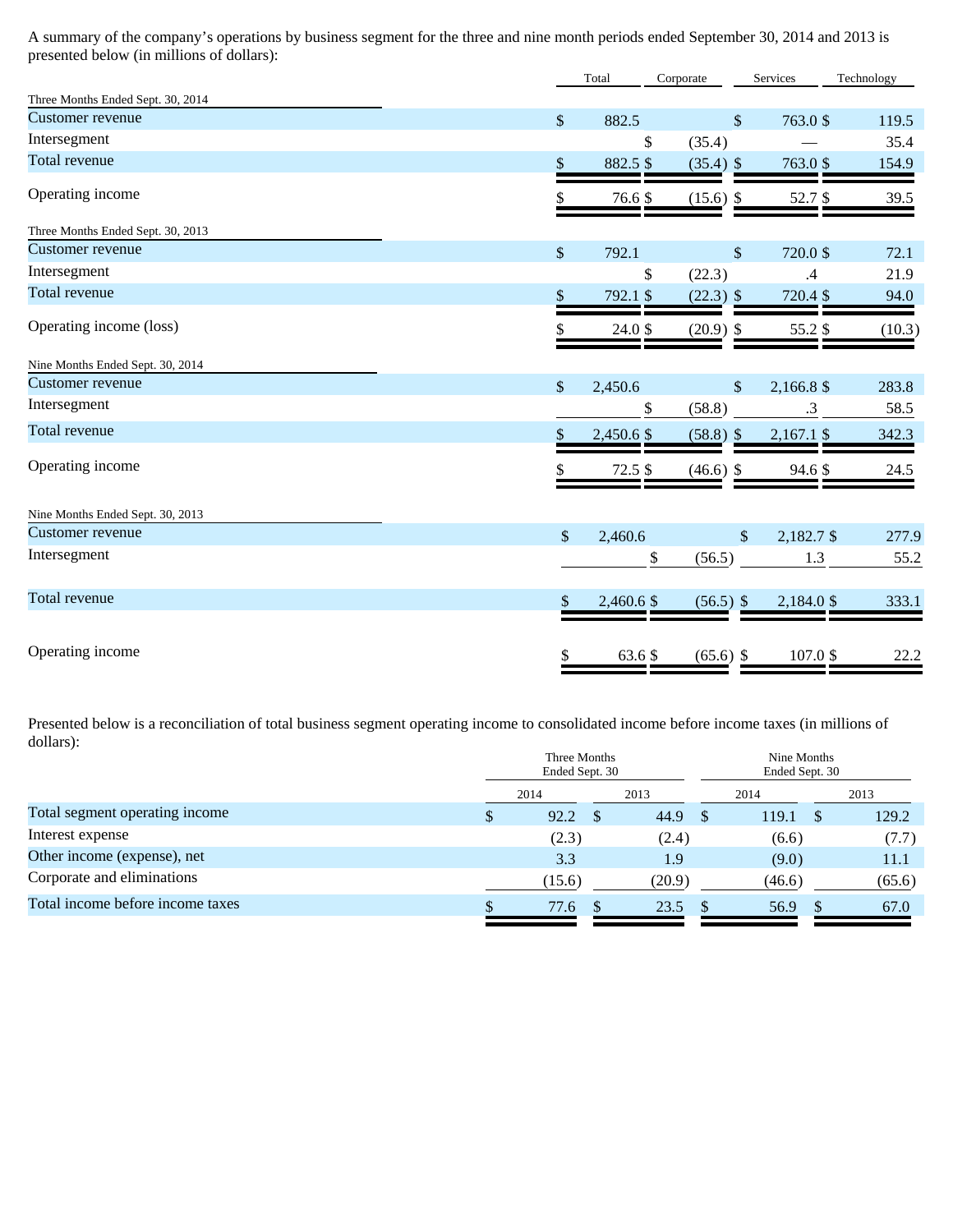Customer revenue by classes of similar products or services, by segment, is presented below (in millions of dollars):

|                                       | Three Months<br>Ended Sept. 30 |          | Nine Months<br>Ended Sept. 30 |         |  |
|---------------------------------------|--------------------------------|----------|-------------------------------|---------|--|
|                                       | 2014                           | 2013     | 2014                          | 2013    |  |
| <b>Services</b>                       |                                |          |                               |         |  |
| Systems integration and consulting    | \$<br>$263.1$ \$               | 227.7 \$ | 690.6 \$                      | 674.2   |  |
| Outsourcing                           | 368.7                          | 339.4    | 1,072.2                       | 1,055.3 |  |
| Infrastructure services               | 83.9                           | 104.7    | 265.7                         | 315.3   |  |
| Core maintenance                      | 47.3                           | 48.2     | 138.3                         | 137.9   |  |
|                                       | 763.0                          | 720.0    | 2,166.8                       | 2,182.7 |  |
| Technology                            |                                |          |                               |         |  |
| Enterprise-class software and servers | 107.3                          | 54.6     | 260.7                         | 246.9   |  |
| Other technology                      | 12.2                           | 17.5     | 23.1                          | 31.0    |  |
|                                       | 119.5                          | 72.1     | 283.8                         | 277.9   |  |
| Total                                 | 882.5 \$                       | 792.1 \$ | 2,450.6 \$                    | 2,460.6 |  |
|                                       |                                |          |                               |         |  |

Geographic information about the company's revenue, which is principally based on location of the selling organization, is presented below (in millions of dollars):

|                      | Three Months<br>Ended Sept. 30 |       | Nine Months<br>Ended Sept. 30 |         |  |  |
|----------------------|--------------------------------|-------|-------------------------------|---------|--|--|
|                      | 2014                           | 2013  | 2014                          | 2013    |  |  |
| <b>United States</b> | 377.3                          | 337.6 | 997.0<br>S                    | 1,008.7 |  |  |
| United Kingdom       | 104.6                          | 99.0  | 327.5                         | 296.4   |  |  |
| Other international  | 400.6                          | 355.5 | 1,126.1                       | 1,155.5 |  |  |
| Total                | 882.5                          | 792.1 | 2,450.6                       | 2,460.6 |  |  |

f. Accumulated Other Comprehensive Income. Accumulated other comprehensive loss as of December 31, 2013 and September 30, 2014 is as follows (in millions of dollars):

|                                                                  | Total          | Translation<br>Adjustments | Postretirement<br>Plans |
|------------------------------------------------------------------|----------------|----------------------------|-------------------------|
| Balance at December 31, 2013                                     | $(3,333.4)$ \$ | $(676.8)$ \$               | (2,656.6)               |
| Other comprehensive income before reclassifications              | 58.6           | (17.9)                     | 76.5                    |
| Amounts reclassified from accumulated other comprehensive income | 107.5          |                            | 107.5                   |
| Current period other comprehensive income                        | 166.1          | (17.9)                     | 184.0                   |
| Balance at Sept. 30, 2014                                        | $(3,167.3)$ \$ | $(694.7)$ \$               | (2,472.6)               |

Amounts related to postretirement plans not reclassified in their entirety out of accumulated other comprehensive income for the three and nine months ended September 30, 2014 and 2013 were as follows (in millions of dollars):

| Three Months<br>Ended Sept 30 |       |      |       | Nine Months<br>Ended Sept 30 |       |  |       |  |      |
|-------------------------------|-------|------|-------|------------------------------|-------|--|-------|--|------|
|                               |       |      | 2013  |                              | 2014  |  |       |  | 2013 |
|                               |       |      |       |                              |       |  |       |  |      |
| \$                            |       |      | (.2)  |                              |       |  | .3    |  |      |
|                               | 37.6  |      | 48.3  |                              | 112.9 |  | 143.6 |  |      |
|                               |       |      | _     |                              | (.6)  |  |       |  |      |
|                               | 37.1  |      | 48.1  |                              | 111.9 |  | 143.9 |  |      |
|                               | (1.5) |      | (1.0) |                              | (4.4) |  | (4.7) |  |      |
|                               | 35.6  |      | 47.1  |                              | 107.5 |  | 139.2 |  |      |
|                               |       | 2014 |       |                              | - \$  |  |       |  |      |

\* These items are included in net periodic postretirement cost (see note (b)).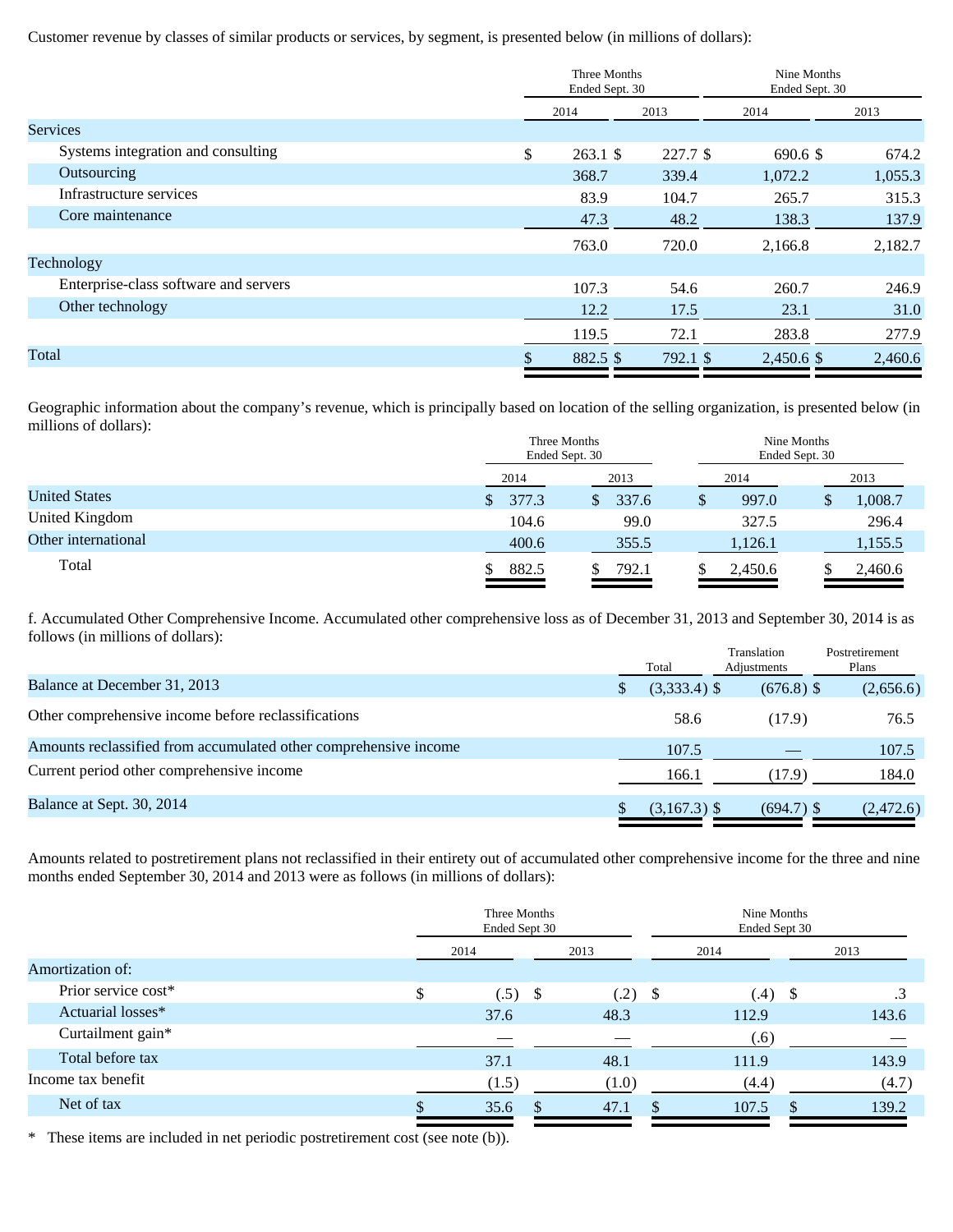Noncontrolling interests as of December 31, 2013 and September 30, 2014 are as follows (in millions of dollars):

|                                | Noncontrolling<br>Interests |
|--------------------------------|-----------------------------|
| Balance at December 31, 2013   | 36.6                        |
| Net income                     | 9.7                         |
| <b>Translation adjustments</b> | (2.0)                       |
| Postretirement plans           | 2.9                         |
| Sale of subsidiary             | 1.5                         |
| Balance at September 30, 2014  | 48.7                        |

g. Supplemental Cash Flow Information. Cash paid, net of refunds, during the nine months ended September 30, 2014 and 2013 for income taxes was \$58.2 million and \$50.1 million, respectively.

Cash paid during the nine months ended September 30, 2014 and 2013 for interest was \$13.2 million and \$12.9 million, respectively.

During the nine months ended September 30, 2014, the company incurred a capital lease obligation of \$5.1 million.

h. Commitments and Contingencies. There are various lawsuits, claims, investigations and proceedings that have been brought or asserted against the company, which arise in the ordinary course of business, including actions with respect to commercial and government contracts, labor and employment, employee benefits, environmental matters, intellectual property, and non-income tax and employment compensation in Brazil. The company records a provision for these matters when it is both probable that a liability has been incurred and the amount of the loss can be reasonably estimated. Any provisions are reviewed at least quarterly and are adjusted to reflect the impact and status of settlements, rulings, advice of counsel and other information and events pertinent to a particular matter.

The company believes that it has valid defenses with respect to legal matters pending against it. Based on its experience, the company also believes that the damage amounts claimed in the lawsuits disclosed below are not a meaningful indicator of the company's potential liability. Litigation is inherently unpredictable, however, and it is possible that the company's results of operations or cash flow could be materially affected in any particular period by the resolution of one or more of the legal matters pending against it.

In April 2007, the Ministry of Justice of Belgium sued Unisys Belgium SA-NV, a Unisys subsidiary (Unisys Belgium), in the Court of First Instance of Brussels. The Belgian government had engaged the company to design and develop software for a computerized system to be used to manage the Belgian court system. The Belgian State terminated the contract and in its lawsuit has alleged that the termination was justified because Unisys Belgium failed to deliver satisfactory software in a timely manner. It claims damages of approximately 28 million Euros. Unisys Belgium filed its defense and counterclaim in April 2008, in the amount of approximately 18.5 million Euros. The company believes it has valid defenses to the claims and contends that the Belgian State's termination of the contract was unjustified.

In December 2007, Lufthansa AG sued Unisys Deutschland GmbH, a Unisys subsidiary (Unisys Germany), in the District Court of Frankfurt, Germany, for allegedly failing to perform properly its obligations during the initial phase of a 2004 software design and development contract relating to a Lufthansa customer loyalty program. Under the contract, either party was free to withdraw from the project at the conclusion of the initial design phase. Rather than withdraw, Lufthansa instead terminated the contract and failed to pay the balance owed to Unisys Germany for the initial phase. Lufthansa's lawsuit alleges that Unisys Germany breached the contract by failing to deliver a proper design for the new system and seeks approximately 21.4 million Euros in damages. The company believes it has valid defenses and filed its defense and a counterclaim in the amount of approximately 1.5 million Euros. In July 2013, the District Court issued a decision finding Unisys Germany liable for failing to perform its obligations under the initial phase of the contract. It also dismissed Unisys Germany's counterclaim. The District Court did not conduct the damage phase of the proceeding. Unisys Germany appealed the decision on liability in August 2013. The company and outside counsel believe that the District Court decision is flawed and that there are very good arguments to challenge it. Under German law, the appellate court will review the case *de novo* without deference to the factual findings or legal conclusions of the District Court.

The company's Brazilian operations, along with those of many other companies doing business in Brazil, are involved in various litigation matters, including numerous governmental assessments related to indirect and other taxes, as well as disputes associated with former employees and contract labor. The tax-related matters pertain to value added taxes, customs, duties, sales and other non-income related tax exposures. The labor-related matters include claims related to compensation matters. The company believes that appropriate accruals have been established for such matters based on information currently available. At September 30, 2014, excluding those matters that have been assessed by management as being remote as to the likelihood of ultimately resulting in a loss, the amount related to unreserved tax-related matters, inclusive of any related interest, is estimated to be up to approximately \$133 million.

The company has been involved in a matter arising from the sale of its Health Information Management (HIM) business to Molina Information Systems, LLC (Molina) under a 2010 Asset Purchase Agreement (APA). The HIM business provided system solutions and services to state governments, including the state of Idaho, for administering Medicaid programs. In August 2012, Molina sued the company in Federal District Court in Delaware alleging breaches of contract, negligent misrepresentation and intentional misrepresentation with respect to the APA and the Medicaid contract with Idaho. Molina sought compensatory damages, punitive damages, lost profits, indemnification, and declaratory relief. Molina alleged losses of approximately \$35 million in the complaint. In June 2013, the District Court granted the company's motion to dismiss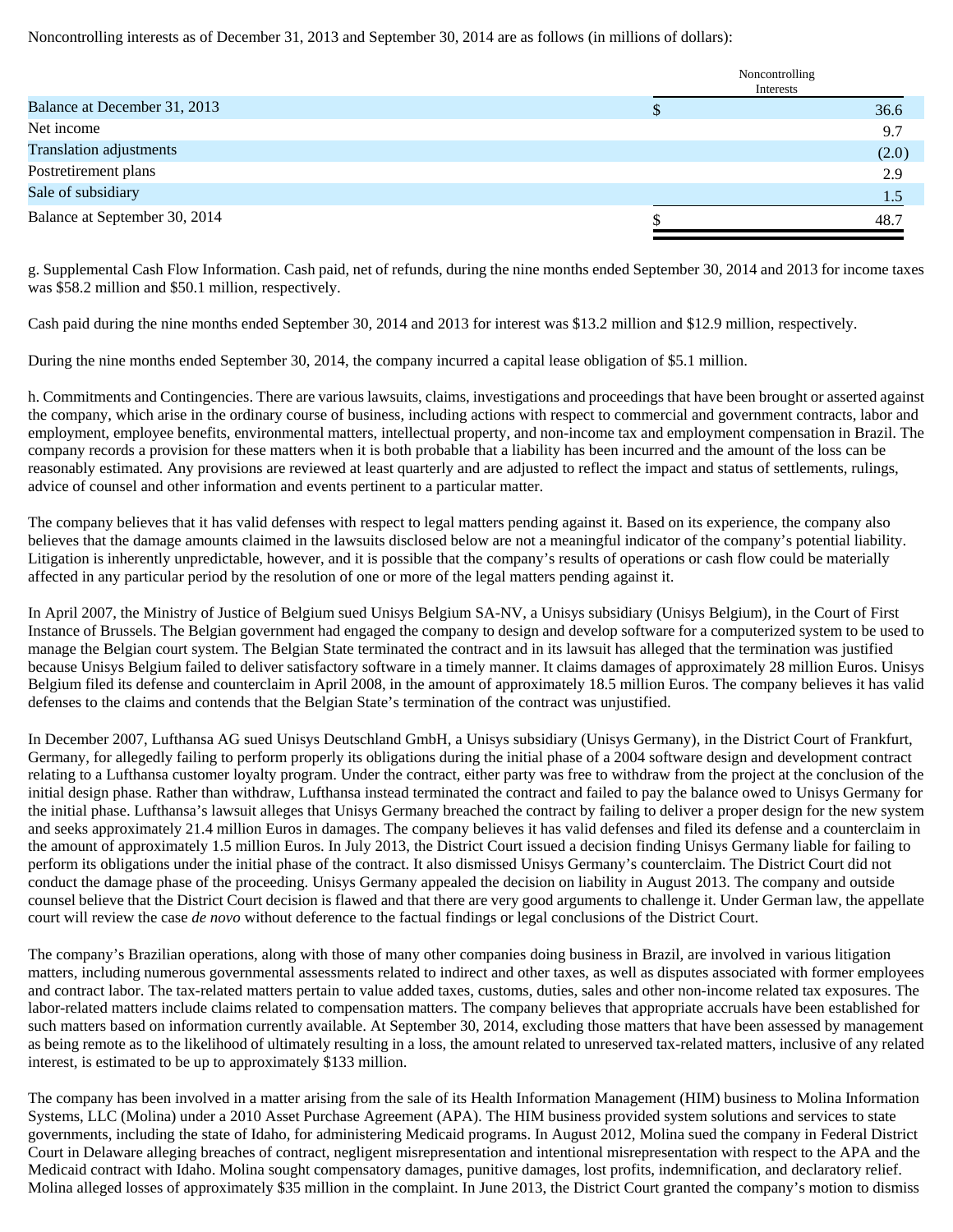the complaint and allowed Molina to replead certain claims and file an amended complaint. In August 2013, Molina filed an amended complaint. Molina continues to allege losses of approximately \$35 million and again seeks compensatory damages, punitive damages, lost profits, indemnification and declaratory relief. Unisys has filed a motion to dismiss the amended complaint.

With respect to the specific legal proceedings and claims described above, except as otherwise noted, either (i) the amount or range of possible losses in excess of amounts accrued, if any, is not reasonably estimable or (ii) the company believes that the amount or range of possible losses in excess of amounts accrued that are estimable would not be material.

Litigation is inherently unpredictable and unfavorable resolutions could occur. Accordingly, it is possible that an adverse outcome from such matters could exceed the amounts accrued in an amount that could be material to the company's financial condition, results of operations and cash flows in any particular reporting period.

Notwithstanding that the ultimate results of the lawsuits, claims, investigations and proceedings that have been brought or asserted against the company are not currently determinable, the company believes that at September 30, 2014, it has adequate provisions for any such matters.

i. Income Taxes. Accounting rules governing income taxes require that deferred tax assets and liabilities be recognized using enacted tax rates for the effect of temporary differences between the book and tax bases of recorded assets and liabilities. These rules also require that deferred tax assets be reduced by a valuation allowance if it is more likely than not that some portion or the entire deferred tax asset will not be realized.

The company evaluates the realizability of its deferred tax assets by assessing its valuation allowance and by adjusting the amount of such allowance, if necessary. The factors used to assess the likelihood of realization are the company's historical profitability, forecast of future taxable income and available tax-planning strategies that could be implemented to realize the net deferred tax assets. The company uses tax-planning strategies to realize or renew net deferred tax assets to avoid the potential loss of future tax benefits.

A full valuation allowance is currently maintained for all U.S. and certain foreign deferred tax assets in excess of deferred tax liabilities. The company will record a tax provision or benefit for those international subsidiaries that do not have a full valuation allowance against their net deferred tax assets. Any profit or loss recorded for the company's U.S. operations will have no provision or benefit associated with it due to the full valuation allowance, except with respect to benefits related to refundable tax credits and provisions for withholding taxes not creditable against future taxable income. As a result, the company's provision or benefit for taxes may vary significantly depending on the geographic distribution of income.

Included in the nine months ended September 30, 2013 is an increase in the company's income tax provision of \$11.4 million caused by a decrease in net deferred tax assets due to a UK rate change. The UK government reduced its corporate tax rate from 23% to 21% effective April 1, 2014, and from 21% to 20% effective April 1, 2015. These changes were considered to be enacted for U.S. GAAP purposes in July of 2013, when all legislative procedures were completed and the Finance Act of 2013 received Royal Assent.

j. Foreign Currency Translation. Due to inflation rates in recent years, the company's Venezuelan subsidiary has applied highly inflationary accounting beginning January 1, 2010. For those international subsidiaries operating in highly inflationary economies, the U.S. dollar is the functional currency, and as such, nonmonetary assets and liabilities are translated at historical exchange rates, and monetary assets and liabilities are translated at current exchange rates. Exchange gains and losses arising from translation are included in other income (expense), net. Effective February 13, 2013, the Venezuelan government devalued its currency, the bolivar, by resetting the official exchange rate from 4.30 to the U.S. dollar to 6.30 to the U.S. dollar. As a result, the company recorded a pretax foreign exchange loss in the first quarter of 2013 of \$6.5 million.

In January of 2014, the Venezuelan government announced that the exchange rate to be applied to the settlement of certain transactions, including foreign investments and royalties would be changed to the Complementary System of Foreign Currency Administration (SICAD I) auction rate. As a result, the company changed the exchange rate used to remeasure its Venezuelan subsidiary's financial statements in U.S. dollars from the official rate of 6.3 bolivars to the new SICAD I rate. At March 31, 2014, the SICAD I exchange rate used was 10.7 bolivars to the U.S. dollar. This resulted in the company recording a pretax foreign exchange loss in the first quarter of 2014 of \$5.8 million. The company believes that using the SICAD I exchange rate is more economically representative of what it might expect to receive in a dividend transaction than the official exchange rate.

At September 30, 2014, the SICAD I exchange rate used was 12.0 bolivars to the U.S. dollar. For the nine months ended September 30, 2014, \$7.4 million of pretax foreign exchange losses have been recorded. At September 30, 2014, the company's operations in Venezuela had net monetary assets denominated in local currency equivalent to approximately \$8 million. As indicated above, the SICAD I exchange rate is determined by periodic auctions and, therefore, the potential exists for it to change significantly in future quarters. Additionally, the Venezuelan government may make further changes or introduce new exchange rate mechanisms which could result in further changes in the exchange rate used by the company to remeasure its Venezuelan subsidiary's financial statements in U.S. dollars.

k. Stockholder's Equity. On December 10, 2012, the company announced that its Board of Directors had authorized the company to purchase up to an aggregate of \$50 million of the company's common stock and mandatory convertible preferred stock through December 31, 2014. During the nine months ended September 30, 2014, the company repurchased an aggregate of 1,284,121 shares of common stock for approximately \$30.2 million. Actual cash disbursements for repurchased shares may differ if the settlement dates for shares repurchased occurs after the end of the quarter. At September 30, 2014, there remained approximately \$8.2 million available for future repurchases under the Board authorization.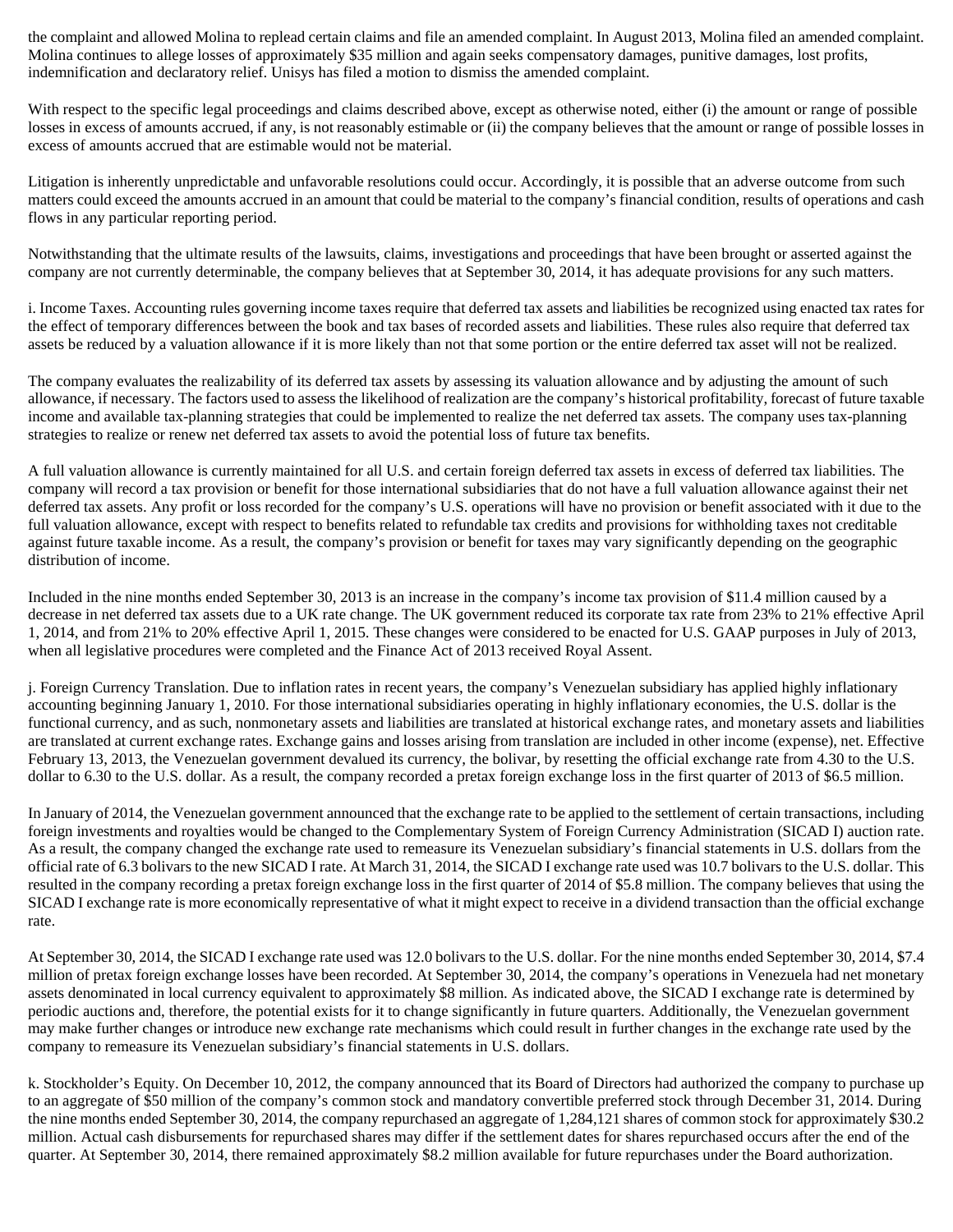On March 1, 2014, all of the outstanding shares of 6.25% mandatory convertible preferred stock (2,587,400 shares) were automatically converted (in accordance with its terms) into 6,912,756 shares of the company's common stock. Because March 1, 2014 was not a business day, the mandatory conversion was effected on Monday, March 3, 2014. Annualized cash dividends on such preferred stock were approximately \$16.2 million.

l. Statement of Cash Flows. In the fourth quarter of 2013, the company began to report its defined benefit pension plans expense as a separate line item within the operating cash flow section of its consolidated statements of cash flows. Prior period's statements of cash flows have been changed to present pension expense separately and to adjust the amounts presented for other assets and liabilities. There was no change to total net cash provided by operating activities in the prior year.

m. Accounting Standards. In April of 2014, the Financial Accounting Standards Board (FASB) issued final accounting guidance on reporting discontinued operations. The new guidance is aimed at reducing the frequency of disposals reported as discontinued operations by focusing on strategic shifts that have or are expected to have a major effect on an entity's operations and financial results. Such a shift could include the disposal of a major line of business, a major geographical area, a major equity method investment or other major parts of the entity. In another change from current US GAAP, the guidance permits companies to have continuing cash flows and significant continuing involvement with the disposed component. The guidance does not change the presentation requirements for discontinued operations in the statement of income. The guidance requires expanded disclosures for discontinued operations and new disclosures for individually material disposals that do not meet the definition of a discontinued operation. The company has adopted this guidance effective January 1, 2014. Adoption of the guidance did not have an impact on the company's consolidated financial statements.

In May of 2014, the FASB issued a new revenue recognition standard entitled "Revenue from Contracts with Customers." The objective of the standard is to establish the principles that an entity shall apply to report useful information to users of financial statements about the nature, amount, timing, and uncertainty of revenue and cash flows from a contract with a customer. The standard is effective for annual reporting periods beginning after December 15, 2016, which for the company is January 1, 2017. Earlier application is not permitted. The standard allows for either "full retrospective" adoption, meaning the standard is applied to all periods presented, or "modified retrospective" adoption, meaning the standard is applied only to the most current period presented in the financial statements. The company is currently assessing which method it will choose for adoption, and is evaluating the impact of the adoption on its consolidated results of operations and financial position.

Item 2. Management's Discussion and Analysis of Financial Condition and Results of Operations.

# **MANAGEMENT'S DISCUSSION AND ANALYSIS OF FINANCIAL CONDITION AND RESULTS OF OPERATIONS**

# **Overview**

Revenue for the nine months ended September 30, 2014 was \$2,450.6 million compared with \$2,460.6 million for the nine months ended September 30, 2013. Services revenue over the first nine months of 2014 declined 1%, primarily reflecting lower revenue for infrastructure services, offset in part by increases in outsourcing and systems integration and consulting. Technology revenue, which can vary significantly from quarter to quarter based on the timing of customer purchases, increased 2% in the first nine months of 2014 due to higher sales of enterprise-class software and servers.

The company reported a nine month 2014 net loss attributable to Unisys Corporation common shareholders of \$17.8 million, or \$.36 per diluted share, compared with a net loss of \$25.1 million, or \$.57 per diluted share, in the first nine months of 2013.

# **Results of operations**

# *Company results*

# *Three months ended September 30, 2014 compared with the three months ended September 30, 2013*

Revenue for the quarter ended September 30, 2014 was \$882.5 million compared with \$792.1 million for the third quarter of 2013, an increase of 11% from the prior year. Foreign currency fluctuations had a 1-percentage point positive impact on revenue in the current period compared with the year-ago period.

Services revenue increased 6% and Technology revenue increased 66% in the current quarter compared with the year-ago period. U.S. revenue increased 12% in the third quarter compared with the year-ago period. International revenue increased 11% in the current quarter with all regions contributing to the increase. Foreign currency had a 3-percentage-point positive impact on international revenue in the three months ended September 30, 2014 compared with the three months ended September 30, 2013.

Total gross profit margin was 26.6% in the three months ended September 30, 2014 compared with 21.7% in the three months ended September 30, 2013, reflecting higher revenue and margin in the company's technology business.

Selling, general and administrative expense in the three months ended September 30, 2014 was \$138.0 million (15.6% of revenue) compared with \$131.7 million (16.6% of revenue) in the year-ago period.

Research and development (R&D) expenses in the third quarter of 2014 were \$20.3 million compared with \$15.8 million in the third quarter of 2013.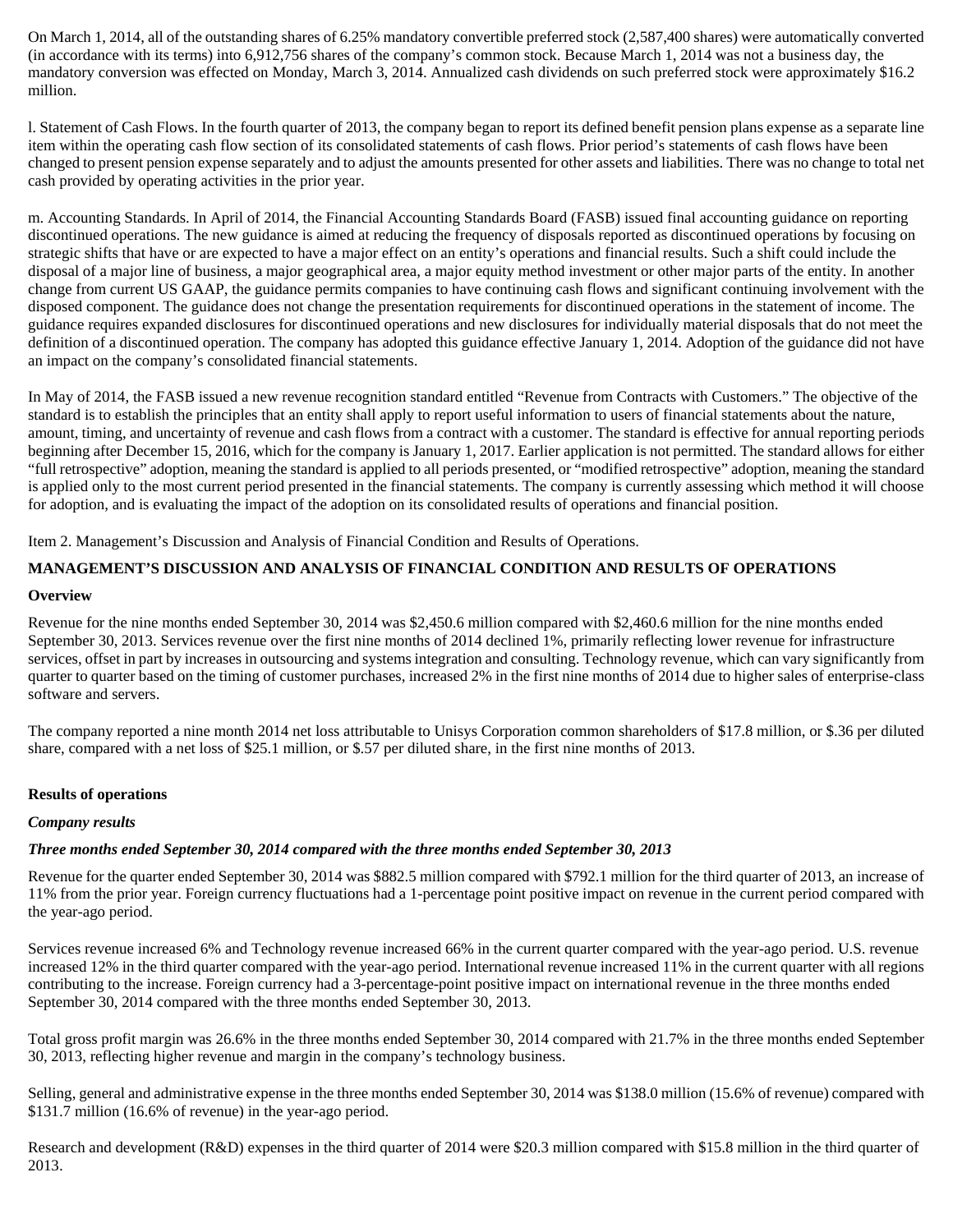For the third quarter of 2014, the company reported an operating profit of \$76.6 million compared with an operating profit of \$24.0 million in the third quarter of 2013.

For the three months ended September 30, 2014, pension expense was \$18.1 million compared with pension expense of \$23.4 million for the three months ended September 30, 2013. For the full year 2014, the company expects to recognize pension expense of approximately \$74 million compared with \$93.5 million for the full year of 2013. The company records pension income or expense, as well as other employee-related costs such as payroll taxes and medical insurance costs, in operating income in the following income statement categories: cost of revenue; selling, general and administrative expenses; and research and development expenses. The amount allocated to each category is principally based on where the salaries of active employees are charged.

Interest expense for the three months ended September 30, 2014 was \$2.3 million compared with \$2.4 million for the three months ended September 30, 2013.

Other income (expense), net was income of \$3.3 million in the third quarter of 2014 compared with income of \$1.9 million in the third quarter of 2013.

Income before income taxes for the three months ended September 30, 2014 was \$77.6 million compared with income of \$23.5 million for the three months ended September 30, 2013. The provision for income taxes was \$26.4 million in the current quarter compared with \$27.0 million in the year-ago period. Included in the provision for income taxes for the three months ended September 30, 2013 was \$11.4 million related to UK tax rate changes, as discussed in note (i) of the Notes to Consolidated Financial Statements.

As discussed in note (i) of the Notes to Consolidated Financial Statements, the company evaluates quarterly the realizability of its deferred tax assets by assessing its valuation allowance and by adjusting the amount of such allowance, if necessary. The company records a tax provision or benefit for those international subsidiaries that do not have a full valuation allowance against their net deferred tax assets. Any profit or loss recorded for the company's U.S. operations has no provision or benefit associated with it due to a full valuation allowance. As a result, the company's provision or benefit for taxes may vary significantly quarter to quarter depending on the geographic distribution of income.

For the three months ended September 30, 2014, the company reported net income attributable to Unisys Corporation common shareholders of \$47.8 million, or \$.95 per diluted share, compared with a net loss attributable to Unisys Corporation common shareholders of \$11.6 million, or \$.26 per diluted share, for the three months ended September 30, 2013.

#### *Nine months ended September 30, 2014 compared with the nine months ended September 30, 2013*

Revenue for the nine months ended September 30, 2014 was \$2,450.6 million compared with \$2,460.6 million for the nine months ended September 30, 2013. Foreign currency fluctuations had a negligible impact on revenue in the current period compared with the year-ago period.

Services revenue decreased 1% and Technology revenue increased 2% for the nine months ended September 30, 2014 compared with the year-ago period. U.S. revenue decreased 1% in the current period compared with the year-ago period.

International revenue was flat in the current period when compared with the prior year period. Foreign currency had a negligible impact on international revenue in the nine months ended September 30, 2014 compared with the nine months ended September 30, 2013.

Total gross profit margin was 21.8% in the nine months ended September 30, 2014 compared with 21.7% in the nine months ended September 30, 2013.

Selling, general and administrative expense in the nine months ended September 30, 2014 was \$410.1 million (16.7% of revenue) compared with \$418.8 million (17.0% of revenue) in the year-ago period.

Research and development (R&D) expenses for the nine months ended September 30, 2014 were \$50.5 million compared with \$50.6 million in the prior-year period.

For the nine months ended September 30, 2014, the company reported an operating profit of \$72.5 million compared with an operating profit of \$63.6 million in the prior-year period.

For the nine months ended September 30, 2014, pension expense was \$55.5 million compared with pension expense of \$69.4 million for the nine months ended September 30, 2013.

Interest expense for the nine months ended September 30, 2014 was \$6.6 million compared with \$7.7 million for the nine months ended September 30, 2013.

Other income (expense), net was a loss of \$9.0 million for the nine months ended September 30, 2014 compared with income of \$11.1 million in 2013. The current period includes foreign exchange losses of \$10.6 million compared with foreign exchange gains of \$11.7 million in the prior-year period.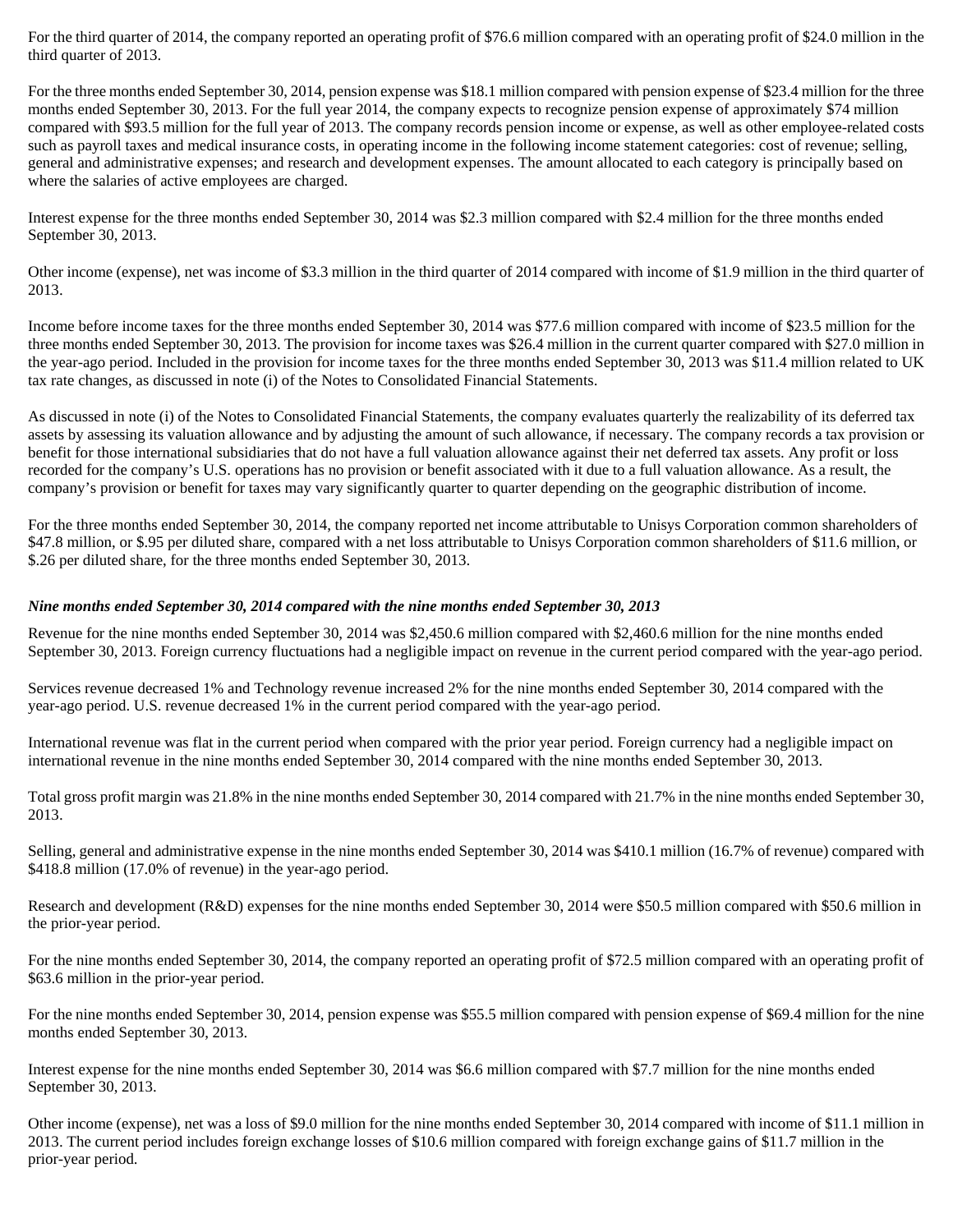Income before income taxes for the nine months ended September 30, 2014 was \$56.9 million compared with income of \$67.0 million for the nine months ended September 30, 2013. The provision for income taxes was \$62.3 million in the current period compared with \$71.1 million in the year-ago period. Included in the provision for taxes for the nine months ended September 30, 2013 was \$11.4 million related to UK tax rate changes, as discussed above.

#### *Segment results*

The company has two business segments: Services and Technology. Revenue classifications by segment are as follows: Services – systems integration and consulting, outsourcing, infrastructure services and core maintenance; Technology – enterprise-class software and servers and other technology.

The accounting policies of each business segment are the same as those followed by the company as a whole. Intersegment sales and transfers are priced as if the sales or transfers were to third parties. Accordingly, the Technology segment recognizes intersegment revenue and manufacturing profit on hardware and software shipments to customers under Services contracts. The Services segment, in turn, recognizes customer revenue and marketing profits on such shipments of company hardware and software to customers. The Services segment also includes the sale of hardware and software products sourced from third parties that are sold to customers through the company's Services channels. In the company's consolidated statements of income, the manufacturing costs of products sourced from the Technology segment and sold to Services customers are reported in cost of revenue for Services.

Also included in the Technology segment's sales and operating profit are sales of hardware and software sold to the Services segment for internal use in Services engagements. The amount of such profit included in operating income of the Technology segment for the three months ended September 30, 2014 and 2013 was zero and \$1.0 million, respectively. The amount for the nine months ended September 30, 2014 and 2013 was \$.4 million and \$3.7 million, respectively. The profit on these transactions is eliminated in Corporate.

The company evaluates business segment performance based on operating income exclusive of pension income or expense, restructuring charges and unusual and nonrecurring items, which are included in Corporate. All other corporate and centrally incurred costs are allocated to the business segments based principally on revenue, employees, square footage or usage.

# *Three months ended September 30, 2014 compared with the three months ended September 30, 2013*

Information by business segment is presented below (in millions of dollars):

|                                   | Total                 | Eliminations | Services    |              | Technology |
|-----------------------------------|-----------------------|--------------|-------------|--------------|------------|
| Three Months Ended Sept. 30, 2014 |                       |              |             |              |            |
| Customer revenue                  | $\mathbb{S}$<br>882.5 |              | \$<br>763.0 | \$           | 119.5      |
| Intersegment                      |                       | \$<br>(35.4) |             |              | 35.4       |
| Total revenue                     | 882.5                 | \$<br>(35.4) | \$<br>763.0 | S.           | 154.9      |
| Gross profit percent              | 26.6%                 |              | 19.5%       |              | 61.5%      |
| Operating profit (loss) percent   | 8.7%                  |              | 6.9%        |              | 25.5%      |
| Three Months Ended Sept. 30, 2013 |                       |              |             |              |            |
| Customer revenue                  | 792.1<br>$\mathbb{S}$ |              | \$<br>720.0 | $\mathbb{S}$ | 72.1       |
| Intersegment                      |                       | \$<br>(22.3) | .4          |              | 21.9       |
| Total revenue                     | 792.1                 | (22.3)       | \$<br>720.4 | \$           | 94.0       |
| Gross profit percent              | 21.7%                 |              | 21.1%       |              | 35.3%      |
| Operating profit (loss) percent   | 3.0%                  |              | 7.7%        |              | (11.0)%    |
|                                   |                       |              |             |              |            |

Gross profit percent and operating income percent are as a percent of total revenue.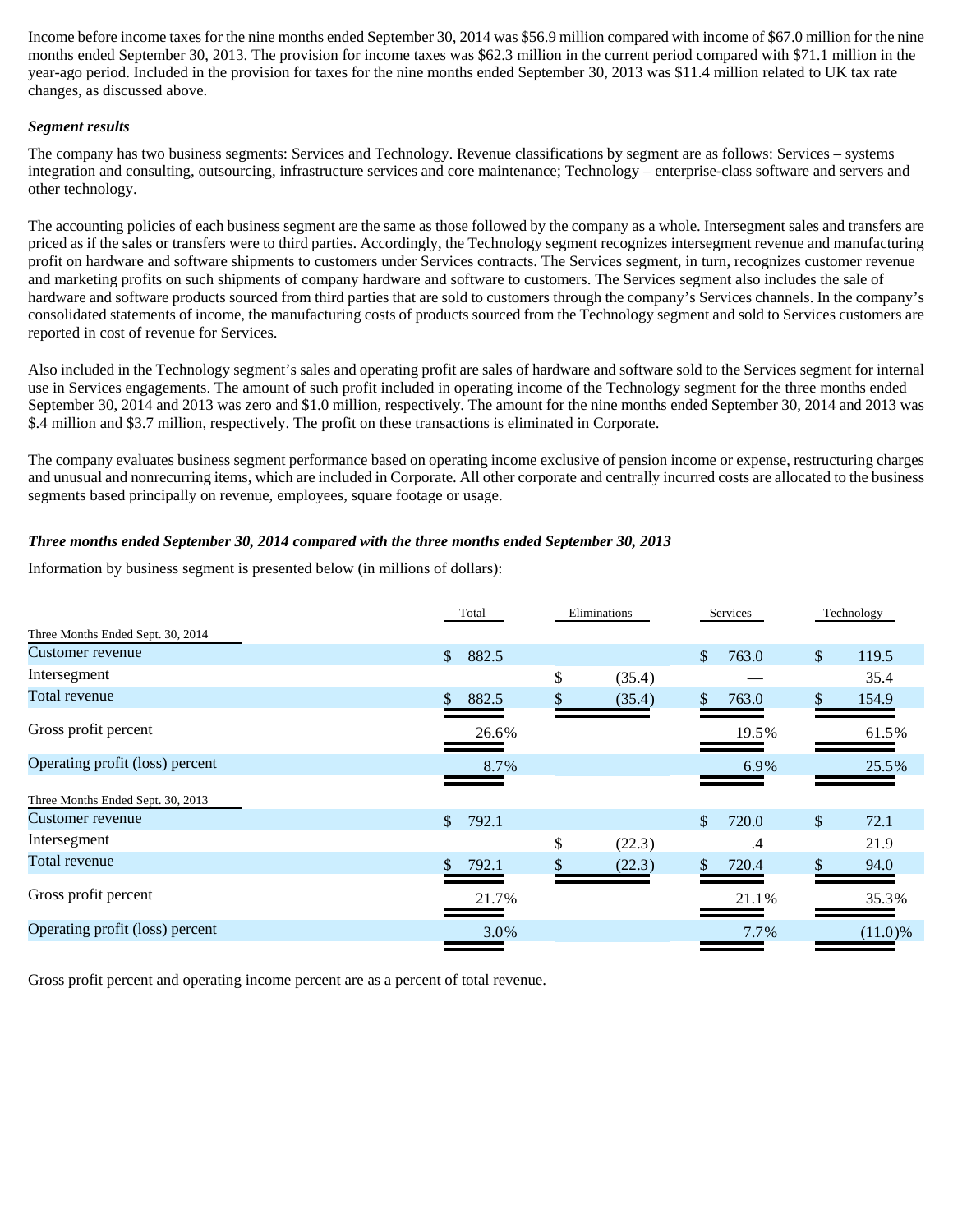Customer revenue by classes of similar products or services, by segment, is presented below (in millions of dollars):

|                                       | Three Months   |             |            |  |
|---------------------------------------|----------------|-------------|------------|--|
|                                       | Ended Sept. 30 |             | Percent    |  |
|                                       | 2014           | 2013        | Change     |  |
| <b>Services</b>                       |                |             |            |  |
| Systems integration and consulting    | \$<br>263.1    | \$<br>227.7 | 15.5%      |  |
| Outsourcing                           | 368.7          | 339.4       | 8.6%       |  |
| Infrastructure services               | 83.9           | 104.7       | (19.9)%    |  |
| Core maintenance                      | 47.3           | 48.2        | (1.9)%     |  |
|                                       | 763.0          | 720.0       | 6.0%       |  |
| Technology                            |                |             |            |  |
| Enterprise-class software and servers | 107.3          | 54.6        | 96.5%      |  |
| Other technology                      | 12.2           | 17.5        | $(30.3)\%$ |  |
|                                       | 119.5          | 72.1        | 65.7%      |  |
| Total                                 | 882.5<br>Лb.   | 792.1       | 11.4%      |  |

In the Services segment, customer revenue was \$763.0 million for the three months ended September 30, 2014, up 6.0% from the three months ended September 30, 2013. Foreign currency translation had a 2-percentage point positive impact on Services revenue in the current quarter compared with the year-ago period.

Revenue from systems integration and consulting increased 15.5% to \$263.1 million in the September 2014 quarter from \$227.7 million in the September 2013 quarter. The third quarter of 2014 included a number of in-quarter hardware and software sales that helped drive growth.

Outsourcing revenue increased 8.6% for the three months ended September 30, 2014 to \$368.7 million compared with the three months ended September 30, 2013. The third quarter of 2014 included a number of in-quarter hardware and software sales that helped drive growth.

Infrastructure services revenue decreased 19.9% for the three month period ended September 30, 2014 compared with the three month period ended September 30, 2013. The decline in revenue in the current quarter compared with the prior year period reflects lower volumes on some existing contracts and the conclusion of other contracts that the company did not renew.

Core maintenance revenue decreased 1.9% in the current quarter compared with the prior-year quarter.

Services gross profit was 19.5% in the current quarter of 2014 compared with 21.1% in the year-ago period. Services operating income percent was 6.9% in the three months ended September 30, 2014 compared with 7.7% in the three months ended September 30, 2013. The declines in margins were due to the mix within systems integration and outsourcing revenue as well as the impact of lower volume within infrastructure services.

In the Technology segment, customer revenue, which can vary significantly from quarter to quarter based on the timing of customer purchases, increased 65.7% to \$119.5 million in the current quarter compared with \$72.1 million in the year-ago period, due to higher sales of the company's ClearPath software and servers. Foreign currency translation had a 1-percentage point positive impact on Technology revenue in the current period compared with the prior-year period.

Revenue from the company's enterprise-class software and servers increased 96.5% for the three months ended September 30, 2014 compared with the three months ended September 30, 2013. The increase was due to higher sales of the company's ClearPath products.

Revenue from other technology decreased \$5.3 million for the three months ended September 30, 2014 compared with the three months ended September 30, 2013, principally due to lower sales of third-party technology products.

Technology gross profit was 61.5% in the current quarter compared with 35.3% in the year-ago quarter. Technology operating profit (loss) percent was 25.5% in the three months ended September 30, 2014 compared with (11.0)% in the three months ended September 30, 2013. The increase in Technology gross profit and operating profit margins reflected the higher ClearPath revenue.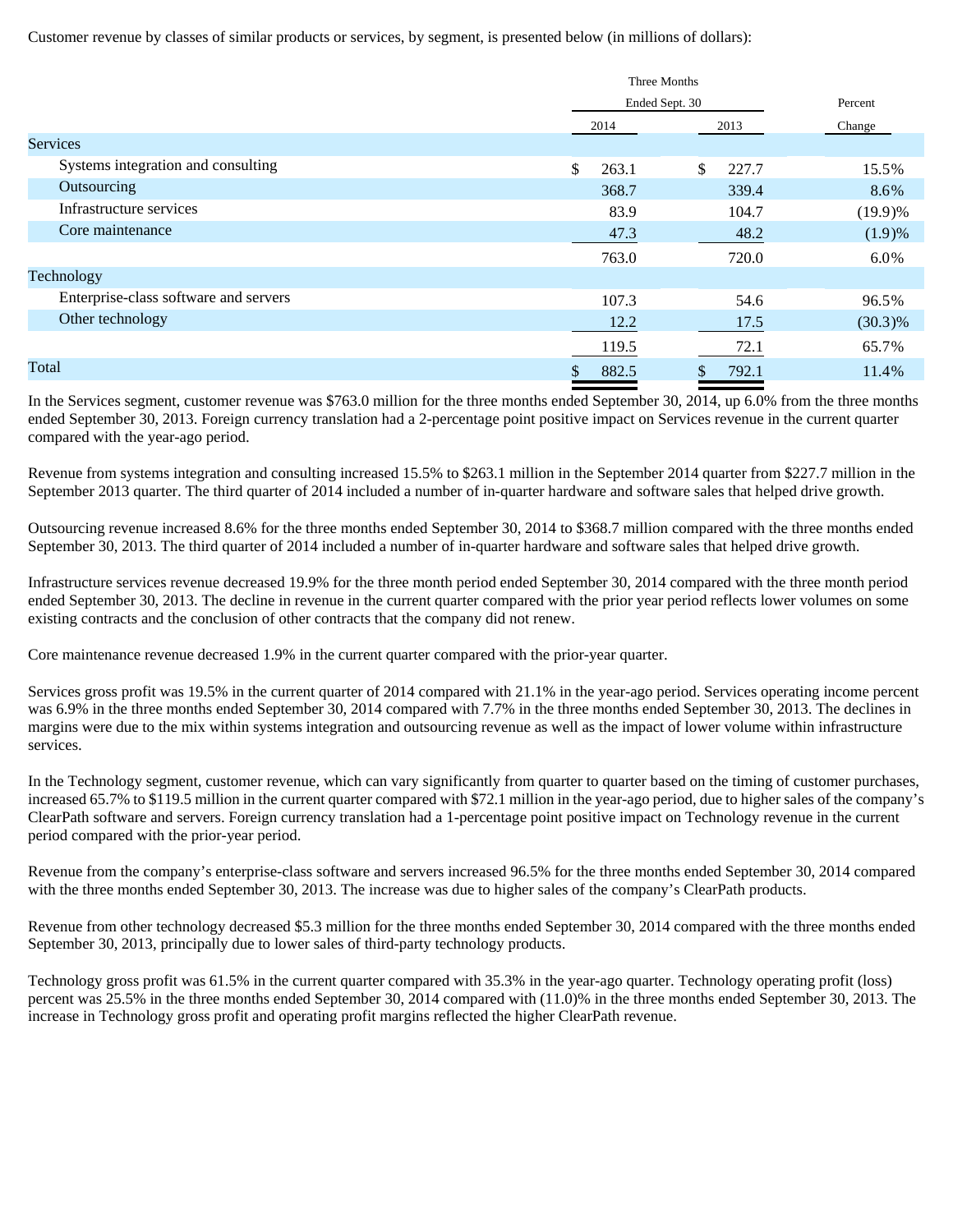# *Nine months ended September 30, 2014 compared with the nine months ended September 30, 2013*

Information by business segment is presented below (in millions of dollars):

|                                  |              | Total   | Eliminations |               | Services |               | Technology |
|----------------------------------|--------------|---------|--------------|---------------|----------|---------------|------------|
| Nine Months Ended Sept. 30, 2014 |              |         |              |               |          |               |            |
| Customer revenue                 | $\mathbb{S}$ | 2,450.6 |              | $\mathcal{S}$ | 2,166.8  | $\mathbb{S}$  | 283.8      |
| Intersegment                     |              |         | \$<br>(58.8) |               | .3       |               | 58.5       |
| Total revenue                    | \$.          | 2,450.6 | \$<br>(58.8) | $\mathbb{S}$  | 2,167.1  | \$.           | 342.3      |
| Gross profit percent             |              | 21.8%   |              |               | 17.4%    |               | 53.5%      |
| Operating profit percent         |              | 3.0%    |              |               | 4.4%     |               | 7.2%       |
| Nine Months Ended Sept. 30, 2013 |              |         |              |               |          |               |            |
| Customer revenue                 | $\mathbb{S}$ | 2,460.6 |              | $\mathbb{S}$  | 2,182.7  | $\mathcal{S}$ | 277.9      |
| Intersegment                     |              |         | \$<br>(56.5) |               | 1.3      |               | 55.2       |
| Total revenue                    |              | 2,460.6 | \$<br>(56.5) |               | 2,184.0  |               | 333.1      |
| Gross profit percent             |              | 21.7%   |              |               | 18.9%    |               | 48.4%      |
| Operating profit percent         |              | 2.6%    |              |               | 4.9%     |               | 6.7%       |
|                                  |              |         |              |               |          |               |            |

Gross profit percent and operating income percent are as a percent of total revenue.

Customer revenue by classes of similar products or services, by segment, is presented below (in millions of dollars):

|                                       | Nine Months |                |            |  |  |  |
|---------------------------------------|-------------|----------------|------------|--|--|--|
|                                       |             | Ended Sept. 30 |            |  |  |  |
|                                       | 2014        | 2013           | Change     |  |  |  |
| <b>Services</b>                       |             |                |            |  |  |  |
| Systems integration and consulting    | \$<br>690.6 | \$<br>674.2    | 2.4%       |  |  |  |
| Outsourcing                           | 1,072.2     | 1,055.3        | 1.6%       |  |  |  |
| Infrastructure services               | 265.7       | 315.3          | $(15.7)\%$ |  |  |  |
| Core maintenance                      | 138.3       | 137.9          | $.3\%$     |  |  |  |
|                                       | 2,166.8     | 2,182.7        | $(.7)$ %   |  |  |  |
| Technology                            |             |                |            |  |  |  |
| Enterprise-class software and servers | 260.7       | 246.9          | 5.6%       |  |  |  |
| Other technology                      | 23.1        | 31.0           | $(25.5)\%$ |  |  |  |
|                                       | 283.8       | 277.9          | 2.1%       |  |  |  |
| Total                                 | 2,450.6     | 2,460.6<br>Ф   | $(.4)$ %   |  |  |  |
|                                       |             |                |            |  |  |  |

In the Services segment, customer revenue was \$2,166.8 million for the nine months ended September 30, 2014, which was down .7% when compared with the nine months ended September 30, 2013. Foreign currency translation had a negligible impact on Services revenue in the current period compared with the year-ago period.

Revenue from systems integration and consulting was \$690.6 million for the nine months ended September 30, 2014 compared with \$674.2 million for the nine months ended September 30, 2013, an increase of 2.4%.

Outsourcing revenue increased 1.6% for the nine months ended September 30, 2014 to \$1,072.2 million compared with the nine months ended September 30, 2013.

Infrastructure services revenue decreased 15.7% for the nine month period ended September 30, 2014 compared with the nine month period ended September 30, 2013. The decline in revenue in the current period compared with the prior year period reflects lower volumes on some existing contracts and the conclusion of other contracts that the company did not renew.

Core maintenance revenue was flat in the current nine-month period compared with the prior-year period.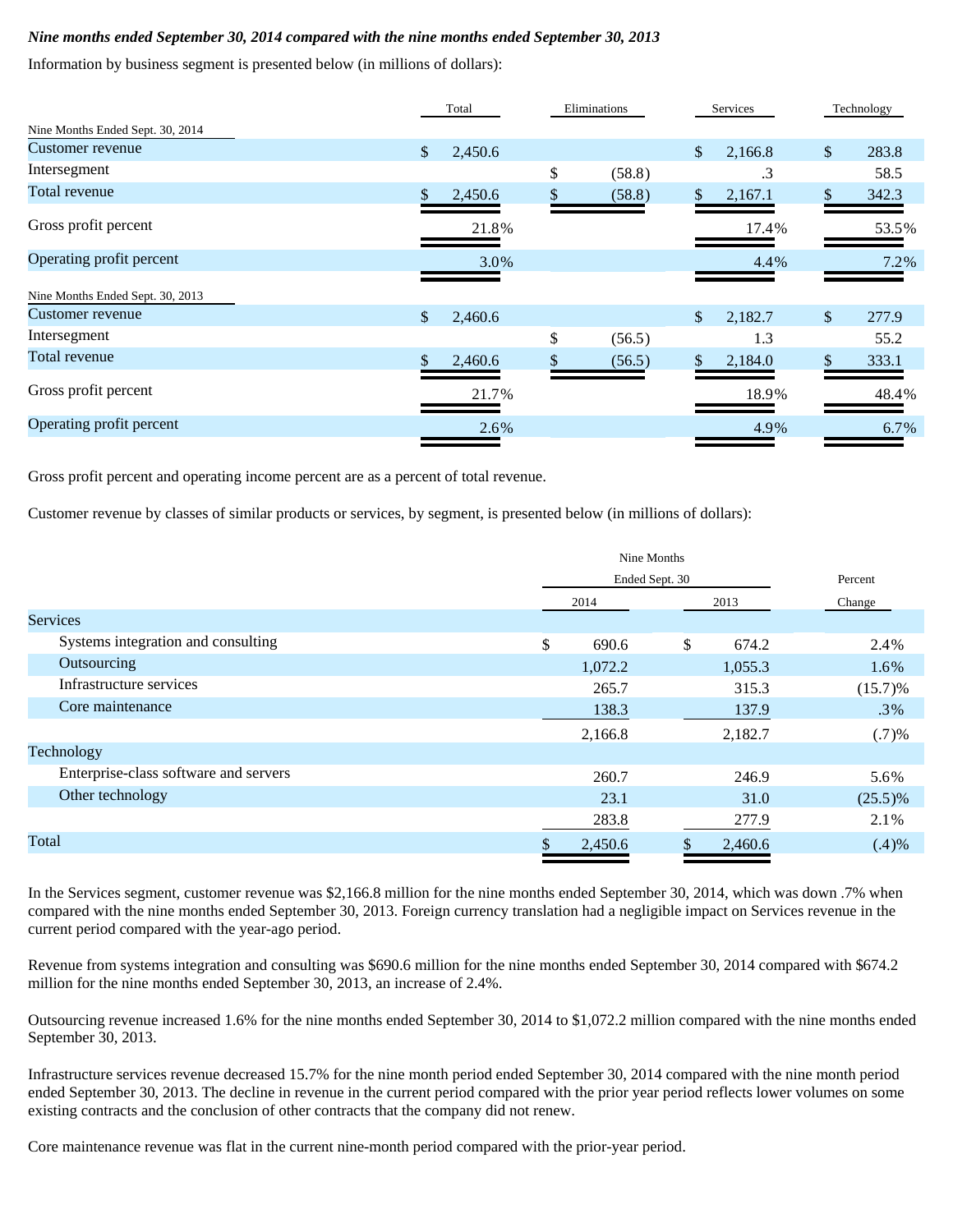Services gross profit was 17.4% in the first nine months of 2014 compared with 18.9% in the year-ago period. Services operating profit percent was 4.4% in the nine months ended September 30, 2014 compared with 4.9% in the nine months ended September 30, 2013.

In the Technology segment, customer revenue, which can vary significantly from quarter to quarter based on the timing of customer purchases, increased 2.1% to \$283.8 million in the first nine months of 2014 compared with \$277.9 million in the year-ago period, due to higher enterprise-class software and servers revenue. Foreign currency translation had a negligible impact on Technology revenue in the current period compared with the prior-year period.

Revenue from the company's enterprise-class software and servers increased 5.6% for the nine months ended September 30, 2014 compared with the nine months ended September 30, 2013.

Revenue from other technology decreased \$7.9 million for the nine months ended September 30, 2014 compared with the nine months ended September 30, 2013, principally due to lower sales of third-party technology products.

Technology gross profit was 53.5% in the current nine-month period compared with 48.4% in the year-ago period. Technology operating profit percent was 7.2% in the nine months ended September 30, 2014 compared with 6.7% in the nine months ended September 30, 2013. The increase in Technology gross profit and operating profit margins reflected the higher sales of enterprise-class software and servers.

#### **New accounting pronouncements**

See note (m) of the Notes to Consolidated Financial Statements for a full description of recent accounting pronouncements, including the expected dates of adoption and estimated effects on the company's consolidated financial statements.

#### **Financial condition**

The company's principal sources of liquidity are cash on hand, cash from operations and its revolving credit facility, discussed below. The company and certain international subsidiaries have access to uncommitted lines of credit from various banks. The company believes that it will have adequate sources of liquidity to meet its expected near-term cash requirements.

Cash and cash equivalents at September 30, 2014 were \$476.5 million compared with \$639.8 million at December 31, 2013.

As of September 30, 2014, approximately \$364 million of cash and cash equivalents were held by the company's foreign subsidiaries. In the future, if these funds are needed for the company's operations in the U.S., the company may be required to accrue and pay taxes to repatriate these funds.

During the nine months ended September 30, 2014, cash provided by operations was \$15.9 million compared with \$46.2 million for the nine months ended September 30, 2013. Cash provided by operations during the first nine months of 2014 was negatively impacted by an increase in cash contributions to the company's defined benefit pension plans. During the nine months ended September 30, 2014, the company contributed \$161.3 million to such plans compared with \$101.6 million during the nine months ended September 30, 2013. In the first nine months of 2014, the company made cash contributions of \$79.6 million to its U.S. qualified defined benefit pension plan compared with \$20.4 million in the prior-year period.

Cash used for investing activities for the nine months ended September 30, 2014 was \$129.1 million compared with cash usage of \$109.5 million during the nine months ended September 30, 2013. Net proceeds of investments were \$16.0 million for the nine months ended September 30, 2014 compared with net purchases of \$7.6 million in the prior-year period. Proceeds from investments and purchases of investments represent derivative financial instruments used to reduce the company's currency exposure to market risks from changes in foreign currency exchange rates. In addition, in the current period, the investment in marketable software was \$56.1 million compared with \$47.3 million in the year-ago period, capital additions of properties were \$41.9 million in 2014 compared with \$26.1 million in 2013 and capital additions of outsourcing assets were \$45.9 million in 2014 compared with \$29.6 million in 2013. The higher capital expenditures largely reflected increased investments in new products, as well as expenditures on automation tools and leasehold improvements that support further consolidation of the company's real estate.

Cash used for financing activities during the nine months ended September 30, 2014 was \$30.6 million compared with cash usage of \$19.1 million during the nine months ended September 30, 2013. The current-year period includes \$29.3 million for common stock repurchases compared with \$11.5 million in the prior year.

In June 2011, the company entered into a five-year secured revolving credit facility which provides for loans and letters of credit up to an aggregate amount of \$150 million (with a limit on letters of credit of \$100 million). In September 2014, the credit agreement was amended to extend the term of the facility until June 2018. Borrowing limits under the credit agreement are based upon the amount of eligible U.S. accounts receivable. At September 30, 2014, the company had no borrowings and \$18.8 million of letters of credit outstanding under the facility. At September 30, 2014, availability under the facility was \$98.6 million net of letters of credit issued. Borrowings under the facility will bear interest based on short-term rates. The credit agreement contains customary representations and warranties, including that there has been no material adverse change in the company's business, properties, operations or financial condition. In September 2014, the credit agreement was amended to remove the covenant requiring a maximum secured leverage ratio and to require the company to maintain a minimum fixed charge coverage ratio only if the company's availability under the credit facility falls below the greater of 12.5% of the lenders' commitments under the facility and \$18.75 million. The credit agreement, as amended, allows the company to pay dividends on its capital stock in an amount up to \$22.5 million per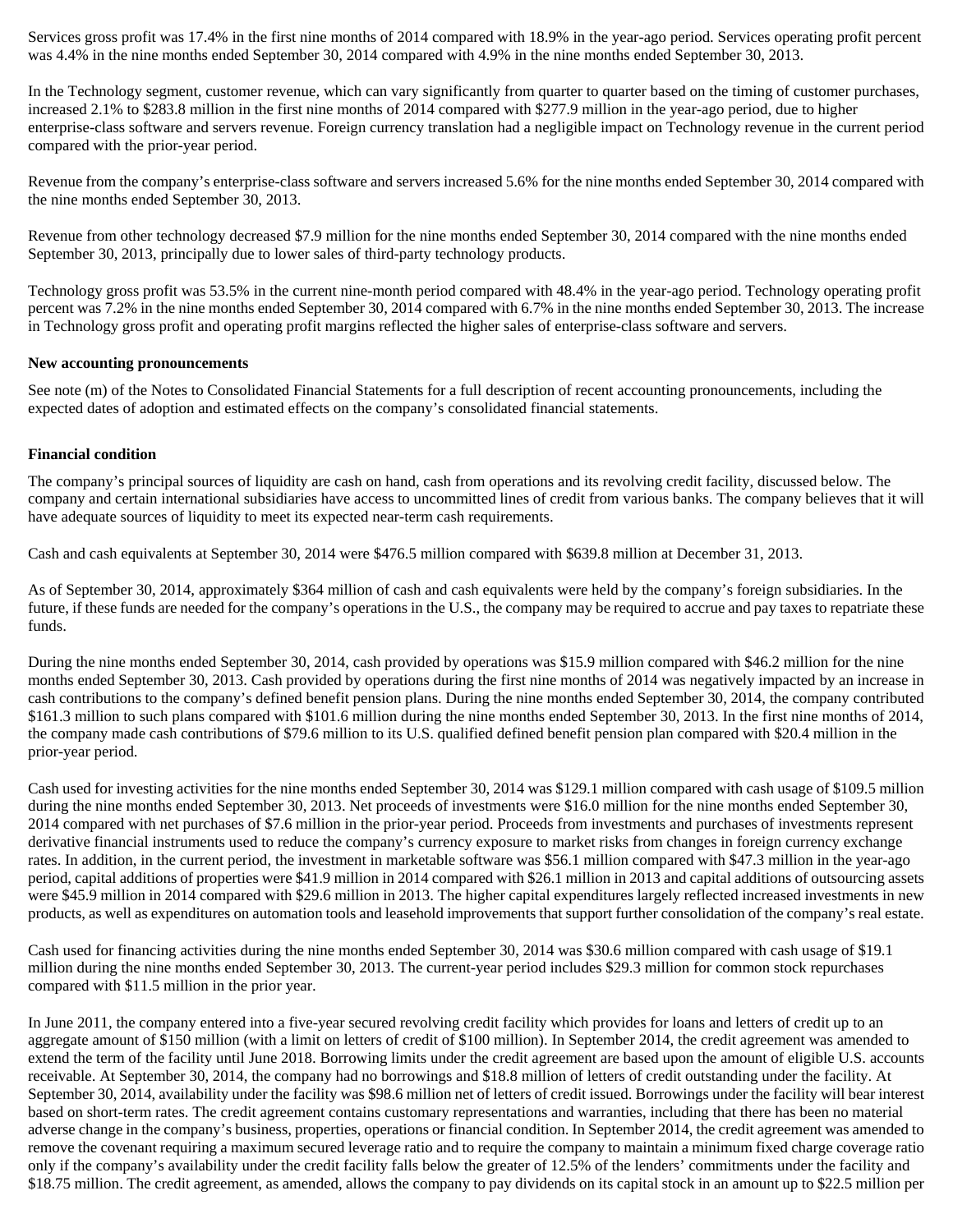year unless the company is in default and to, among other things, repurchase its equity, prepay other debt, incur other debt or liens, dispose of assets and make acquisitions, loans and investments, provided the company complies with certain requirements and limitations set forth in the agreement. Events of default include non-payment, failure to comply with covenants, materially incorrect representations and warranties, change of control and default under other debt aggregating at least \$50 million. The credit facility is guaranteed by Unisys Holding Corporation, Unisys NPL, Inc., Unisys AP Investment Company I and any future material domestic subsidiaries. The facility is secured by the assets of Unisys Corporation and the subsidiary guarantors, other than certain excluded assets. The company may elect to prepay or terminate the credit facility without penalty. At September 30, 2014, the company has met all covenants and conditions under its various lending and funding agreements. The company expects to continue to meet these covenants and conditions.

In 2014, the company expects to make cash contributions to its worldwide defined benefit pension plans of approximately \$188 million, which is comprised of \$108 million primarily for non-U.S. defined benefit pension plans and \$80 million for the company's U.S. qualified defined benefit pension plan. The U.S. cash contribution is approximately \$46 million less than the prior estimate due to a recent change in U.S. law (see note (b) of the Notes to Consolidated Financial Statements).

The company has on file with the Securities and Exchange Commission an effective registration statement, expiring in June of 2015, covering debt or equity securities, which enables the company to be prepared for future market opportunities.

The company may, from time to time, redeem, tender for, or repurchase its securities in the open market or in privately negotiated transactions depending upon availability, market conditions and other factors.

On December 10, 2012, the company announced that its Board of Directors had authorized the company to purchase up to an aggregate of \$50 million of the company's common stock and mandatory convertible preferred stock through December 31, 2014. During the nine months ended September 30, 2014, the company repurchased an aggregate of 1,284,121 shares of common stock for approximately \$30.2 million. Actual cash disbursements for repurchased shares may differ if the settlement dates for shares repurchased occurs after the end of the quarter. At September 30, 2014, there remained approximately \$8.2 million available for future repurchases under the Board authorization.

On March 1, 2014, all of the outstanding shares of 6.25% mandatory convertible preferred stock (2,587,400 shares) were automatically converted (in accordance with its terms) into 6,912,756 shares of the company's common stock. Because March 1, 2014 was not a business day, the mandatory conversion was effected on Monday, March 3, 2014. Annualized cash dividends on such preferred stock were approximately \$16.2 million.

# **Factors that may affect future results**

From time to time, the company provides information containing "forward-looking" statements, as defined in the Private Securities Litigation Reform Act of 1995. Forward-looking statements provide current expectations of future events and include any statement that does not directly relate to any historical or current fact. Words such as "anticipates," "believes," "expects," "intends," "plans," "projects" and similar expressions may identify such forward-looking statements. All forward-looking statements rely on assumptions and are subject to risks, uncertainties and other factors that could cause the company's actual results to differ materially from expectations. Factors that could affect future results include, but are not limited to, those discussed below. Any forward-looking statement speaks only as of the date on which that statement is made. The company assumes no obligation to update any forward-looking statement to reflect events or circumstances that occur after the date on which the statement is made.

Factors that could affect future results include the following:

*The company's future results will depend upon its ability to effectively anticipate and respond to volatility and rapid technological change in its industry* . The company operates in a highly volatile industry characterized by rapid technological change, evolving technology standards, short product life cycles and continually changing customer demand patterns. Future success will depend in part on the company's ability to anticipate and respond to these market trends and to design, develop, introduce, deliver or obtain new and innovative products, services and software on a timely and cost-effective basis using new delivery models such as cloud computing. The company may not be successful in anticipating or responding to changes in technology, industry standards or customer preferences, and the market may not demand or accept its services and product offerings. In addition, products and services developed by competitors may make the company's offerings less competitive.

*Future results will depend on the company's ability to drive profitable growth in consulting and systems integration.* The company's ability to grow profitably in this business will depend on the level of demand for systems integration projects and the portfolio of solutions the company offers for specific industries. It will also depend on an efficient utilization of services delivery personnel. In addition, profit margins in this business are a function of both the portfolio of solutions sold in a given period and the rates the company is able to charge for services and the chargeability of its professionals. If the company is unable to attain sufficient rates and chargeability for its professionals, profit margins will be adversely affected. The rates the company is able to charge for services are affected by a number of factors, including clients' perception of the company's ability to add value through its services; introduction of new services or products by the company or its competitors; pricing policies of competitors; and general economic conditions. Chargeability is also affected by a number of factors, including the company's ability to transition employees from completed projects to new engagements, and its ability to forecast demand for services and thereby maintain an appropriate headcount.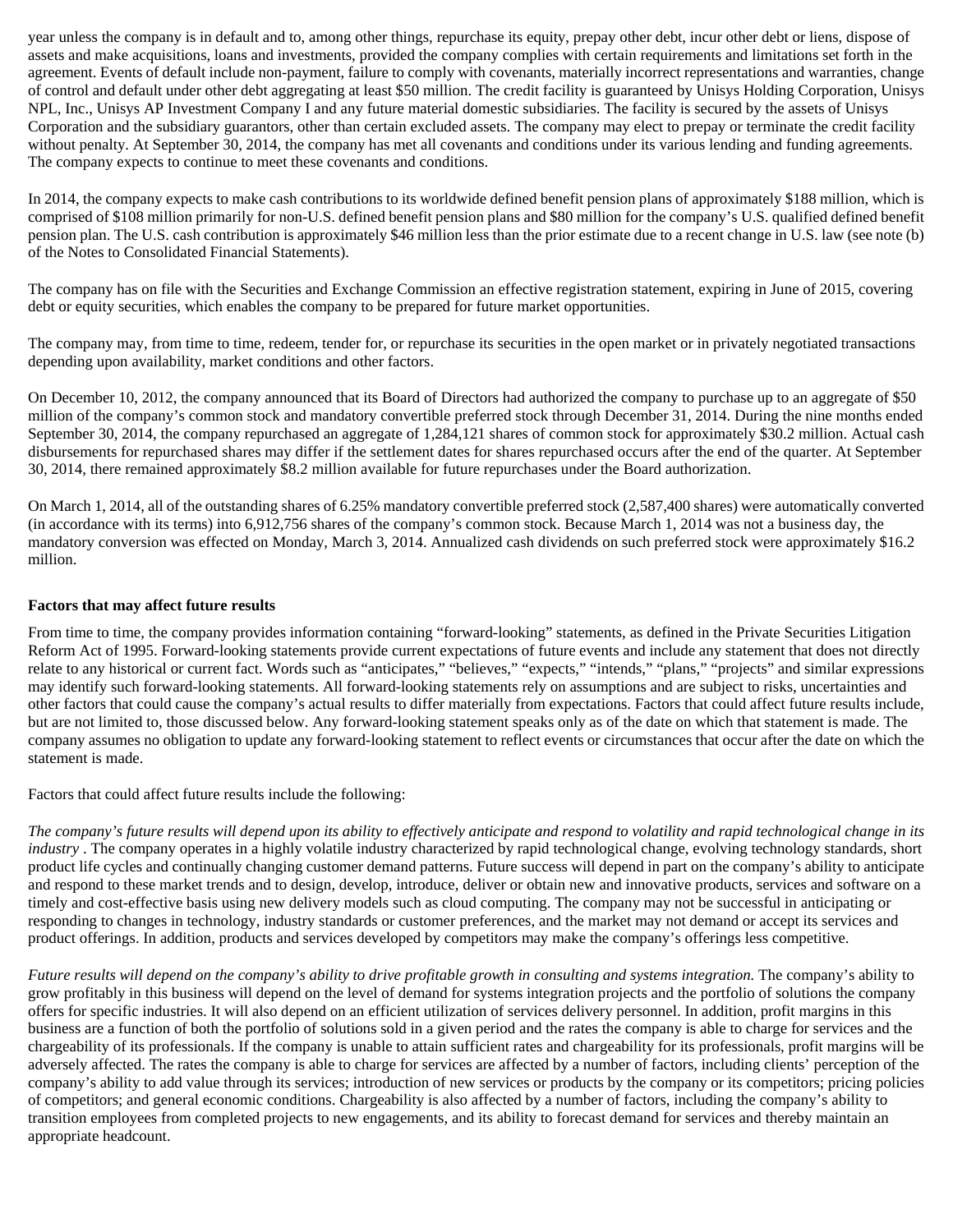*The company's future results will depend on its ability to profitably grow its outsourcing business.* The company's outsourcing contracts are multiyear engagements under which the company takes over management and support of a client's data center operations, end user devices, business processes or applications. System development activity on outsourcing contracts may require the company to make upfront investments. The company will need to have available sufficient financial resources in order to make these investments. Outsourcing contracts can be highly complex and can involve the design, development, implementation and operation of new solutions and the transitioning of clients from their existing processes to the new environment. Future results will depend on the company's ability to effectively and timely complete these implementations and transitions.

*Future results will also depend on the company's ability to maintain and grow its technology business.* The company continues to invest in developing new high-end enterprise server products, cybersecurity software, cloud-based products and other offerings to meet client needs. Future results will depend on the company's ability to effectively market and sell these new products while maintaining its installed base for ClearPath and developing next-generation ClearPath products.

*The company faces aggressive competition in the information services and technology marketplace, which could lead to reduced demand for the company's products and services and could have an adverse effect on the company's business.* The information services and technology markets in which the company operates include a large number of companies vying for customers and market share both domestically and internationally. The company's competitors include consulting and other professional services firms, systems integrators, outsourcing providers, infrastructure services providers, computer hardware manufacturers and software providers. Some of the company's competitors may develop competing products and services that offer better price-performance or that reach the market in advance of the company's offerings. Some competitors also have or may develop greater financial and other resources than the company, with enhanced ability to compete for market share, in some instances through significant economic incentives to secure contracts. Some also may be better able to compete for skilled professionals. Any of these factors could lead to reduced demand for the company's products and services and could have an adverse effect on the company's business. Future results will depend on the company's ability to mitigate the effects of aggressive competition on revenues, pricing and margins and on the company's ability to attract and retain talented people.

*The company's future results will depend on its ability to retain significant clients* . The company has a number of significant long-term contracts with clients, including governmental entities, and its future success will depend, in part, on retaining its relationships with these clients. The company could lose clients for such reasons as contract expiration, conversion to a competing service provider, disputes with clients or a decision to in-source services, including for contracts with governmental entities as part of the rebid process. The company could also lose clients as a result of their merger, acquisition or business failure. The company may not be able to replace the revenue and earnings from any such lost client.

*The company's contracts may not be as profitable as expected or provide the expected level of revenues* . In a number of the company's long-term contracts for infrastructure services, outsourcing, help desk and similar services, the company's revenue is based on the volume of products and services provided. As a result, revenue levels anticipated at the contract's inception are not guaranteed. In addition, some of these contracts may permit termination at the customer's discretion before the end of the contract's term or may permit termination or impose other penalties if the company does not meet the performance levels specified in the contracts.

The company's contracts with governmental entities are subject to the availability of appropriated funds. These contracts also contain provisions allowing the governmental entity to terminate the contract at the governmental entity's discretion before the end of the contract's term. In addition, if the company's performance is unacceptable to the customer under a government contract, the government retains the right to pursue remedies under the affected contract, which remedies could include termination.

Certain of the company's outsourcing agreements require that the company's prices be benchmarked if the customer requests it and provide that those prices may be adjusted downward if the pricing for similar services in the market has changed. As a result, revenues anticipated at the beginning of the terms of these contracts may decline in the future.

Some of the company's systems integration contracts are fixed-price contracts under which the company assumes the risk for delivery of the contracted services and products at an agreed-upon fixed price. Should the company experience problems in performing fixed-price contracts on a profitable basis, adjustments to the estimated cost to complete may be required. Future results will depend on the company's ability to perform these services contracts profitably.

*The company may face damage to its reputation or legal liability if its clients are not satisfied with its services or products.* The success of the company's business is dependent on strong, long-term client relationships and on its reputation for responsiveness and quality. As a result, if a client is not satisfied with the company's services or products, its reputation could be damaged and its business adversely affected. Allegations by private litigants or regulators of improper conduct, as well as negative publicity and press speculation about the company, whatever the outcome and whether or not valid, may harm its reputation. In addition to harm to reputation, if the company fails to meet its contractual obligations, it could be subject to legal liability, which could adversely affect its business, operating results and financial condition.

*Future results will depend in part on the performance and capabilities of third parties with whom the company has commercial relationships.* The company maintains business relationships with suppliers, channel partners and other parties that have complementary products, services or skills. Future results will depend, in part, on the performance and capabilities of these third parties, on the ability of external suppliers to deliver components at reasonable prices and in a timely manner, and on the financial condition of, and the company's relationship with, distributors and other indirect channel partners, which can affect the company's capacity to effectively and efficiently serve current and potential customers and end users.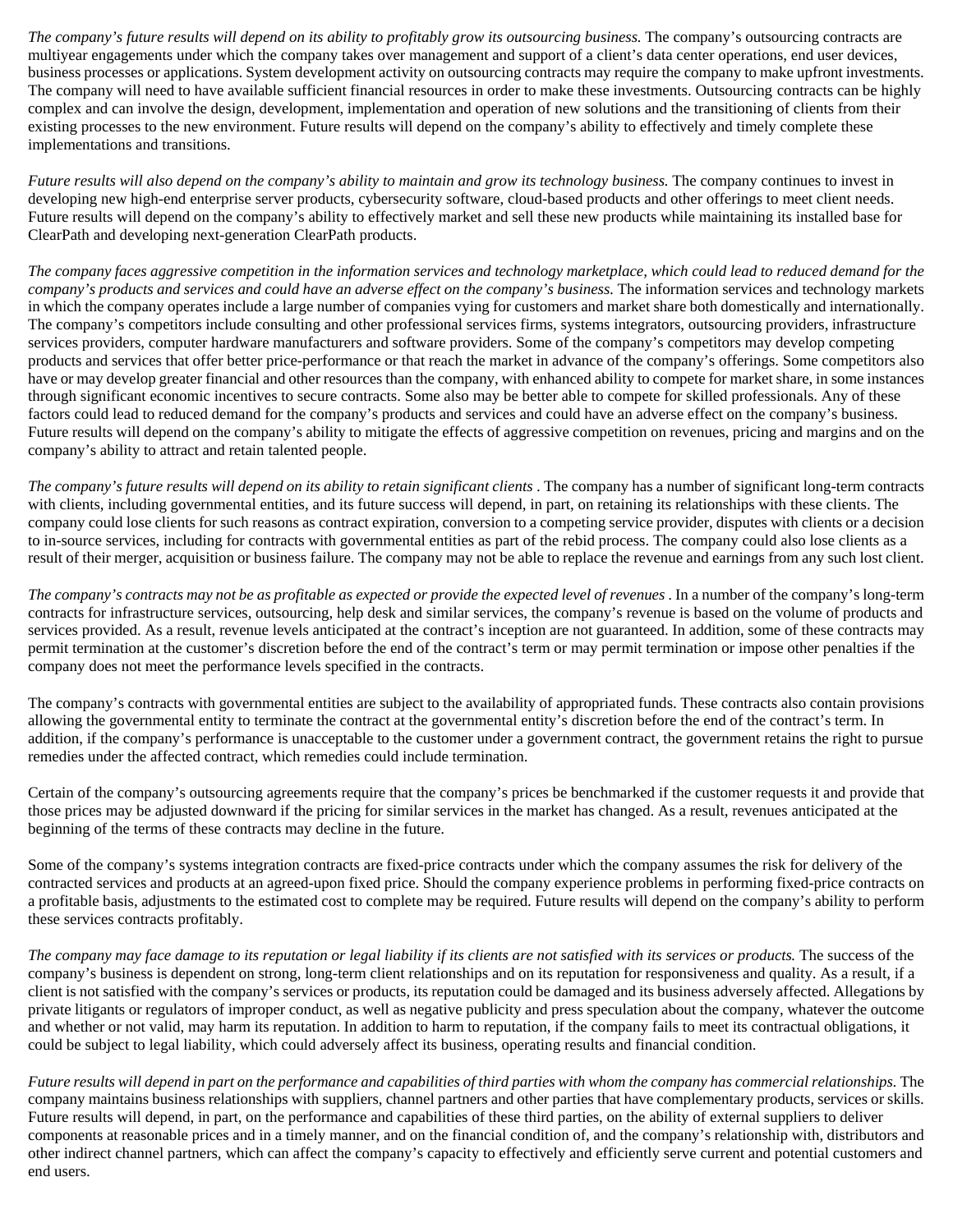*The company's future results will depend in part on its ability to attract, motivate and retain experienced and knowledgeable personnel in key positions* . The success of the company's business is dependent upon its ability to employ and train individuals with the requisite knowledge, skills and experience to execute the company's business model and achieve its business objectives.

*The company has significant pension obligations and may be required to make additional significant cash contributions to its defined benefit pension plans.* The company has unfunded obligations under its U.S. and non-U.S. defined benefit pension plans. In 2013, the company made cash contributions of \$147.2 million to its worldwide defined benefit pension plans. Based on current legislation, recent interest rates and expected returns, in 2014 the company estimates that it will make cash contributions to its worldwide defined benefit pension plans of approximately \$188 million, which is comprised of \$80 million for the company's U.S. qualified defined benefit pension plan and \$108 million primarily for non-U.S. defined benefit pension plans.

Deterioration in the value of the company's worldwide defined benefit pension plan assets, as well as discount rate changes, could require the company to make larger cash contributions to its defined benefit pension plans in the future. In addition, the funding of plan deficits over a shorter period of time than currently anticipated could result in making cash contributions to these plans on a more accelerated basis. Either of these events would reduce the cash available for working capital and other corporate uses and may have an adverse impact on the company's operations, financial condition and liquidity.

*The company's future results will depend on its ability to continue to simplify its operations and provide services more cost efficiently.* Over the past several years, the company has implemented significant cost-reduction measures and continues to focus on measures intended to further improve cost efficiency. Future results will depend on the success of these efforts as well as on the company's continued ability to focus its global resources and simplify its business structure.

*The company's business can be adversely affected by global economic conditions, acts of war, terrorism or natural disasters.* The company's financial results have been impacted by the global economic slowdown in recent years. If economic conditions worsen, the company could see reductions in demand and increased pressure on revenue and profit margins. The company could also see a further consolidation of clients, which could also result in a decrease in demand. The company's business could also be affected by acts of war, terrorism or natural disasters. Current world tensions could escalate, and this could have unpredictable consequences on the world economy and on the company's business.

*The company's contracts with U.S. governmental agencies may subject the company to audits, criminal penalties, sanctions and other expenses and fines.* The company frequently enters into contracts with governmental entities. U.S. government agencies, including the Defense Contract Audit Agency and the Department of Labor, routinely audit government contractors. These agencies review a contractor's performance under its contracts, cost structure and compliance with applicable laws, regulations and standards. The U.S. government also may review the adequacy of, and a contractor's compliance with contract terms and conditions, its systems and policies, including the contractor's purchasing, property, estimating, billing, accounting, compensation and management information systems. Any costs found to be overcharged or improperly allocated to a specific contract or any amounts improperly billed or charged for products or services will be subject to reimbursement to the government. In addition, government contractors, such as the company, are required to disclose credible evidence of certain violations of law and contract overpayments to the federal government. If the company is found to have participated in improper or illegal activities, the company may be subject to civil and criminal penalties and administrative sanctions, including termination of contracts, forfeiture of profits, suspension of payments, fines and suspension or prohibition from doing business with the U.S. government. Any negative publicity related to such contracts, regardless of the accuracy of such publicity, may adversely affect the company's business or reputation.

*Breaches of data security could expose the company to legal liability and could harm the company's business and reputation.* The company's business includes managing, processing, storing and transmitting proprietary and confidential data, including personal information, within the company's own IT systems and those that the company designs, develops, hosts or manages for clients. Breaches of data security involving these systems by hackers, other third parties or the company's employees, despite established security controls with respect to this data, could result in the loss of data or the unauthorized disclosure or misuse of confidential information of the company, its clients, or others. This could result in litigation and legal liability for the company, lead to the loss of existing or potential clients, adversely affect the market's perception of the security and reliability of the company's products and services and lead to shutdowns or disruptions of the company's IT systems. In addition, such breaches could subject the company to fines and penalties for violations of data privacy laws. This may negatively impact the company's reputation and financial results.

*More than half of the company's revenue is derived from operations outside of the United States, and the company is subject to the risks of doing business internationally.* More than half of the company's total revenue is derived from international operations. The risks of doing business internationally include foreign currency exchange rate fluctuations, currency restrictions and devaluations, changes in political or economic conditions, trade protection measures, import or export licensing requirements, multiple and possibly overlapping and conflicting tax laws, new tax legislation, weaker intellectual property protections in some jurisdictions and additional legal and regulatory compliance requirements applicable to businesses that operate internationally, including the Foreign Corrupt Practices Act and non-U.S. laws and regulations.

*Financial market conditions may inhibit the company's ability to access capital and credit markets to address its liquidity needs.* Financial market conditions may impact the company's ability to borrow, to refinance its outstanding debt, or to utilize surety bonds, letters of credit, foreign exchange derivatives and other financial instruments the company uses to conduct its business. Although the company primarily uses cash on hand to address its liquidity needs, its ability to do so assumes that its operations will continue to generate sufficient cash.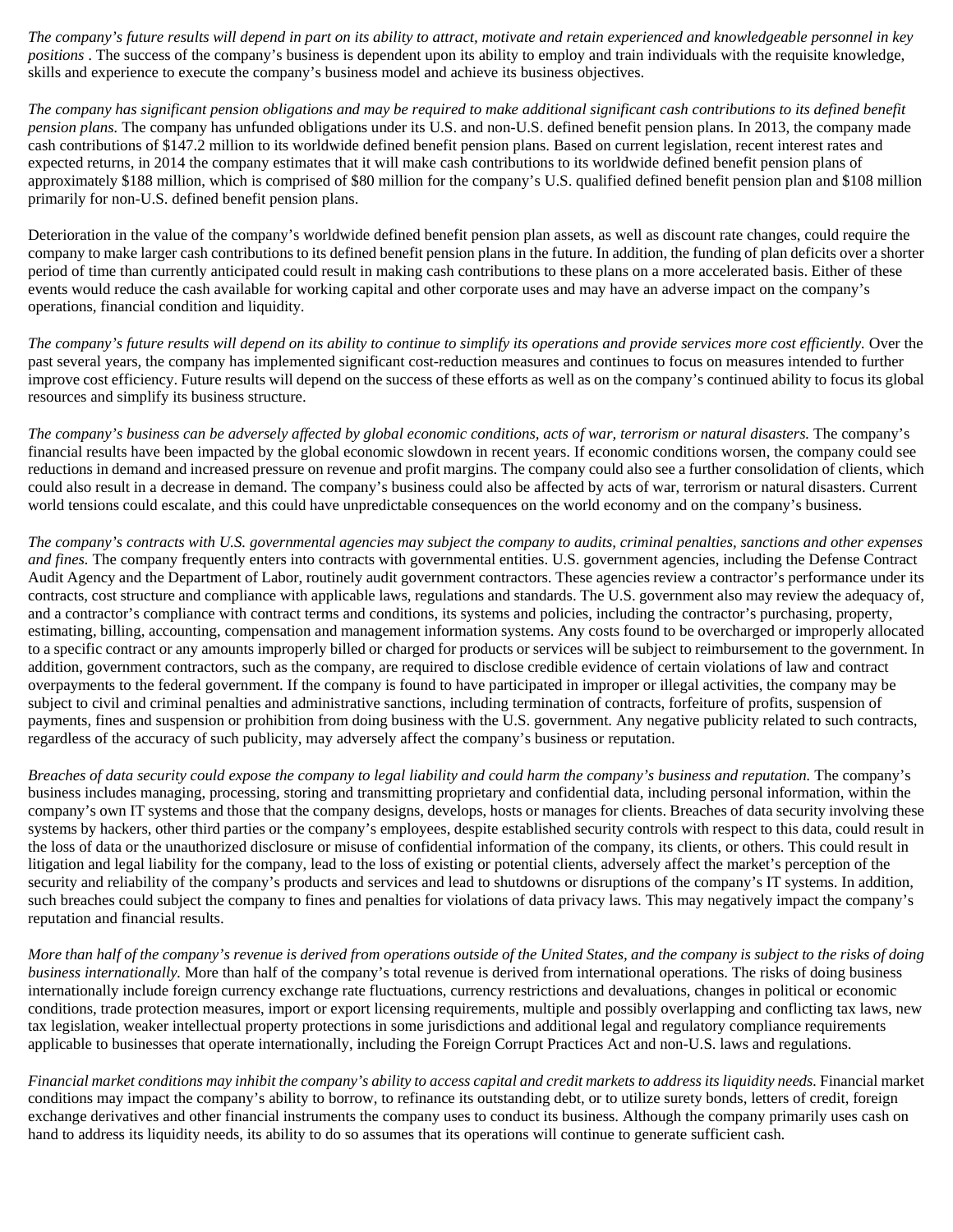*The company's services or products may infringe upon the intellectual property rights of others.* The company cannot be sure that its services and products do not infringe on the intellectual property rights of third parties, and it may have infringement claims asserted against it or against its clients. These claims could cost the company money, prevent it from offering some services or products, or damage its reputation.

*Pending litigation could affect the company's results of operations or cash flow.* There are various lawsuits, claims, investigations and proceedings that have been brought or asserted against the company, which arise in the ordinary course of business, including actions with respect to commercial and government contracts, labor and employment, employee benefits, environmental matters, intellectual property and non-income tax and employment compensation in Brazil. See Note (h) of the Notes to Consolidated Financial Statements for more information on litigation. The company believes that it has valid defenses with respect to legal matters pending against it. Litigation is inherently unpredictable, however, and it is possible that the company's results of operations or cash flow could be materially affected in any particular period by the resolution of one or more of the legal matters pending against it.

*The company could face business and financial risk in implementing future dispositions or acquisitions.* As part of the company's business strategy, it may from time to time consider disposing of existing technologies, products and businesses that may no longer be in alignment with its strategic direction, including transactions of a material size, or acquiring complementary technologies, products and businesses. Potential risks with respect to dispositions include difficulty finding buyers or alternative exit strategies on acceptable terms in a timely manner; potential loss of employees or clients; dispositions at unfavorable prices or on unfavorable terms, including relating to retained liabilities; and post-closing indemnity claims. Any acquisitions may result in the incurrence of substantial additional indebtedness or contingent liabilities. Acquisitions could also result in potentially dilutive issuances of equity securities and an increase in amortization expenses related to intangible assets. Additional potential risks associated with acquisitions include integration difficulties; difficulties in maintaining or enhancing the profitability of any acquired business; risks of entering markets in which the company has no or limited prior experience; potential loss of employees or failure to maintain or renew any contracts of any acquired business; and expenses of any undiscovered or potential liabilities of the acquired product or business, including relating to employee benefits contribution obligations or environmental requirements. Further, with respect to both dispositions and acquisitions, management's attention could be diverted from other business concerns. Adverse credit conditions could also affect the company's ability to consummate dispositions or acquisitions. The risks associated with dispositions and acquisitions could have a material adverse effect upon the company's business, financial condition and results of operations. There can be no assurance that the company will be successful in consummating future dispositions or acquisitions on favorable terms or at all.

# Item 3. Quantitative and Qualitative Disclosures About Market Risk

There has been no material change in the company's assessment of its sensitivity to market risk since its disclosure in its Annual Report on Form 10-K for the fiscal year ended December 31, 2013.

# Item 4. Controls and Procedures

The company's management, with the participation of the company's Chief Executive Officer and Chief Financial Officer, has evaluated the effectiveness of the company's disclosure controls and procedures (as such term is defined in Rules  $13a-15(e)$  and  $15d-15(e)$  under the Securities Exchange Act of 1934, as amended (the Exchange Act)) as of the end of the period covered by this report. Based on this evaluation, the company's Chief Executive Officer and Chief Financial Officer concluded that, as of the end of such period, the company's disclosure controls and procedures are effective. Such evaluation did not identify any change in the company's internal control over financial reporting (as such term is defined in Rules 13a-15(f) and 15d-15(f) under the Exchange Act) that occurred during the fiscal quarter to which this report relates that has materially affected, or is reasonably likely to materially affect, the company's internal control over financial reporting.

# Part II - OTHER INFORMATION

# Item 1. Legal Proceedings

Information with respect to litigation is set forth in note (h) of the Notes to Consolidated Financial Statements, and such information is incorporated herein by reference.

# Item 1A. Risk Factors

See "Factors that may affect future results" in Management's Discussion and Analysis of Financial Condition and Results of Operations for a discussion of risk factors.

# Item 2. Unregistered Sales of Equity Securities and Use of Proceeds

Items 2(a) and (b) are not applicable.

# 2(c) Stock repurchases

On December 10, 2012, the company announced that its Board of Directors had authorized the company to purchase up to an aggregate of \$50 million of the company's common stock and mandatory convertible preferred stock through December 31, 2014.

The following table provides information relating to the company's repurchase of common stock during the three months ended September 30, 2014.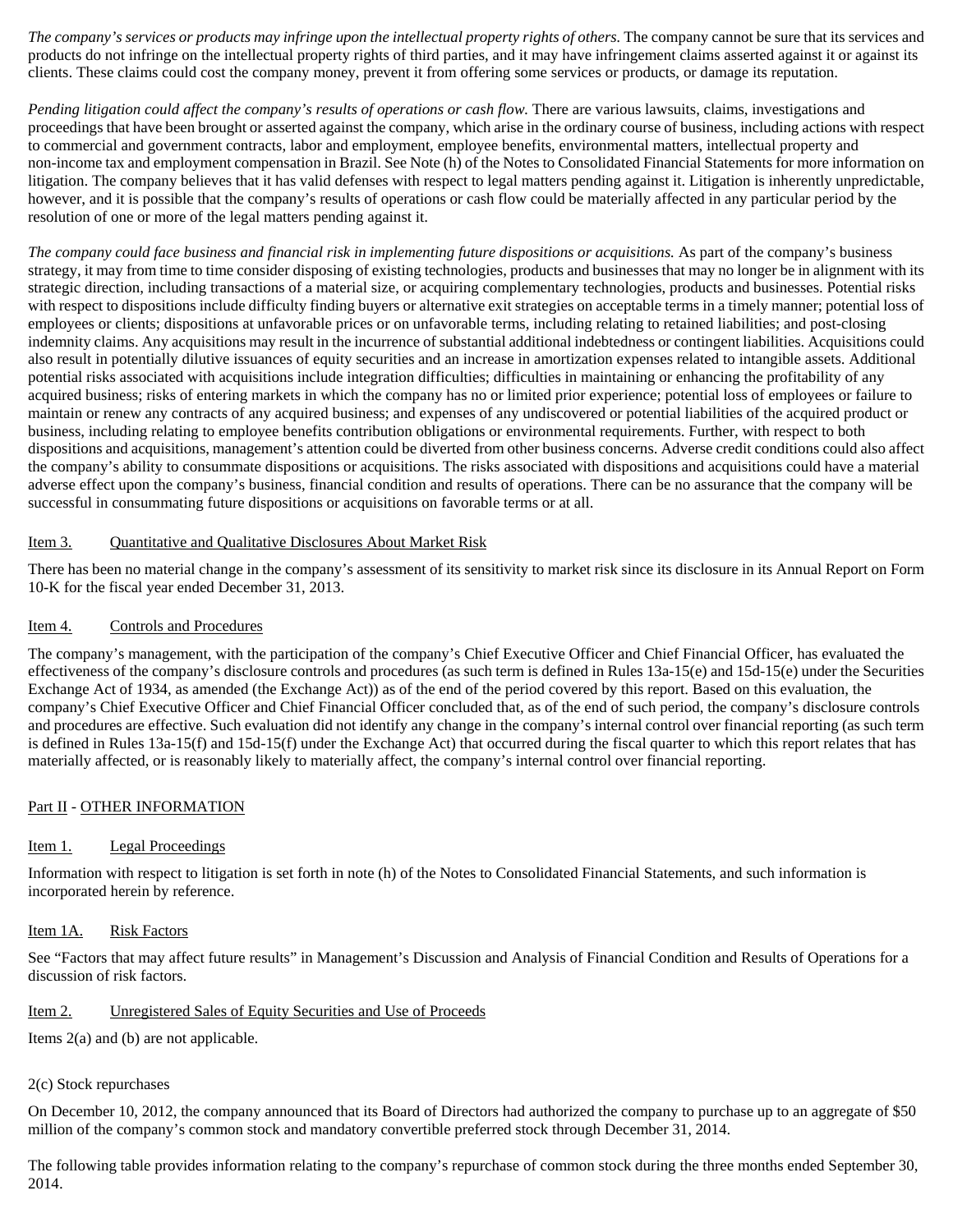| Period                           | <b>Total Number</b><br>of Shares<br>Purchased | Average<br>Price Paid<br>per Share | Total Number of Shares<br>Purchased as Part of the<br><b>Publicly Announced Plan</b> | Value of Shares That<br>May Yet Be Purchased<br>Under the Publicly<br><b>Announced Plan</b> |
|----------------------------------|-----------------------------------------------|------------------------------------|--------------------------------------------------------------------------------------|---------------------------------------------------------------------------------------------|
| July 1, 2014 – July 31, 2014     | 482,001 \$                                    | 21.95                              | 482,001 \$                                                                           | 13,728,134                                                                                  |
| August 1, 2014 – August 31, 2014 | 50,000 \$                                     | 21.21                              | 50,000 \$                                                                            | 12,667,759                                                                                  |
| Sept. 1, 2014 – Sept. 30, 2014   | 199.314 \$                                    | 22.62                              | 199.314 \$                                                                           | 8,158,348                                                                                   |
| Total                            | 731.315 \$                                    | 22.08                              | 731,315                                                                              |                                                                                             |
|                                  |                                               |                                    |                                                                                      |                                                                                             |

#### Item 6. Exhibits

#### (a) Exhibits

See Exhibit Index

#### **SIGNATURES**

Pursuant to the requirements of the Securities Exchange Act of 1934, the registrant has duly caused this report to be signed on its behalf by the undersigned thereunto duly authorized. UNISYS CORPORATION

# Date: October 31, 2014 By: /s/ Janet Brutschea Haugen

Janet Brutschea Haugen Senior Vice President and Chief Financial Officer (Principal Financial Officer)

Approximate Dollar

By: /s/ Scott Hurley

Scott Hurley Vice President and Corporate Controller (Chief Accounting Officer)

#### EXHIBIT INDEX

| <b>Exhibit Number</b> | Description                                                                                                                                                                          |
|-----------------------|--------------------------------------------------------------------------------------------------------------------------------------------------------------------------------------|
| 3.1                   | Restated Certificate of Incorporation of Unisys Corporation (incorporated by reference to Exhibit 3.1 to the registrant's                                                            |
|                       | Current Report on Form 8-K filed on April 30, 2010)                                                                                                                                  |
| 3.2                   | Certificate of Amendment to Restated Certificate of Incorporation of Unisys Corporation (incorporated by reference to                                                                |
|                       | Exhibit 3.1 to the registrant's Current Report on Form 8-K filed on April 28, 2011)                                                                                                  |
| 3.3                   | Bylaws of Unisys Corporation, as amended through April 29, 2010 (incorporated by reference to Exhibit 3.2 to the<br>registrant's Current Report on Form 8-K filed on April 30, 2010) |
| 10.1                  | Unisys Corporation Deferred Compensation Plan as amended and restated effective September 19, 2014                                                                                   |
| 12                    | Statement of Computation of Ratio of Earnings to Combined Fixed Charges and Preferred Stock Dividends                                                                                |
| 31.1                  | Certification of J. Edward Coleman required by Rule 13a-14(a) or Rule 15d-14(a)                                                                                                      |
| 31.2                  | Certification of Janet Brutschea Haugen required by Rule 13a-14(a) or Rule 15d-14(a)                                                                                                 |
| 32.1                  | Certification of J. Edward Coleman required by Rule 13a-14(b) or Rule 15d-14(b) and Section 906 of the Sarbanes-Oxley<br>Act of 2002, 18 U.S.C. Section 1350                         |
| 32.2                  | Certification of Janet Brutschea Haugen required by Rule 13a-14(b) or Rule 15d-14(b) and Section 906 of the<br>Sarbanes-Oxley Act of 2002, 18 U.S.C. Section 1350                    |
| 101.INSXBRL           | <b>Instance Document</b>                                                                                                                                                             |
| 101.SCHXBRL           | <b>Taxonomy Extension Schema Document</b>                                                                                                                                            |
| 101.CALXBRL           | <b>Taxonomy Extension Calculation Linkbase Document</b>                                                                                                                              |
| 101.LABXBRL           | Taxonomy Extension Labels Linkbase Document                                                                                                                                          |
| 101.PREXBRL           | Taxonomy Extension Presentation Linkbase Document                                                                                                                                    |
| 101.DEFXBRL           | Taxonomy Extension Definition Linkbase Document                                                                                                                                      |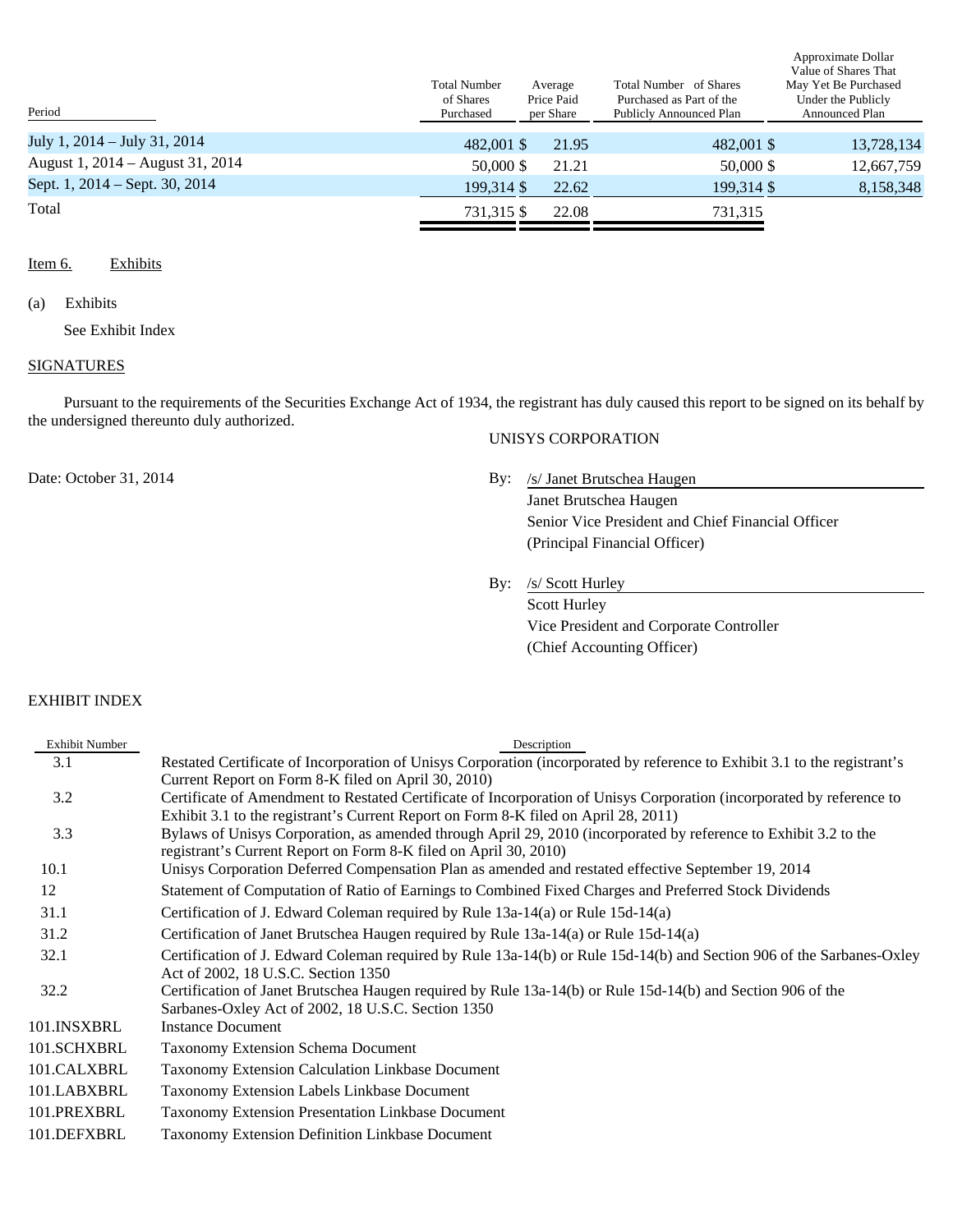#### **UNISYS CORPORATION 2005 DEFERRED COMPENSATION PLAN**

#### **(As amended and restated effective September 19, 2014 except as otherwise noted below)**

#### **Article I Purpose & Authority**

**1.1 Purpose** . The purpose of the Plan is to offer Eligible Executives the opportunity to defer receipt of a portion of their compensation from the Corporation, to receive Corporation Contributions and, effective for the period January 1, 2007 through December 31, 2008, to receive Savings Plan Credits, under terms advantageous to both the Eligible Executive and the Corporation and subject to rules that are intended to satisfy the requirements of Code section 409A.

**1.2 Effective Date .** The Burroughs' Officers Deferred Compensation Plan was originally approved by the board of directors of Burroughs Corporation on January 29, 1982. That plan, currently named the Unisys Corporation Deferred Compensation Plan (the "Prior Plan"), has been amended and restated from time to time since its original adoption. Deferrals of compensation earned and vested before January 1, 2005 were made under that plan, and amounts deferred under that plan will continue to be subject to the rules set forth in that plan document. This Plan was adopted February 10, 2005, effective January 1, 2005 (except as otherwise specified below), for deferrals made on and after the Effective Date. Deferrals of compensation earned and vested on or after the Effective Date will be subject to the rules set forth in this Plan document as it may be amended from time to time. The Plan is amended and restated effective September 19, 2014, applicable for deferrals that are effective on or after January 1, 2015.

**1.3 Authority**. Any decision made or action taken by the Corporation and any of its officers or employees involved in the administration of this Plan, or any member of the Board or the Committee arising out of or in connection with the construction, administration, interpretation and effect of the Plan shall be within the sole discretion of all and each of them, as the case may be, and will be conclusive and binding on all parties. No member of the Board and no employee of the Corporation shall be liable for any act or action hereunder, whether of omission or commission, by any other member or employee or by any agent to whom duties in connection with the administration of the Plan have been delegated or, except in circumstances involving the member's or employee's bad faith, for anything done or omitted to be done by himself or herself.

# **Article II Definitions**

**2.1 "Account"** means, for any Participant, each memorandum account established for the Participant under Section 6.1.

**2.2 "Account Balance"** means, for any Participant as of any date and with respect to any Account, the aggregate amount reflected in that Account.

**2.3 "Annual Incentive Pay"** means, for any individual, the amount payable, if any, to such individual under the Unisys Executive Variable Compensation Plan (or under any successor annual incentive plan of the Corporation) or under any other similar annual incentive plan of the Corporation approved by the Senior Vice President, Human Resources, to the extent that the Committee determines such amounts are eligible for deferral hereunder.

**2.4 "Beneficiary"** means the person or persons designated from time to time in writing by a Participant to receive payments under the Plan after the death of such Participant or, in the absence of such designation or in the event that such designated person or persons predeceases the Participant, the Participant's estate.

**2.5 "Board"** means the Board of Directors of the Corporation.

**2.6 "Change in Control"** means any of the following events:

(a) The acquisition by any individual, entity or group (within the meaning of Treasury Regulation section 1.409A-3(i)(5)) (a "Person") of ownership of 30% or more of the combined voting power of the then outstanding voting securities of the Corporation (the "Outstanding Voting Securities") during a 12-month period, provided, however, that the acquisition by any corporation pursuant to a transaction described in clauses (1), (2) and (3) of Section 2.6(c) will not constitute a Change in Control; or

(b) During a 12-month period, individuals who constitute the Board (the "Incumbent Board") cease for any reason to constitute at least a majority of the Board; or

(c) Consummation of a reorganization, merger or consolidation or sale or disposition of assets of the Corporation that have a total gross fair market value of more than 40% of the total gross fair market value of assets of the Corporation immediately before the acquisition (a "Substantial Portion of Assets") within a 12-month period (a "Business Combination"), unless, in each case following such Business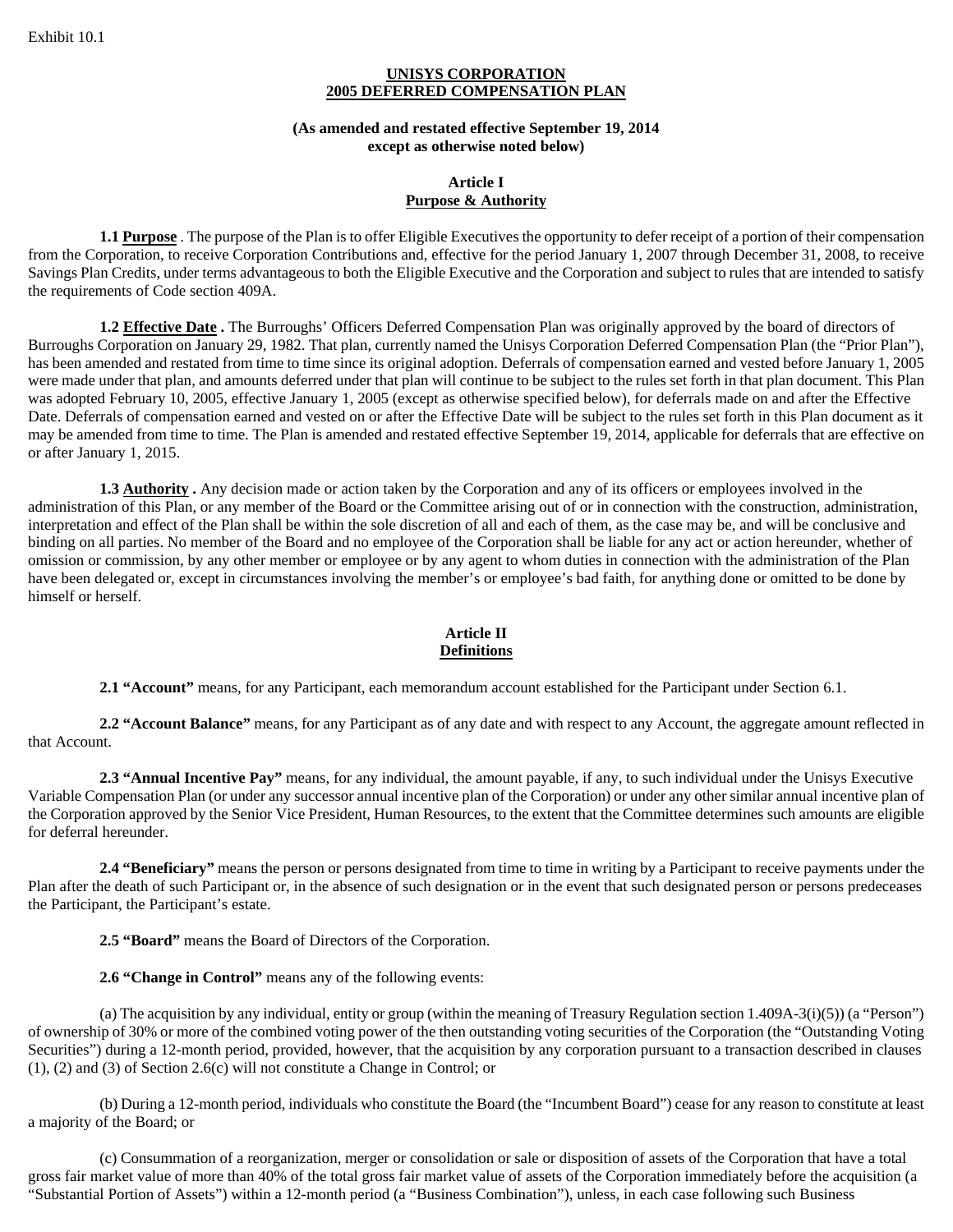Combination, (1) all or substantially all of the individuals and entities who were the owners, respectively, of the then outstanding shares of Stock (the "Outstanding Stock") and Outstanding Voting Securities immediately before the Business Combination own, directly or indirectly, more than 50% of, respectively, the then outstanding shares of common stock and the combined voting power of the then outstanding voting securities, as the case may be, of the corporation resulting from such Business Combination (including, without limitation, a corporation that as a result of the transaction owns (A) the Corporation or (B) a Substantial Portion of Assets of the Corporation acquired within a 12-month period either directly or indirectly through one or more Subsidiaries) in substantially the same proportions as their ownership, immediately prior to such Business Combination of the Outstanding Stock and Outstanding Voting Securities, as the case may be, (2) no Person (excluding any employee benefit plan (or related trust) of the Corporation or the corporation resulting from the Business Combination) owns, directly or indirectly, 30% or more of, the combined voting power of the then outstanding voting securities of the corporation resulting from the Business Combination except to the extent that the Person owned 30% or more of the Outstanding Voting Securities before the Business Combination, and (3) at least a majority of the members of the board of directors of the corporation resulting from the Business Combination were members of the Incumbent Board during the 12-month period immediately preceding the Business Combination; or

(d) Approval by the stockholders of the Corporation of a complete liquidation or dissolution of the Corporation, but only to the extent that one Person acquires a Substantial Portion of Assets of the Corporation within a 12-month period in connection with such transaction.

The rules of this Section 2.6 shall be interpreted and applied in accordance with the provisions of Treasury Regulation section 1.409A-3(i)(5).

**2.7 "Code"** means the Internal Revenue Code of 1986, as amended.

**2.8 "Committee"** means the Compensation Committee of the Board, such other committee as may be appointed by the Board to administer the Plan or the person or persons to whom the Compensation Committee or such other committee may have delegated any of the Committee's authority to administer the Plan.

**2.9 "Corporation"** or **"Unisys"** means Unisys Corporation.

**2.10 "Corporation Contributions"** means discretionary amounts that are credited by the Corporation to the Corporation Contributions Accounts of eligible Participants at any time based on individual or corporate performance or such other criteria as is deemed appropriate by the Corporation.

**2.11 "Corporation Contributions Account"** means that portion of a Participant's Account to which any Corporation Contributions under the Plan for him or her are credited.

**2.12 "Deferral Election"** means an election by an Eligible Executive to defer a portion of his or her compensation from the Corporation under the Plan, as described in Section 3.1.

**2.13 "Effective Date"** means, except as otherwise noted herein, January 1, 2005, the original effective date of the Plan.

**2.14 "Eligible Executive"** means, for any calendar year, an employee of the Corporation whose base salary from the Corporation equals or exceeds \$178,500 or such other dollar amount determined by the Committee from time to time.

**2.15 "Fair Market Value"** means, on any date, the sales price of a share of Unisys Common Stock (a) on the New York Stock Exchange as of the official close of the New York Stock Exchange at 4:00 p.m. U.S. Eastern Standard Time or Eastern Daylight Time, as the case may be, on such date, or (b) on such other stock exchange, designated by the Committee in its sole discretion, as of the official close of such exchange on such date.

**2.16 "Investment Measurement Option"** means any of the hypothetical investment alternatives available for determining the additional amounts to be credited to a Participant's Account under Section 6.2. As of the Effective Date, the Investment Measurement Options available are generally the investment options available to eligible participants under the USP. Performance Unit Compensation deferred under the Plan will be held as Stock Units.

**2.17 "Participant"** means an Eligible Executive or former Eligible Executive who has made a Deferral Election and/or received Savings Plan Credits and/or Corporation Contributions and who has not received a distribution of his or her entire Account Balance.

**2.18 "Performance Unit Compensation"** means any amount payable to an Eligible Executive as a result of the Eligible Executive's vesting in a Performance Unit award (including, but not limited to, share unit and restricted share unit awards) made under the terms of the Unisys Corporation 2003 Long-Term Incentive and Equity Compensation Plan, the Unisys Corporation 2007 Long-Term Incentive and Equity Compensation Plan, the Unisys Corporation 2010 Long-Term Incentive and Equity Compensation Plan or any successor equity-based incentive compensation plan.

**2.19 "Plan"** means the Unisys Corporation 2005 Deferred Compensation Plan, as set forth herein and as amended from time to time.

**2.20 "Revised Election"** means an election made by a Participant, in accordance with Section 7.2, to change the date as of which payment of his or her Account Balance is to commence and/or the form in which such payment is to be made.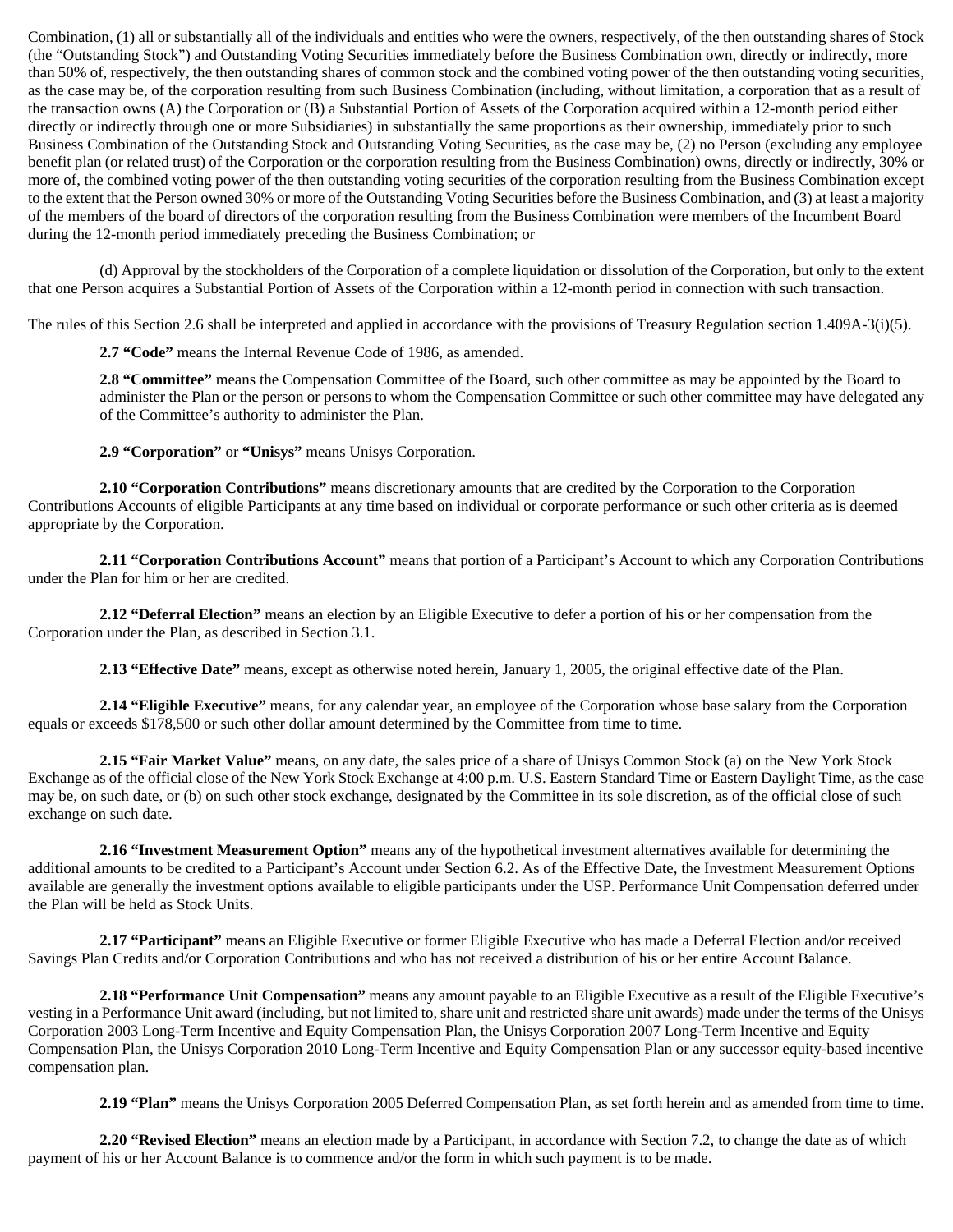**2.21 "Savings Plan Credits"** means, effective for the period January 1, 2007 through December 31, 2008, amounts automatically credited by the Corporation to the Savings Plan Credits Accounts of eligible Participants in accordance with the provisions of Article IV of the Plan.

**2.22 "Savings Plan Credits Account"** means that portion of a Participant's Account to which any Savings Plan Credits under the Plan for him or her are credited.

**2.23 "Separation from Service"** with respect to a Participant means the Participant's death, retirement or other termination of employment with the Corporation as determined in accordance with Code section 409A and the regulations thereunder. A Participant shall be considered to have terminated employment for this purpose when the Participant and the Corporation anticipate that the Participant will no longer perform services, as an employee or independent contractor, after a certain date or that the level of services the Participant would perform after such date, as an employee or independent contractor, will permanently decrease to no more than 20 percent (20%) of the average level of the Participant's services performed over the immediately preceding 36-month period.

**2.24 "Stock Units"** means Unisys common stock-equivalent units. Each Stock Unit represents the equivalent of one share of Unisys common stock; therefore, the value of a Stock Unit on any given date is the Fair Market Value of a share of Unisys Common Stock on that date.

**2.25 "USP"** means the Unisys Savings Plan, as amended from time to time.

**2.26 "Valuation Date"** means each business day on which the New York Stock Exchange (or such other stock exchange designated by the Committee in its sole discretion) is open, each of which is a date on which the interest of a Participant in each of the Participant's Accounts is valued.

# **Article III Deferral of Compensation**

#### **3.1 Deferral Election .**

(a) During any calendar year, each individual who is an Eligible Executive for such calendar year may, by properly completing and filing a Deferral Election in the form and manner prescribed by the Committee, elect to defer:

(1) all or a portion of his or her salary that, absent deferral under this Plan but giving effect to any deferral or salary deduction election under any other plan maintained by the Corporation (other than the USP), would be paid to him or her for services rendered during the next following calendar year; and/or

(2) up to 75 percent (75%) of his or her sales commissions that, absent deferral under this Plan but giving effect to any deferral or salary deduction election under any other plan maintained by the Corporation (other than the USP), would be paid to him or her for sales made during the next following calendar year; and

(3) all or a portion of his or her Annual Incentive Pay that, absent deferral under this Plan, but giving effect to any deferral or salary deduction election under any other plan maintained by the Corporation (other than the USP), would be earned by him or her during the next following calendar year.

(b) To be effective, generally an Eligible Executive's Deferral Election must be properly completed and filed by (1) the date specified by the Committee, which shall be no later than December 20 of the calendar year immediately preceding the calendar year in which the amounts to be deferred, absent deferral, would be earned by the Eligible Executive, or (2) if no date is specified by the Committee, by December 20 of the calendar year immediately preceding the calendar year in which the amounts to be deferred, absent deferral, would be earned by the Eligible Executive.

(c) The following rules apply to an individual who becomes an Eligible Executive after January 1 of a calendar year, notwithstanding Section 3.1(b).

(1) An individual who becomes an Eligible Executive after January 1 of a calendar year may make and file a Deferral Election on or before the date that is 30 days after the date on which he or she becomes an Eligible Executive with respect to salary and/or sales commissions that, absent deferral, would be earned by him or her during the remainder of the calendar year after he or she filed the election, with such Deferral Election becoming effective as soon as administratively practicable after it is properly completed and filed.

(2) An Eligible Executive described in Section 3.1(c)(1), whose 30-day period under Section 3.1(c)(1) would end later than the date determined under Section 3.1(b) for a Deferral Election for the next following calendar year, may also file a Deferral Election within such 30-day period with respect to salary and/or sales commissions that, absent deferral, would be earned in the next following calendar year, regardless of whether such 30-day period ends after December 20 of the preceding year, with such Deferral Election becoming effective as soon as administratively practicable after it is properly completed and filed.

(3) An Eligible Executive may make a Deferral Election under this Section 3.1(c), (A) when he or she initially becomes an Eligible Executive, or (B) at any subsequent time if he or she becomes an Eligible Executive again after having ceased to be an Eligible Executive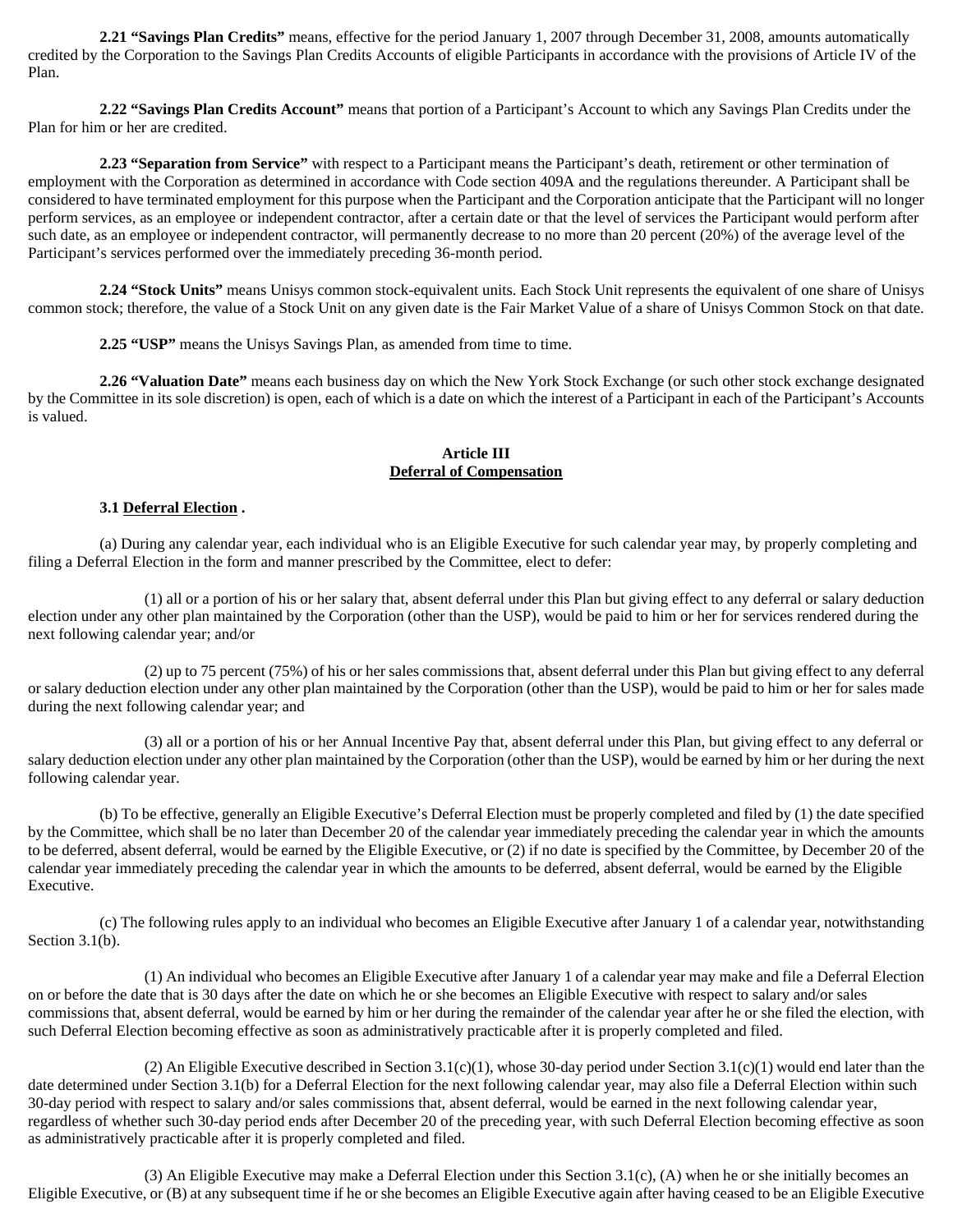at a previous time, and if he or she either had received his or her entire Account Balance attributable to his or her prior period of service as an employee before becoming an Eligible Executive again or had not been an Eligible Executive at any time during the 24-month period ending on the date he or she became an Eligible Executive again. An Eligible Executive's service as an employee prior to the Effective Date and his or her account under the Prior Plan, if any, shall be taken into account in applying these rules.

(d) In addition to the Deferral Elections described in Section 3.1(a), an Eligible Executive may make a Deferral Election with respect to Performance Unit Compensation that, absent deferral, would be paid to the Eligible Executive. To be effective, a Deferral Election with respect to Performance Unit Compensation must be made in writing by the Eligible Executive on or before the date on which the award of Performance Unit Compensation that the Eligible Executive intends to defer is granted to the Eligible Executive.

(e) Once made, a Deferral Election shall become effective upon receipt by the Corporate Executive Compensation Department and, except to the extent otherwise provided in Section 7.2., will become irrevocable as of the relevant date specified in Section 3.1(b) through (d), as the case may be, above. An Eligible Executive's Deferral Election must specify either a percentage or a certain dollar amount of his or her salary, sales commissions, and/or Annual Incentive Pay, and/or a percentage of his or her Performance Unit Compensation, to be deferred under the Plan. In addition, the Deferral Election must specify the portion of the year, if less than the full year, to which the Deferral Election is to apply. Notwithstanding the foregoing, if the amount that the Eligible Executive has elected to defer from any payment of compensation otherwise payable to him or her is greater than the maximum amount that would enable the Corporation to withhold any applicable federal, state, local and foreign income or employment taxes (including, but not limited to, taxes required to be withheld with respect to any Savings Plan Credits made on behalf of the Eligible Executive), any payroll deductions elected by the Eligible Executive before the beginning of the calendar year, or any amounts required to be withheld pursuant to a domestic relations order (as defined in Code section 414(p)), the Corporation will reduce the amount of the deferral to the maximum amount that will enable the Corporation to effect such tax withholding, payroll deductions or other withholding.

(f) An Eligible Executive's Deferral Election must also specify the date on which payment of the Eligible Executive's Account Balance is to commence and the form in which such payment is to be made.

(1) The Eligible Executive must specify the date as of which payment of his or her Account Balance is to commence and may specify that such payment is to commence:

(A) as of his or her Separation from Service;

(B) as of a specific date that is at least two years after the end of the calendar year containing the date on which the amounts to be deferred, absent deferral, would be paid to the Eligible Executive;

(C) upon the Eligible Executive's becoming disabled (within the meaning of Code section 409A);

(D) upon a Change in Control of the Corporation; or

(E) upon the earlier (or earliest) to occur of two (or more) dates described in  $(A) - (D)$  of this Section 3.1(f)(1).

(2) The Eligible Executive must specify the form in which payment of his or her Account Balance is to be made and may specify that such payment is to be made either in a single sum or in annual installments. If the Eligible Executive elects a specific date for payment to commence under Section 3.1(f)(1)(B), then for payment(s) commencing on such date, the Eligible Executive may not elect an installment payment over a period shorter than two years or longer than five years.

(3) Notwithstanding the foregoing, a Participant may not elect a form of payment to the extent that such an election would cause any payments to be made after the March 31 first following the date that is 20 years after the date of the Participant's Separation from Service.

(4) Notwithstanding the foregoing, if an Eligible Executive has elected that distribution be made pursuant to Section 3.1(f)(1)(A) above, and the Eligible Employee is a "specified employee" within the meaning of Code section 409A and as designated by the Committee, distribution in the form of a single sum will be made on, and distribution in the form of installments will commence on, the first day of the seventh month following the date of the Eligible Executive's Separation from Service.

(g) Deferrals of an Eligible Executive's salary or sales commission shall be credited to the Plan ratably throughout the year (or, where applicable, the portion of the year) to which the Deferral Election applies. Deferrals of an Eligible Executive's Annual Incentive Pay and Performance Unit Compensation shall be credited in a single sum. Any deferral will be credited to the Plan as soon as administratively practicable after the date on which the amount, absent deferral, would be payable to the Participant.

(h) Unless an Eligible Executive's Deferral Election specifically provides otherwise, his or her Deferral Election with respect to salary or sales commission shall expire as of the last day of the calendar year for which the Deferral Election was made, and his or her Deferral Election with respect to Annual Incentive Pay or Performance Unit Compensation shall expire as of the date on which the Annual Incentive Pay or Performance Unit Compensation that is the subject of the Deferral Election is credited under the Plan.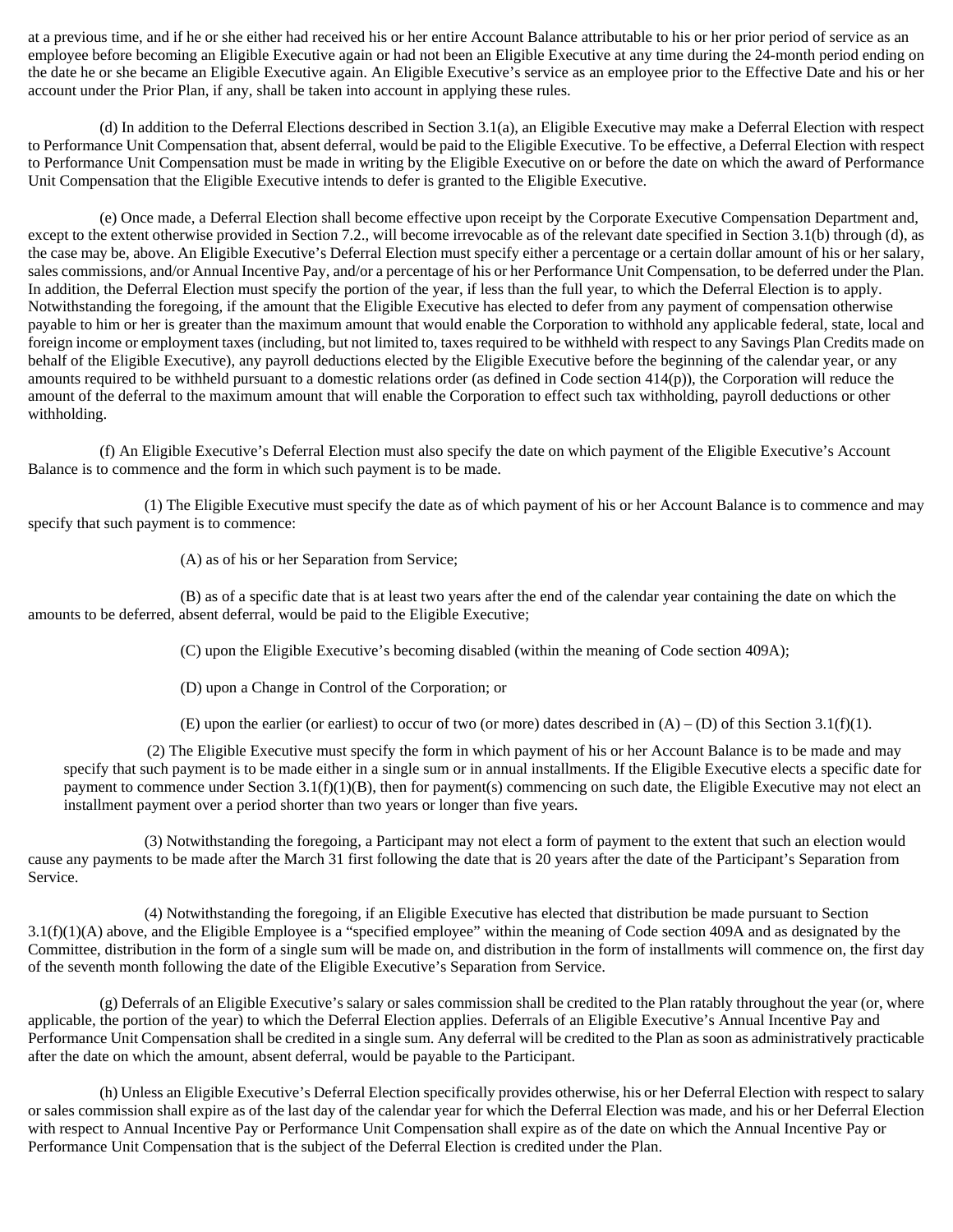(i) Notwithstanding the foregoing or any provision of the Prior Plan, if an Eligible Executive who has an account under the Prior Plan receives a payment from his or her account under the Prior Plan pursuant to Section 6.3 of the Prior Plan (or any successor to such provision of the Prior Plan) during any year, the Eligible Executive may not make a Deferral Election under this Plan for the two years immediately following the year in which he or she requested the payment under the Prior Plan, and any Deferral Election that the Eligible Executive purports to make for those two years shall not be given effect.

#### **Article IV Savings Plan Credits**

**4.1 Savings Plan Credits .** Savings Plan Credits will not be made on or after January 1, 2009.

**4.2 Vesting .** Effective January 1, 2007:

(a) Participants will be fully vested in their Savings Plan Credits Accounts, if any.

(b) Notwithstanding any provision of the Plan to the contrary, any amounts credited to a Participant's Savings Plan Credits Account will be immediately forfeited in the event it is found by the Committee that a Participant, either during or following Separation from Service, willfully engaged in any activity which is determined by the Committee to be materially adverse or detrimental to the interests of the Corporation, including, but not limited to, any activity which might reasonably be considered by the Committee to be of a nature warranting dismissal of an employee for cause. While the Committee's decision is pending, the Committee may suspend the payment of benefits to such Participant, and will furnish notice to the Participant of such review. The Committee will consider in its deliberation relative to this provision any explanation or justification submitted to it in writing by the Participant within 60 days following the giving of such notice. The acceptance by a Participant of any benefit under this Plan shall constitute an agreement with the provisions of this Plan and a representation that he or she is not engaged or employed in any activity serving as a basis for suspension or forfeiture of benefits hereunder. The Committee may require each Participant eligible for a benefit under this Plan to acknowledge in writing prior to payment of such benefit that he or she will accept payment of benefits under this Plan only if there is no basis for such suspension or forfeiture.

**4.3 Timing of Savings Plan Credits** . Savings Plan Credits to a Participant's Savings Plan Credits Account under Section 4.1(a) will commence to be credited each payroll period following the first payroll period for the calendar year in which the Participant's compensation (as defined under the USP) exceeds the maximum amount of compensation that is permitted to be taken into account under Code section 401(a)(17). Savings Plan Credits to a Participant's Savings Plan Credits Account pursuant to Section 4.1(b) will be credited to the Plan ratably throughout the year (or, where applicable, the portion of the year) to which the corresponding Deferral Election applies. Any Savings Plan Credits will be credited to the Plan as soon as administratively practicable after the applicable pay period to which such Savings Plan Credits are applicable. This Section 4.3 will not apply on or after January 1, 2009.

**4.4 Distribution of Savings Plan Credits** . Amounts credited to a Participant's Savings Plan Credits Account will be distributed to the Participant as a single sum distribution upon his or her Separation from Service; provided, however, that if the Participant is a "specified employee" (within the meaning of Code section 409A and as designated by the Committee) at such time, distribution will be made in a single sum on the first day of the seventh month following the date of the Participant's Separation from Service.

# **Article V Corporation Contributions**

**5.1 Corporation Contributions .** The Corporation may make Corporation Contributions to a Participant's Corporation Contributions Account from time to time.

**5.2 Vesting .** Participants will vest in their Corporation Contributions Accounts according to the schedule established by the Corporation when the Corporation Contribution is made to that Corporation Contributions Account. Notwithstanding the foregoing, if a Participant dies while employed by the Corporation, the Participant will be fully vested in all his or her Corporation Contributions Accounts, if any.

# **Article VI Treatment of Deferred Amounts**

# **6.1 Memorandum Account .**

(a) The Corporation shall establish on its books a separate Account for each Participant for each calendar year in which the Participant defers amounts pursuant to a Deferral Election. In addition, Corporation Contributions, if any, and, effective January 1, 2007, Savings Plan Credits, if any, will be credited to a Participant's Account and recorded in a separate Corporation Contributions Account and Savings Plan Credits Account, respectively, therein. Performance Unit Compensation will be credited to the Participant's Account as Stock Units. As of each Valuation Date, incremental amounts determined in accordance with Section 6.2 will be credited or debited to each Participant's Account. Any payments made to or on behalf of the Participant and for his or her Beneficiary shall be debited from the Account. No assets shall be segregated or earmarked with respect to any Account, and no Participant or Beneficiary shall have any right to assign, transfer, pledge or hypothecate his or her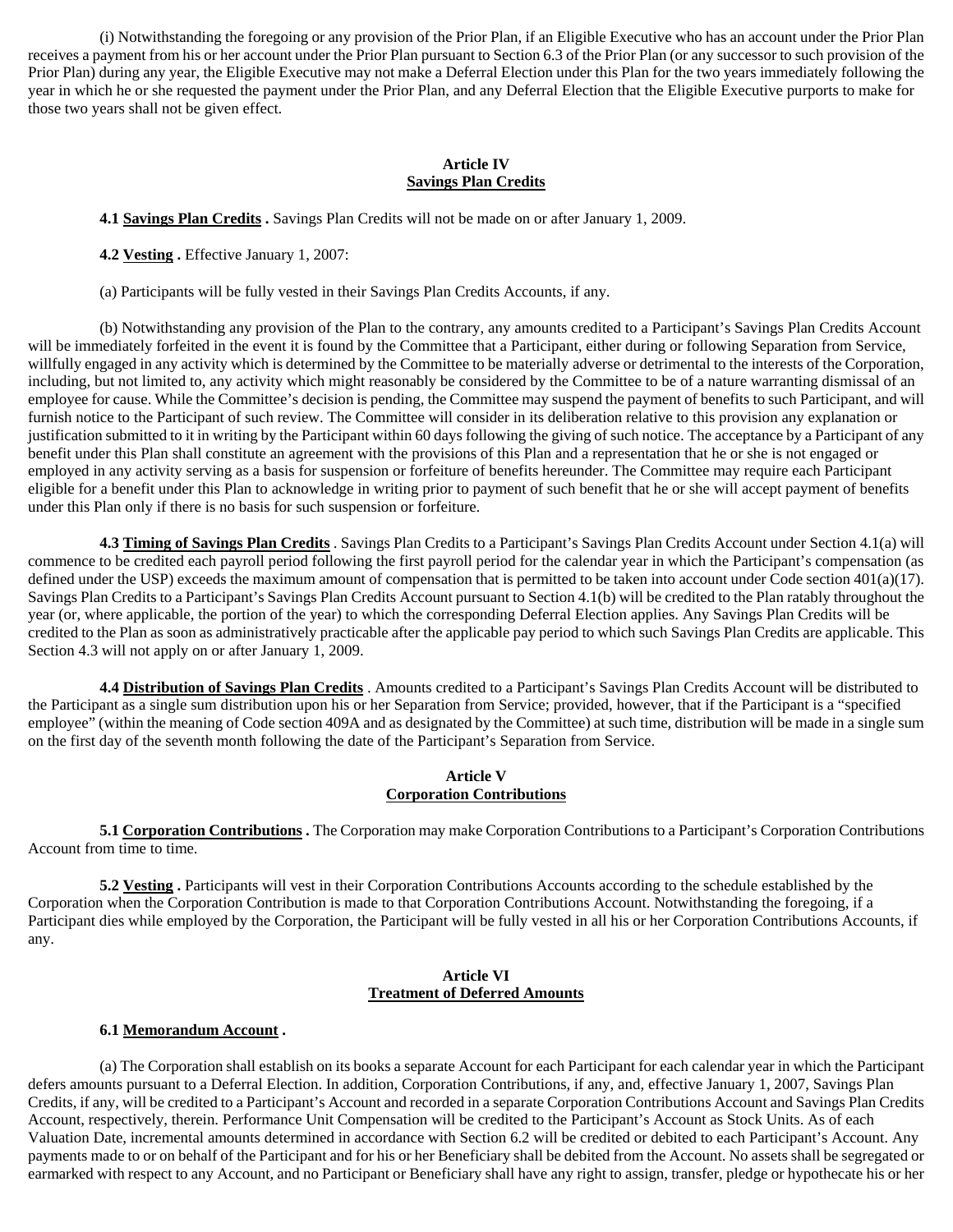interest or any portion thereof in his or her Account. The Plan and the crediting of Accounts hereunder shall not constitute a trust or a funded arrangement of any sort and shall be merely for the purpose of recording an unsecured contractual obligation of the Corporation.

(b) If the Corporation shall issue a stock dividend on the Unisys Common Stock, stock dividend equivalents shall be credited to the Participant's Stock Units Account, as of the dividend payment date, as Stock Units in the same amount as the stock dividends to which the Participant would have been entitled if the Stock Units were shares of Unisys Common Stock. Cash dividends, if any, shall be credited to the Stock Units Account, as of the dividend payment date, in the form of Stock Units based on the Fair Market Value of the Unisys Common Stock on the dividend payment date. The Stock Units Account shall be appropriately adjusted to reflect splits, reverse splits, or comparable changes to the Corporation's Common Stock.

#### **6.2 Investment Measurement Options .**

(a) Subject to the provisions of this Section 6.2, a Participant's Account shall be credited or debited with amounts equal to the amounts that would be earned or lost with respect to the Participant's Account Balance (including, with respect to Stock Units, dividend equivalents and other adjustments) if amounts equal to that Account Balance were actually invested in the Investment Measurement Options in the manner specified by the Participant.

(b) Each Eligible Executive may elect, at the same time as a Deferral Election is made, to have one or more of the Investment Measurement Options applied to current deferrals. Such election with respect to current deferrals may be changed at any time upon appropriate notice to the Plan recordkeeper. Corporation Contributions and Savings Plan Credits will be hypothetically invested in the same manner as amounts attributable to a Participant's Deferral Elections for such calendar year, unless the Participant elects otherwise if permitted by the Committee.

(c) Subject to the restrictions described in Sections 6.2(d) and (e), a Participant may elect to change the manner in which Investment Measurement Options apply to existing Account Balances. Such an election will be effective as soon as practicable after the Participant has provided appropriate notice to the Plan recordkeeper.

(d) Notwithstanding anything to the contrary in the Plan, deferrals of Performance Unit Compensation will be held as Stock Units and may not be treated as invested under any other Investment Measurement Option.

(e) The following rules apply to Investment Measurement Options.

(1) The percentage of a Participant's current deferrals and/or Account Balance to which a specified Investment Measurement Option is to be applied must be in integral multiples of one percent (1%). The Participant may change the specified Investment Measurement Options which shall apply to his or her Account(s) on any business day as of which the Plan's recordkeeper is open for business. Changes in a specified Investment Measurement Option with respect to a Participant's Account will be effective as soon as administratively practicable following receipt of the Participant's election.

(2) To the extent that a Participant has not specified an Investment Measurement Option to apply to all or a portion of his or her current deferrals, Corporation Contributions, Account Balance and/or, effective January 1, 2007, Savings Plan Credits, the Fidelity Balanced Fund (effective as of January 1, 2007) or such other fund as designated by the Committee from time to time shall be deemed to be the applicable Investment Measurement Option.

(3) The chosen Investment Measurement Option or Options shall apply to deferred amounts on and after the date on which such amounts are credited to the Participant's Account.

(f) The Committee shall have the authority to modify the rules and restrictions relating to Investment Measurement Options (including the authority to change such Investment Measurement Options prospectively) as it, in its sole discretion, deems necessary.

#### **Article VII Payment of Deferred Amounts**

**7.1 Form and Time of Payment .** The benefits to which a Participant or a Beneficiary may be entitled under the Plan shall be paid in accordance with this Section 7.1.

(a) All payments under the Plan shall be made in cash in U.S. dollars, provided, however, that unless otherwise provided by the Committee, Stock Units shall be paid in shares of Unisys Common Stock.

(b) Except as otherwise provided in Section 4.4 with respect to Savings Plan Credits or in Section 7.1(e), 7.2 or 7.3, (1) for payment of a Participant's Account Balance upon Separation from Service, the Account Balance shall be valued as of the last Valuation Date in the month in which the Participant's Separation from Service occurs and payment shall commence on the first day of the next month (notwithstanding the foregoing, if the Participant is a "specified employee" within the meaning of Code section 409A and as designated by the Committee, distribution in a single sum will be made on, or distribution in installments will commence on, the first day of the seventh month following the date of the Participant's Separation from Service), (2) for payment upon any other date or dates specified in the Participant's Deferral Election or Elections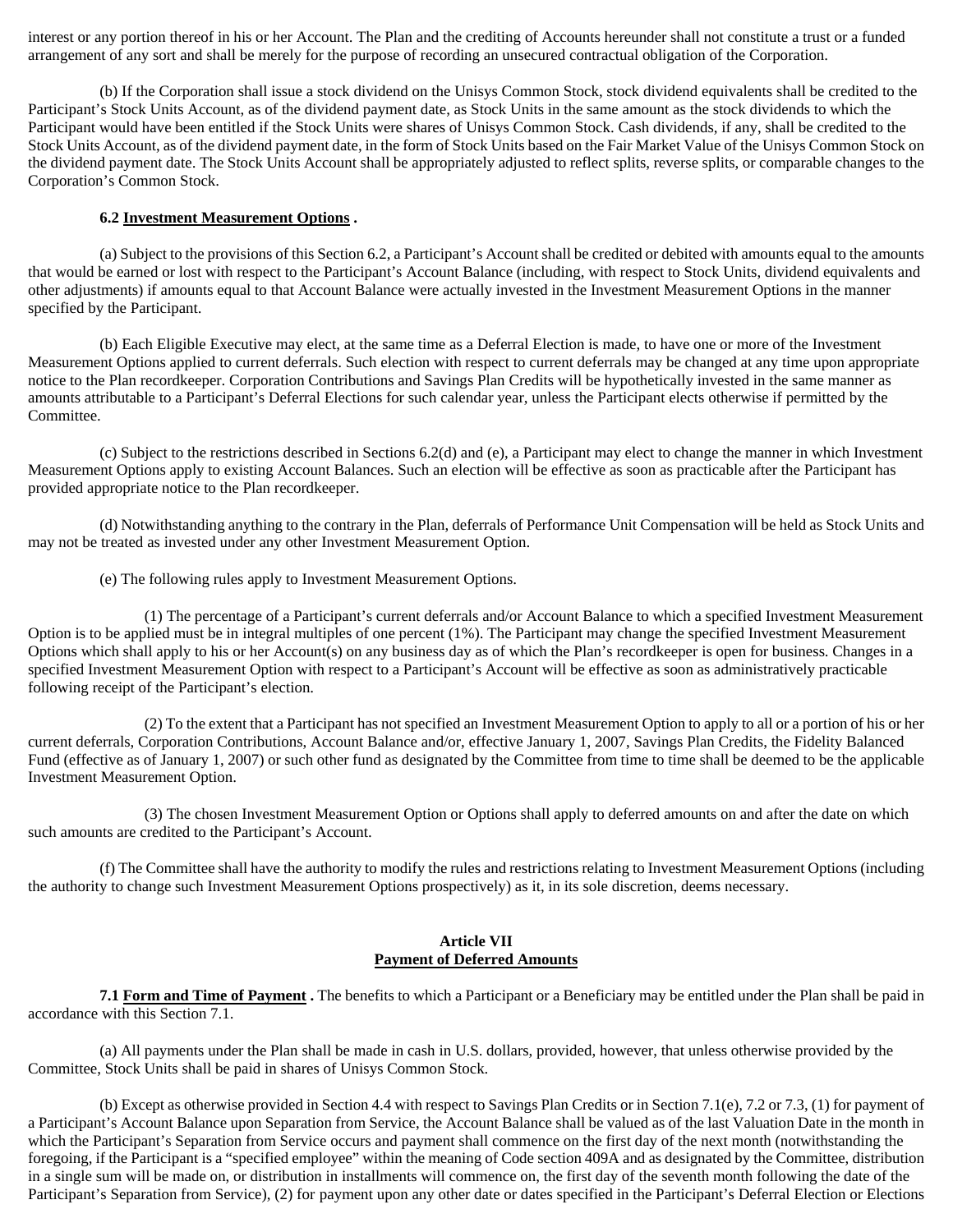or the Participant's Revised Election or Elections (to the extent that the Revised Election or Elections has or have become effective) the Account Balance shall be valued as of the last Valuation Date in the month in which such date occurs and payment shall commence on the first day of the next month, and (3) all payments shall be made in the form or forms specified in the Participant's Deferral Election or Elections or the Participant's Revised Election or Elections (to the extent that the Revised Election or Elections has or have become effective), provided, however, that payment of a Participant's Savings Plan Credits Account will be made in the form of a single sum upon the Participant's Separation from Service with the Corporation, or later, as provided in Section 4.4.

(c) To the extent a Participant has not specified the form or time of payment of his or her Account Balance, payment of the portion of the Participant's Account attributable to Deferral Elections and the Participant's Corporation Contributions Account will be made in a single sum upon the Participant's Separation from Service. Notwithstanding the foregoing, if the Participant is a "specified employee" within the meaning of Code section 409A and as designated by the Committee, distribution will be made in a single sum on the first day of the seventh month following the date of the Participant's Separation from Service.

(d) To the extent a Participant has elected payment in the form of annual installments, each installment payment after the initial installment payment shall be made on or about March 31 of each year following the year in which the first installment was paid. With respect to each Deferral Election made by a Participant, the amount of each annual installment payment to be made to a Participant or Beneficiary under such Deferral Election shall be determined by dividing the portion of the Participant's Account Balance attributable to such Deferral Election as of the latest Valuation Date preceding the date of payment by the number of installments remaining to be paid under such Deferral Election, and the number of shares of Unisys Common Stock delivered to a Participant who is receiving installments from his or her Stock Units Account shall be the quotient of (x) divided by (y) where (x) equals the amount to be distributed in an installment and (y) equals the Fair Market Value on the Valuation Date, with the amount attributable to any fractional share payable in cash in U.S. dollars.

(e) Notwithstanding any Deferral Election made by the Participant or any provision of the Plan to the contrary:

(1) If the Participant's Separation from Service occurs before the specific date as of which all or a portion of the Participant's Account Balance is scheduled to be paid, the payment of that portion of the Participant's Account Balance will commence upon the Participant's Separation from Service and will be made in the form elected by the Participant with respect to a distribution upon Separation from Service. Notwithstanding the foregoing, if the Participant is a "specified employee" within the meaning of Code section 409A and as designated by the Committee, distribution in a single sum will be made on, or distribution in installments will commence on, the first day of the seventh month following the date of the Participant's Separation from Service.

(2) If a Participant's Separation from Service occurs after the Participant begins to receive any portion of an Account Balance that was to be paid to the Participant as of a specific date, the remaining portion of such Account Balance shall continue to be distributed in accordance with the form of payment being made to the Participant at the time of his or her Separation from Service.

(3) If, at the time of a Participant's Separation from Service, the balance in all of a Participant's Accounts is \$10,000 or less, the balance in all the Participant's Accounts shall be paid to the Participant in a single sum upon the Participant's Separation from Service, provided, however, that if the Participant is a "specified employee" within the meaning of Code section 409A and as designated by the Committee, the balance in all the Participant's Accounts shall be paid to the Participant in a single sum on the first day of the seventh month following the date of the Participant's Separation from Service.

(4) Any portion of a Participant's Account Balance that has not been paid to the Participant as of the date of his or her death shall be paid to the Participant's Beneficiary in a single sum on the first day of the month following the month in which the Participant's death occurs.

(5) If a Participant demonstrates to the satisfaction of the Committee that he or she has incurred an "unforeseeable emergency" within the meaning of Code section 409A, the Participant may receive a distribution of the amount necessary to meet his or her unforeseeable emergency as determined by the Committee in accordance with Code section 409A and regulations thereunder.

# **7.2 Revised Election .**

(a) Pursuant to a Revised Election, a Participant may specify:

(1) a date for the commencement of the payment of the Participant's Account Balance attributable to Deferral Elections that, if the Participant originally elected a specified date for payment (as opposed to payment upon Separation from Service), is a date at least five years after the date specified in the Participant's applicable Deferral Election; and/or

(2) a form of payment that calls for a greater number of annual installment payments than that specified in the Participant's applicable Deferral Election, or a number of annual installment payments where the Participant specified a single sum payment in his or her applicable Deferral Election, provided that the first installment begins no earlier than five years after the date on which the Participant originally elected that distribution commence.

(3) Notwithstanding the foregoing, a Participant may not elect a time of benefit commencement and/or a form of payment to the extent that such an election would cause any payments to be made after the March 31 first following the date that is 20 years after the date of the Participant's Separation from Service.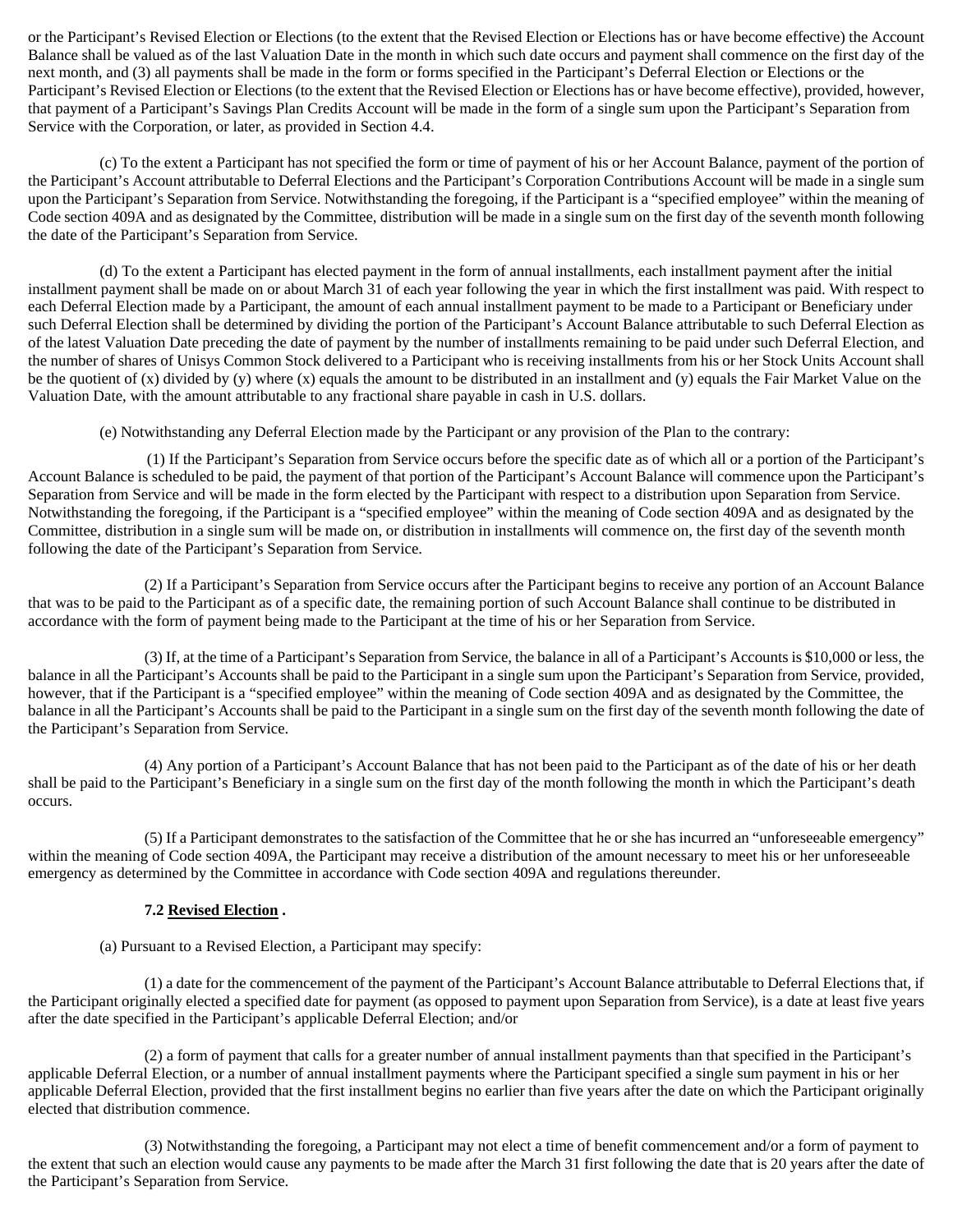(b) A Participant may make no more than three Revised Elections with respect to the portion of the Participant's Accounts attributable to Deferral Elections.

(c) To be effective, a Revised Election must:

(1) meet the requirements of Sections 7.2(a) and 7.2(b) above;

(2) be made in writing by the Participant on a form furnished for such purpose by the Corporate Executive Compensation

Department; and

(3) be submitted to the Corporate Executive Compensation Department on or before the date that is one year before the date on which the portion of the Participant's Account Balance attributable to the Deferral Election that is the subject of the Revised Election would, absent the Revised Election, first become payable.

**7.3 SEC Rule 16b.** If deemed necessary to comply with Rule 16b-3 under the Securities and Exchange Act of 1934, as amended, the Corporation may delay payment with respect to Stock Units until six months following the date on which the Stock Units were credited to the Participant's Account.

# **Article VIII Miscellaneous**

**8.1 Amendment**. The Board may modify or amend, in whole or in part, any of or all the provisions of the Plan, or suspend or terminate it entirely; provided, however, that any such modification, amendment, suspension or termination may not, without the Participant's consent, adversely affect any amount credited to him or her under the Plan for any period prior to the effective date of such modification, amendment, suspension or termination, except that no Participant consent is necessary if such modification, amendment, suspension or termination is necessary to comply with the requirements of Code section 409A. The Plan shall remain in effect until terminated pursuant to this provision.

**8.2 Administration .** The Committee shall have the sole authority to interpret the Plan and in its sole discretion to establish and modify administrative rules for the Plan, including, but not limited to, establishing rules regarding elections, hypothetical investments and distributions. The Committee may delegate to any person or persons the authority and responsibility for all or any aspect of administration of the Plan in its sole discretion, and any provision of the Plan referring to the Committee shall apply to any such delegate in the same manner as to the Committee, except to the extent specifically provided otherwise therein. Notwithstanding any provision of the Plan to the contrary, the Committee (or its delegate) shall administer the Plan in a manner that is consistent with the requirements of Code section 409A. All expenses and costs in connection with the operation of this Plan shall be borne by the Corporation. The Corporation shall have the right to deduct from any payment to be made pursuant to this Plan any federal, state, local or foreign taxes required by law to be withheld, and any associated interest and/or penalties.

**8.3 Governing Law .** The Plan shall be construed and its provisions enforced and administered in accordance with the laws of the Commonwealth of Pennsylvania except as such laws may be superseded by the federal law and without regard to Pennsylvania's conflict of laws rules.

**8.4 Unfunded Plan .** It is intended that the Plan constitute an "unfunded" plan for deferred compensation. The Corporation may authorize the creation of trusts or other arrangements to meet the obligations created under the Plan; provided, however, that, unless the Corporation otherwise determines, the existence of such trusts or other arrangements is consistent with the "unfunded" status of the Plan. Any liability of the Corporation to any person with respect to any Account under the Plan shall be based solely upon any contractual obligations that may be created pursuant to the Plan. No such obligation of the Corporation shall be deemed to be secured by any pledge of, or other encumbrance on, any property of the Corporation.

**8.5 Payment of FICA and Other Taxes .** Generally, any Federal Insurance Contributions Act ("FICA") or other taxes that are payable by the Participant and are required to be withheld by the Corporation during any period with respect to amounts deferred under the Plan pursuant to Section 3.1 or, effective January 1, 2007, amounts credited by the Corporation pursuant to Sections 4.1 or 5.1 during such period shall be withheld from the compensation otherwise currently payable to the Participant during the period.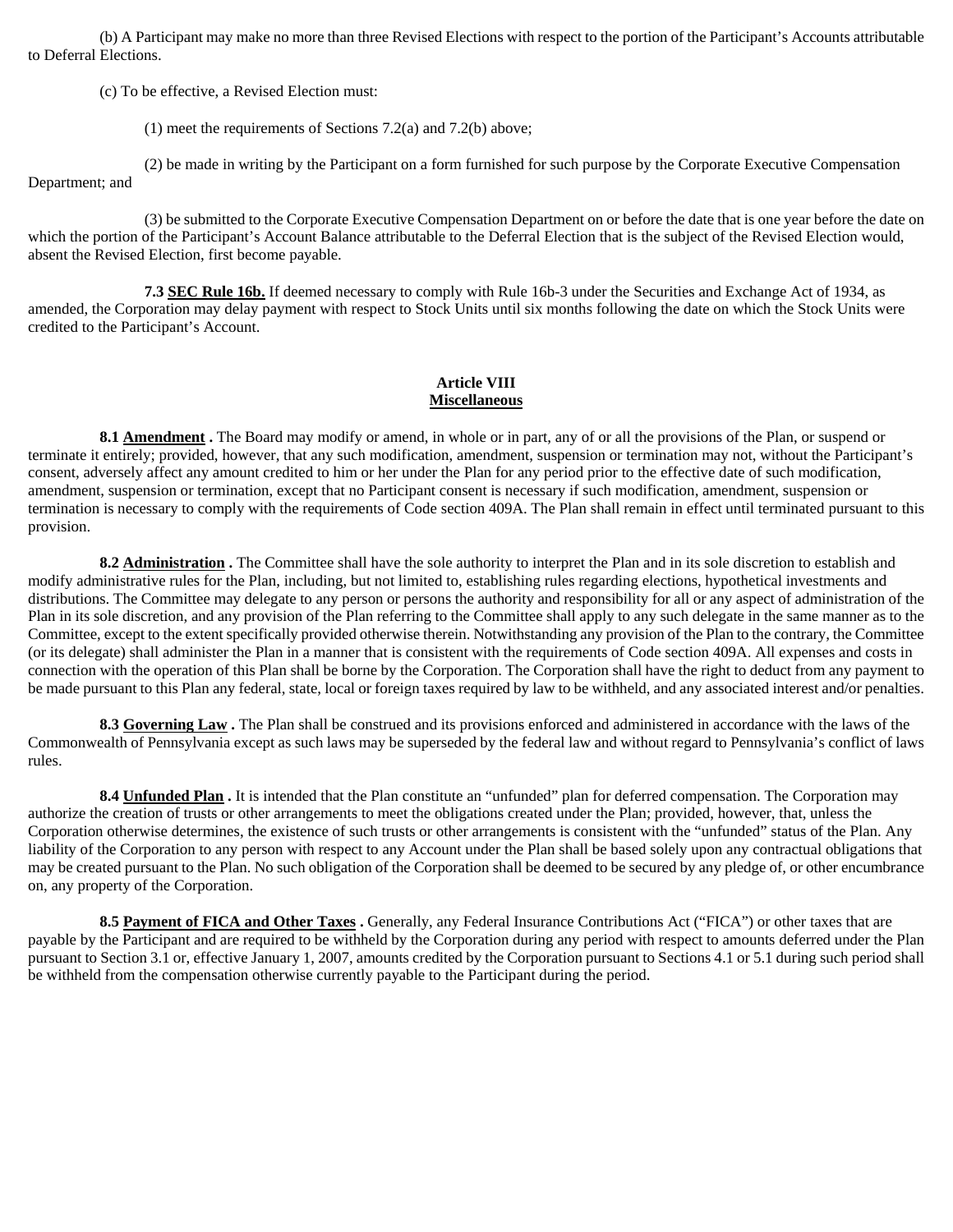# UNISYS CORPORATION COMPUTATION OF RATIO OF EARNINGS TO COMBINED FIXED CHARGES AND PREFERRED STOCK DIVIDENDS (UNAUDITED)

|  |  | (\$ in millions) |
|--|--|------------------|

|                                                                      | Nine Months<br>Ended<br>Sept. 30 2014 |               | Years Ended December 31 |       |                                     |       |  |
|----------------------------------------------------------------------|---------------------------------------|---------------|-------------------------|-------|-------------------------------------|-------|--|
|                                                                      |                                       | 2013          | 2012                    | 2011  | 2010                                | 2009  |  |
| <b>Fixed charges</b>                                                 |                                       |               |                         |       |                                     |       |  |
| Interest expense                                                     | \$<br>6.6 <sup>°</sup>                | 9.9           | \$<br>$27.5$ \$         | 63.1  | $$101.8$ \$                         | 95.2  |  |
| Interest capitalized during the period                               | 3.2                                   | 3.2           | 5.3                     | 4.9   | 9.1                                 | 7.5   |  |
| Amortization of debt issuance expenses                               | 1.2                                   | 1.6           | 1.7                     | 1.9   | 2.6                                 | 3.3   |  |
| Portion of rental expense representative of interest                 | 20.5                                  | 28.4          | 28.2                    | 32.6  | 33.5                                | 34.9  |  |
| <b>Total Fixed Charges</b>                                           | 31.5                                  | 43.1          | 62.7                    | 102.5 | 147.0                               | 140.9 |  |
| Preferred stock dividend requirements (a)                            | 2.7                                   | 16.2          | 16.2                    | 13.5  |                                     |       |  |
| Total fixed charges and preferred stock dividends                    | 34.2                                  | 59.3          | 78.9                    | 116.0 | 147.0                               | 140.9 |  |
| <b>Earnings</b>                                                      |                                       |               |                         |       |                                     |       |  |
| Income (loss) from continuing operations before income taxes         | 56.9                                  | 219.4         | 254.1                   | 206.0 | 222.9                               | 218.2 |  |
| Add amortization of capitalized interest                             | 3.4                                   | 5.0           | 7.5                     | 7.4   | 9.1                                 | 11.6  |  |
| Subtotal                                                             | 60.3                                  | 224.4         | 261.6                   | 213.4 | 232.0                               | 229.8 |  |
| Fixed charges per above                                              | 31.5                                  | 43.1          | 62.7                    | 102.5 | 147.0                               | 140.9 |  |
| Less interest capitalized during the period                          | (3.2)                                 | (3.2)         | (5.3)                   | (4.9) | (9.1)                               | (7.5) |  |
| Total earnings                                                       | \$                                    | 88.6 \$ 264.3 |                         |       | \$ 319.0 \$ 311.0 \$ 369.9 \$ 363.2 |       |  |
| Ratio of earnings to fixed charges                                   | 2.81                                  | 6.13          | 5.09                    | 3.03  | 2.52                                | 2.58  |  |
| Ratio of earnings to fixed charges and preferred stock dividends (b) | 2.59                                  | 4.46          | 4.04                    | 2.68  | 2.52                                | 2.58  |  |

(a) Amounts have not been grossed up for income taxes since the preferred stock was issued by the U.S. parent corporation which has a full valuation allowance against its net deferred tax assets.

(b) The ratio of earnings to fixed charges and preferred stock dividends is calculated by dividing total earnings by total fixed charges and preferred stock dividends.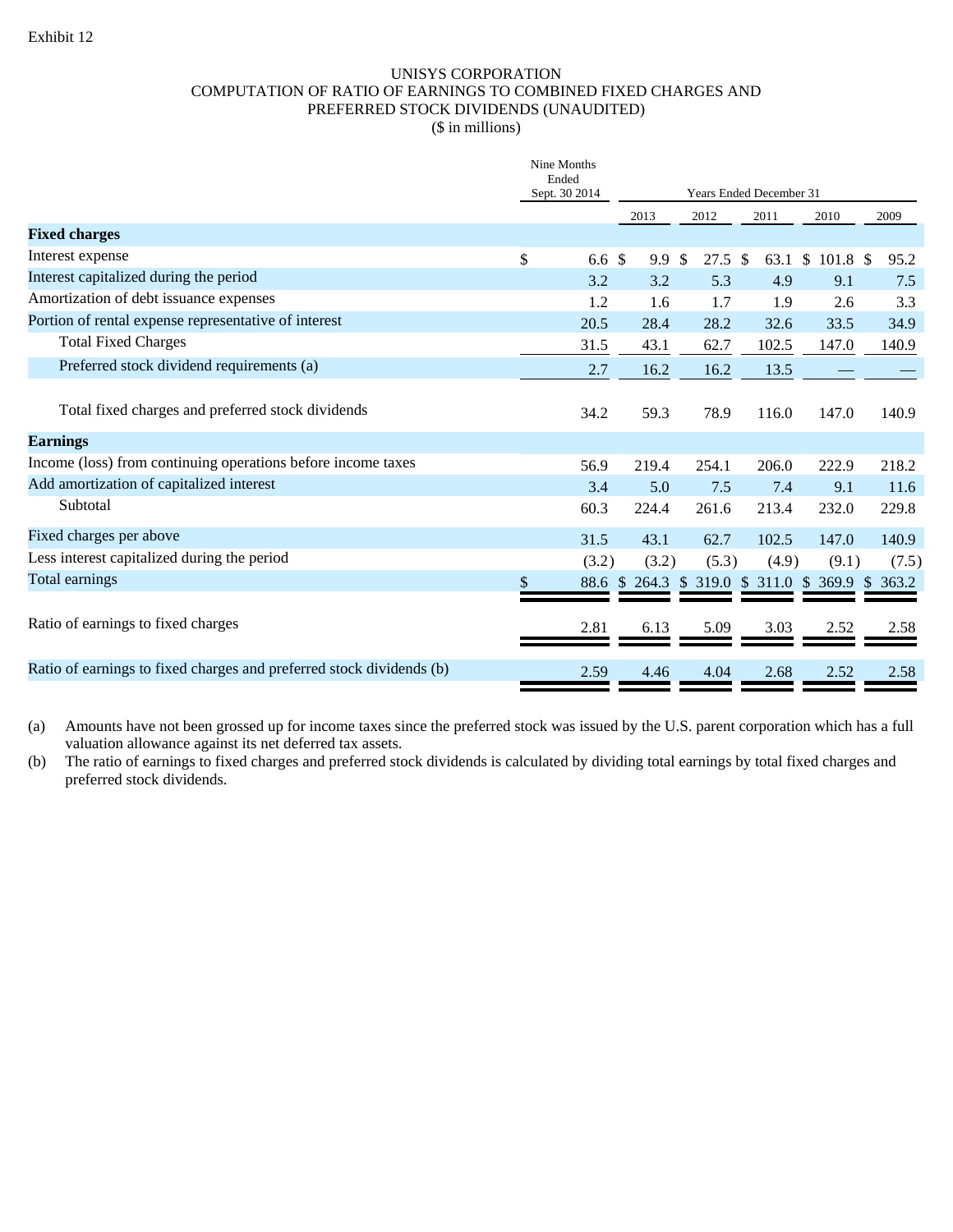# **CERTIFICATION**

I, J. Edward Coleman, certify that:

1. I have reviewed this quarterly report on Form 10-Q of Unisys Corporation;

2. Based on my knowledge, this report does not contain any untrue statement of a material fact or omit to state a material fact necessary to make the statements made, in light of the circumstances under which such statements were made, not misleading with respect to the period covered by this report;

3. Based on my knowledge, the financial statements, and other financial information included in this report, fairly present in all material respects the financial condition, results of operations and cash flows of the registrant as of, and for, the periods presented in this report;

4. The registrant's other certifying officer and I are responsible for establishing and maintaining disclosure controls and procedures (as defined in Exchange Act Rules 13a-15(e) and 15d-15(e)) and internal control over financial reporting (as defined in Exchange Act Rules 13a-15(f) and 15d-15(f)) for the registrant and have:

a. Designed such disclosure controls and procedures, or caused such disclosure controls and procedures to be designed under our supervision, to ensure that material information relating to the registrant, including its consolidated subsidiaries, is made known to us by others within those entities, particularly during the period in which this report is being prepared;

b. Designed such internal control over financial reporting, or caused such internal control over financial reporting to be designed under our supervision, to provide reasonable assurance regarding the reliability of financial reporting and the preparation of financial statements for external purposes in accordance with generally accepted accounting principles;

c. Evaluated the effectiveness of the registrant's disclosure controls and procedures and presented in this report our conclusions about the effectiveness of the disclosure controls and procedures, as of the end of the period covered by this report based on such evaluation; and

d. Disclosed in this report any change in the registrant's internal control over financial reporting that occurred during the registrant's most recent fiscal quarter (the registrant's fourth fiscal quarter in the case of an annual report) that has materially affected, or is reasonably likely to materially affect, the registrant's internal control over financial reporting; and

5. The registrant's other certifying officer and I have disclosed, based on our most recent evaluation of internal control over financial reporting, to the registrant's auditors and the audit committee of the registrant's board of directors (or persons performing the equivalent functions):

a. All significant deficiencies and material weaknesses in the design or operation of internal control over financial reporting which are reasonably likely to adversely affect the registrant's ability to record, process, summarize and report financial information; and

b. Any fraud, whether or not material, that involves management or other employees who have a significant role in the registrant's internal control over financial reporting.

Date: October 31, 2014

/s/ J. Edward Coleman

Name: J. Edward Coleman Title: Chairman of the Board and Chief Executive Officer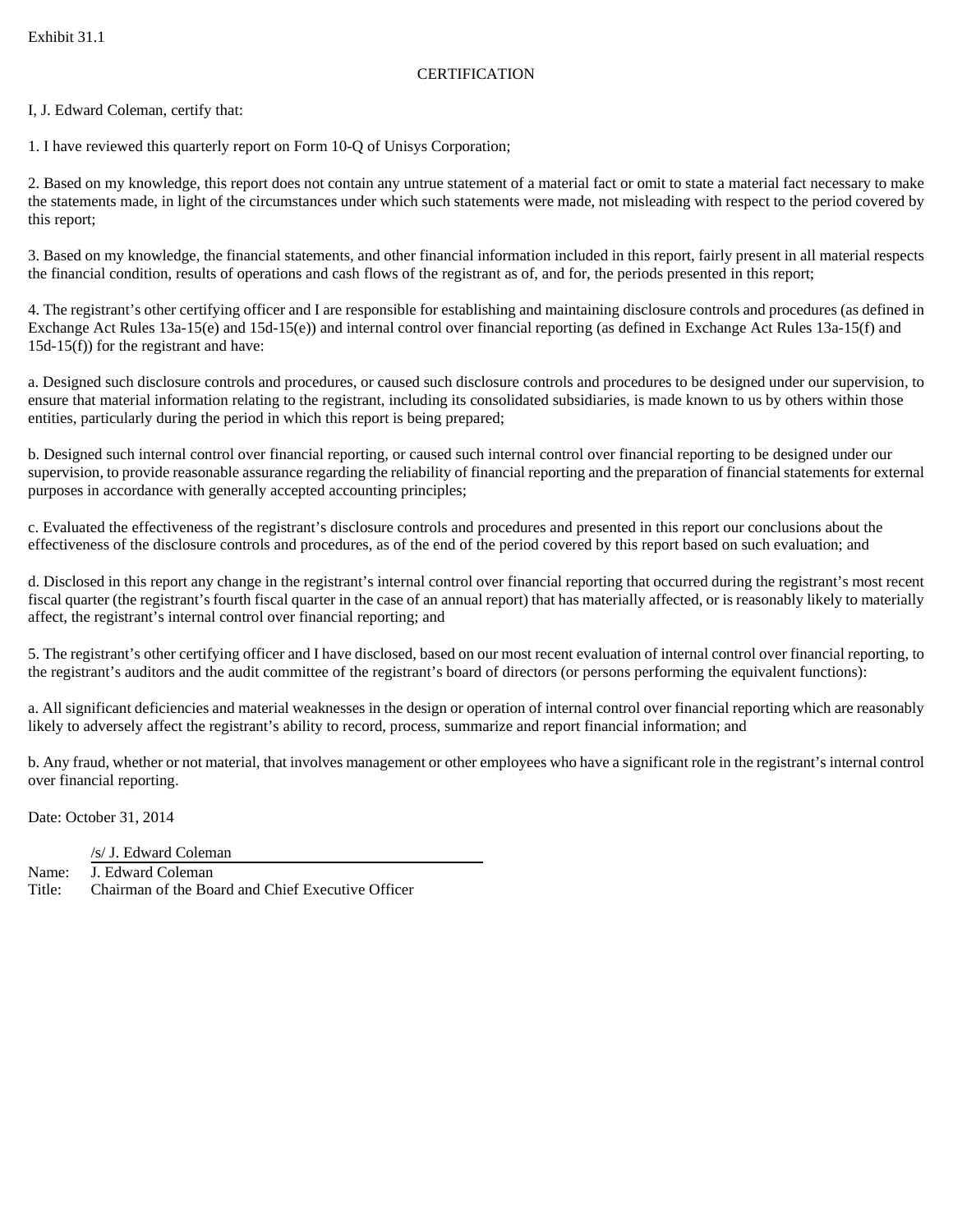# **CERTIFICATION**

I, Janet Brutschea Haugen, certify that:

1. I have reviewed this quarterly report on Form 10-Q of Unisys Corporation;

2. Based on my knowledge, this report does not contain any untrue statement of a material fact or omit to state a material fact necessary to make the statements made, in light of the circumstances under which such statements were made, not misleading with respect to the period covered by this report;

3. Based on my knowledge, the financial statements, and other financial information included in this report, fairly present in all material respects the financial condition, results of operations and cash flows of the registrant as of, and for, the periods presented in this report;

4. The registrant's other certifying officer and I are responsible for establishing and maintaining disclosure controls and procedures (as defined in Exchange Act Rules 13a-15(e) and 15d-15(e)) and internal control over financial reporting (as defined in Exchange Act Rules 13a-15(f) and 15d-15(f)) for the registrant and have:

a. Designed such disclosure controls and procedures, or caused such disclosure controls and procedures to be designed under our supervision, to ensure that material information relating to the registrant, including its consolidated subsidiaries, is made known to us by others within those entities, particularly during the period in which this report is being prepared;

b. Designed such internal control over financial reporting, or caused such internal control over financial reporting to be designed under our supervision, to provide reasonable assurance regarding the reliability of financial reporting and the preparation of financial statements for external purposes in accordance with generally accepted accounting principles;

c. Evaluated the effectiveness of the registrant's disclosure controls and procedures and presented in this report our conclusions about the effectiveness of the disclosure controls and procedures, as of the end of the period covered by this report based on such evaluation; and

d. Disclosed in this report any change in the registrant's internal control over financial reporting that occurred during the registrant's most recent fiscal quarter (the registrant's fourth fiscal quarter in the case of an annual report) that has materially affected, or is reasonably likely to materially affect, the registrant's internal control over financial reporting; and

5. The registrant's other certifying officer and I have disclosed, based on our most recent evaluation of internal control over financial reporting, to the registrant's auditors and the audit committee of the registrant's board of directors (or persons performing the equivalent functions):

a. All significant deficiencies and material weaknesses in the design or operation of internal control over financial reporting which are reasonably likely to adversely affect the registrant's ability to record, process, summarize and report financial information; and

b. Any fraud, whether or not material, that involves management or other employees who have a significant role in the registrant's internal control over financial reporting.

Date: October 31, 2014

 /s/ Janet Brutschea Haugen Name: Janet Brutschea Haugen Title: Senior Vice President and Chief Financial Officer